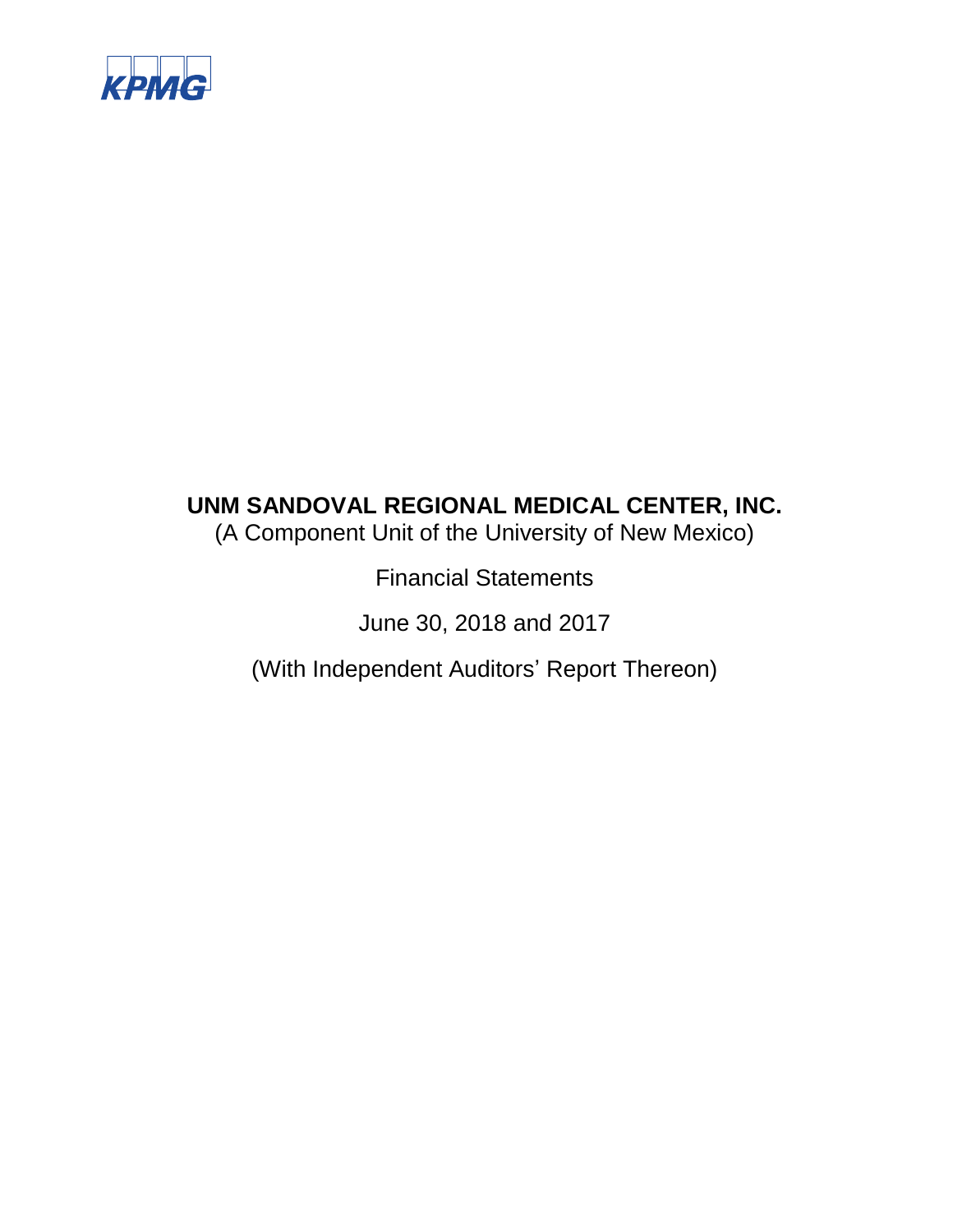(A Component Unit of the University of New Mexico)

Official Roster June 30, 2018

# **Board of Directors**

| Paul Roth, MD<br>Albuquerque, NM        | Chairperson (Term expires 6/30/20, Regent appointed) |
|-----------------------------------------|------------------------------------------------------|
| Michael Richards, MD<br>Albuquerque, NM | Member (Term expires 6/30/19, Regent appointed)      |
| Jerry Geist<br>Albuquerque, NM          | Member (Term expires 6/30/19, Regent appointed)      |
| Martha McGrew, MD                       | Member (Term expires 12/31/19, Regent appointed)     |
| Matthew Wilks, MD                       | Member (Term expires 12/31/20, Regent appointed)     |
| Joanna Boothe<br>Albuquerque, NM        | Member (Term expires 6/30/21, County appointed)      |
| Charlotte Garcia<br>Albuquerque, NM     | Member (Term expires 6/30/21, County appointed)      |
| Donnie Leonard<br>Albuquerque, NM       | Member (Term expires 6/30/20, County appointed)      |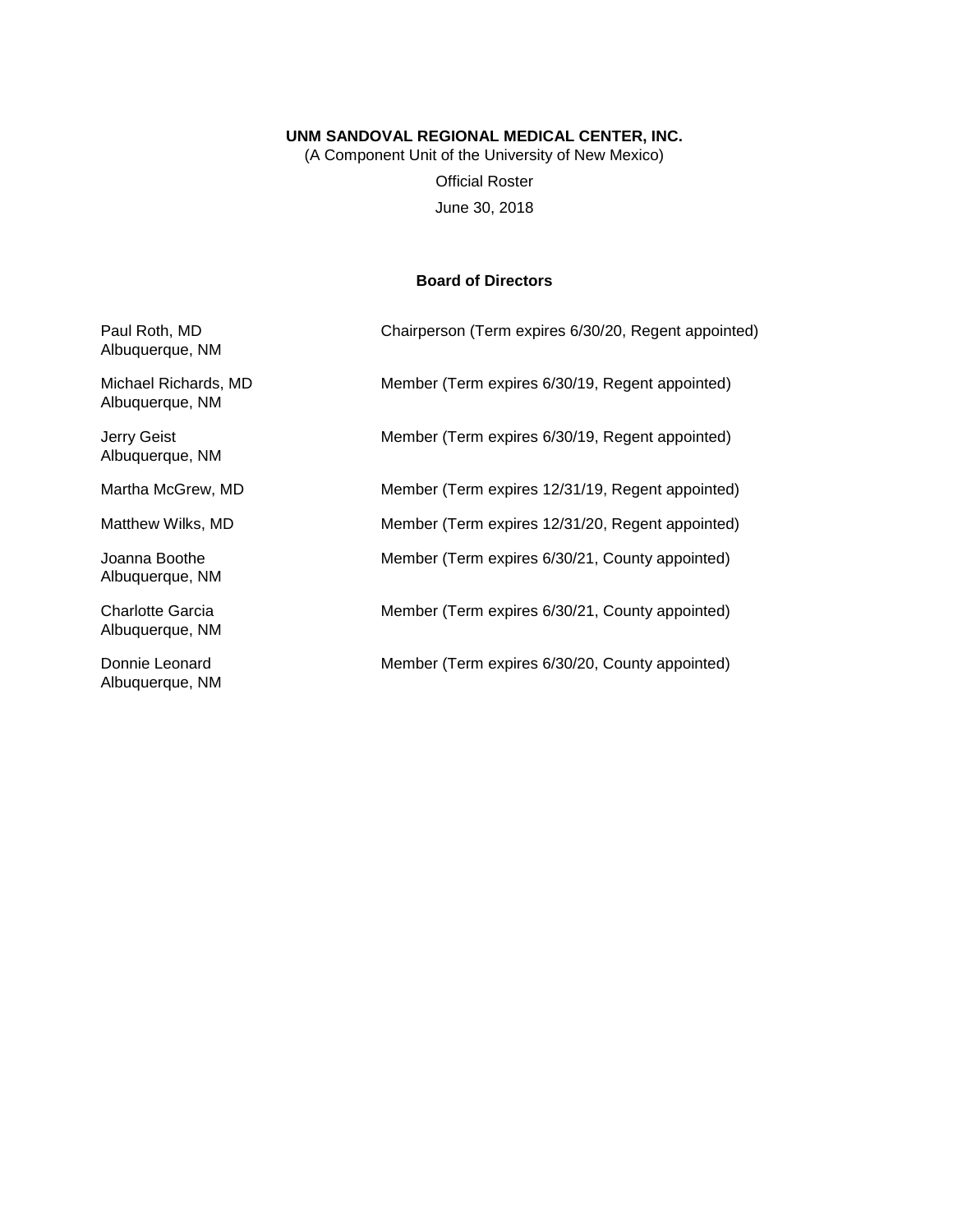(A Component Unit of the University of New Mexico)

Official Roster June 30, 2018

## **Administrative Officers**

| Paul Roth, M.D.        | Chancellor - UNM Health Sciences Center<br>Dean, School of Medicine – UNM Health Sciences Center |
|------------------------|--------------------------------------------------------------------------------------------------|
| Michael Richards, M.D. | Vice Chancellor of Clinical Affairs - UNM Health System                                          |
| Ava Lovell             | Senior Executive Financial Officer – UNM Health Sciences Center                                  |
| Jamie Silva-Steele     | Chief Executive Officer - Sandoval Regional Medical Center                                       |
| Robb McLean            | Chief Medical Officer - Sandoval Regional Medical Center                                         |
| Pamela Demarest        | Chief Nursing Officer - Sandoval Regional Medical Center                                         |
| Darlene Fernandez      | Chief Financial Officer - Sandoval Regional Medical Center                                       |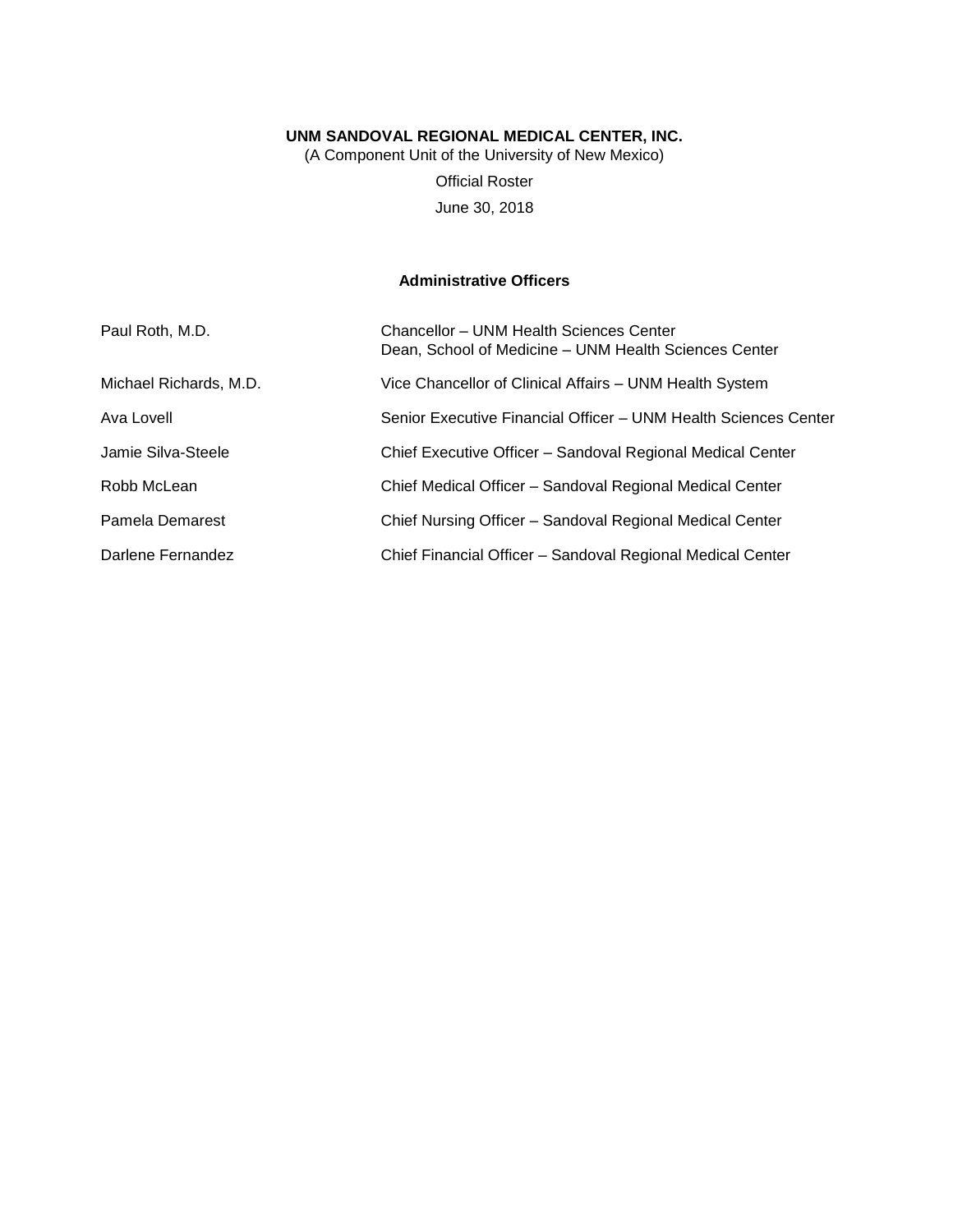(A Component Unit of the University of New Mexico)

# **Table of Contents**

|                                                                                                                                                                           | Page(s)   |
|---------------------------------------------------------------------------------------------------------------------------------------------------------------------------|-----------|
| Independent Auditors' Report                                                                                                                                              | $1 - 2$   |
| Management's Discussion and Analysis                                                                                                                                      | $3 - 13$  |
| <b>Financial Statements:</b>                                                                                                                                              |           |
| <b>Statements of Net Position</b>                                                                                                                                         | 14        |
| Statements of Revenues, Expenses, and Changes in Net Position                                                                                                             | 15        |
| <b>Statements of Cash Flows</b>                                                                                                                                           | $16 - 17$ |
| Notes to Financial Statements                                                                                                                                             | $18 - 36$ |
| Supplementary Information:                                                                                                                                                |           |
| Schedule 1 - Indigent Care Cost and Funding Report                                                                                                                        | 37        |
| Schedule 2 – Calculations of Cost of Providing Indigent Care                                                                                                              | 38        |
| Report of Independent Auditors on Internal Control over Financial Reporting and on<br>Compliance and Other Matters Based on an Audit of Financial Statements Performed in |           |
| Accordance with Government Auditing Standards                                                                                                                             | $39 - 40$ |
| Schedule of Findings and Responses                                                                                                                                        | $41 - 44$ |
| Summary Schedule of Prior Audit Findings                                                                                                                                  | 45        |
| Exit Conference                                                                                                                                                           | 46        |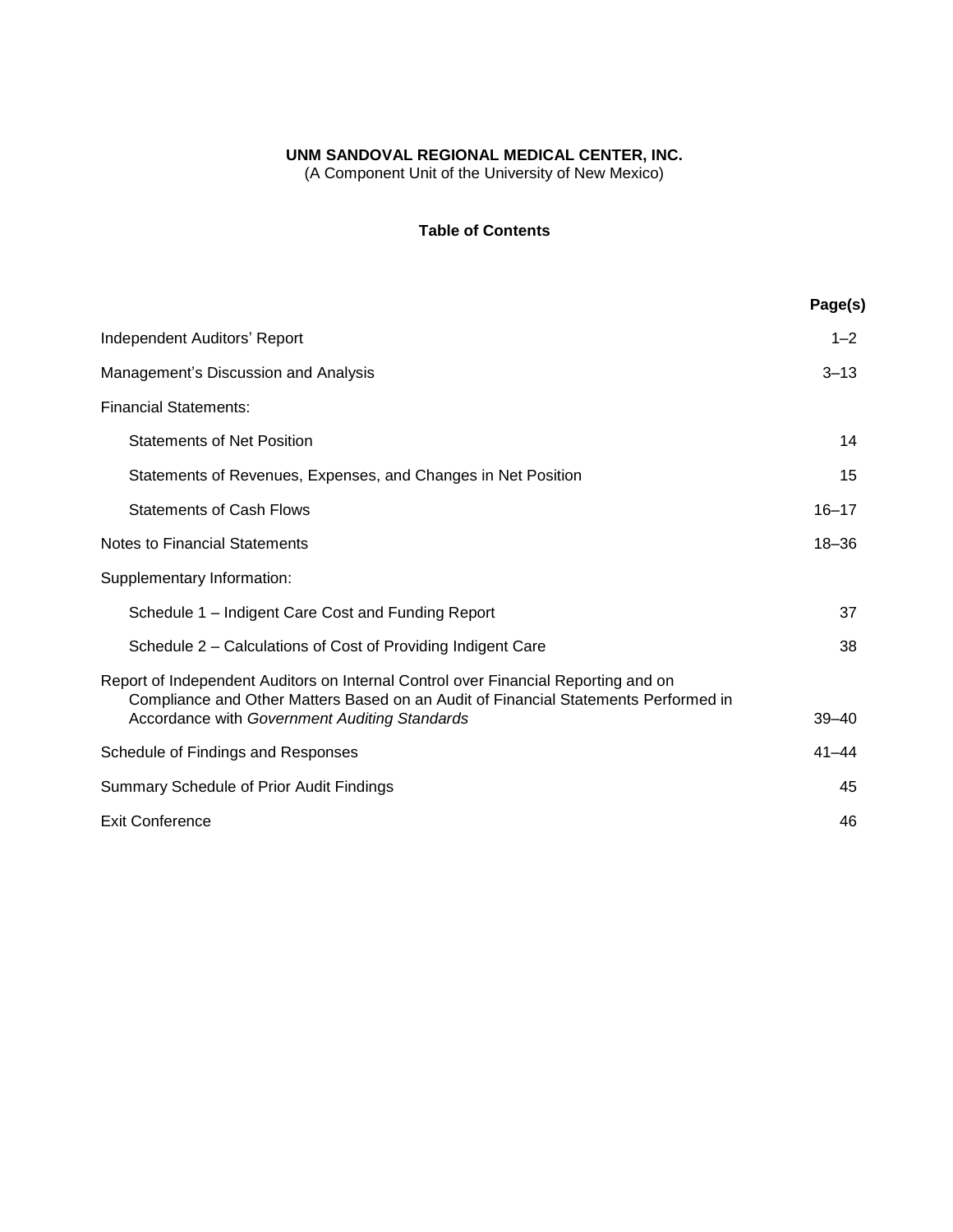

KPMG LLP Two Park Square, Suite 700 6565 Americas Parkway, N.E. Albuquerque, NM 87110-8179

# **Independent Auditors' Report**

The Board of Directors UNM Sandoval Regional Medical Center, Inc. and Mr. Wayne Johnson, New Mexico State Auditor:

# **Report on the Financial Statements**

We have audited the accompanying financial statements of the UNM Sandoval Regional Medical Center, Inc. (the Medical Center), a component unit of the University of New Mexico, State of New Mexico, as of and for the years ended June 30, 2018 and 2017, and the related notes to the financial statements, which collectively comprise the Medical Center's basic financial statements for the years then ended as listed in the table of contents.

# **Management's Responsibility for the Financial Statements**

Management is responsible for the preparation and fair presentation of these financial statements in accordance with U.S. generally accepted accounting principles; this includes the design, implementation, and maintenance of internal control relevant to the preparation and fair presentation of financial statements that are free from material misstatement, whether due to fraud or error.

# **Auditors' Responsibility**

Our responsibility is to express an opinion on these financial statements based on our audits. We conducted our audits in accordance with auditing standards generally accepted in the United States of America and the standards applicable to financial audits contained in *Government Auditing Standards*, issued by the Comptroller General of the United States. Those standards require that we plan and perform the audit to obtain reasonable assurance about whether the financial statements are free from material misstatement.

An audit involves performing procedures to obtain audit evidence about the amounts and disclosures in the financial statements. The procedures selected depend on the auditors' judgment, including the assessment of the risks of material misstatement of the financial statements, whether due to fraud or error. In making those risk assessments, the auditor considers internal control relevant to the entity's preparation and fair presentation of the financial statements in order to design audit procedures that are appropriate in the circumstances, but not for the purpose of expressing an opinion on the effectiveness of the entity's internal control. Accordingly, we express no such opinion. An audit also includes evaluating the appropriateness of accounting policies used and the reasonableness of significant accounting estimates made by management, as well as evaluating the overall presentation of the financial statements.

We believe that the audit evidence we have obtained is sufficient and appropriate to provide a basis for our audit opinion.

#### **Opinion**

In our opinion, the financial statements referred to above present fairly, in all material respects, the financial position of the Medical Center as of June 30, 2018 and 2017, and the changes in its financial position and its cash flows for the years then ended in accordance with U.S. generally accepted accounting principles.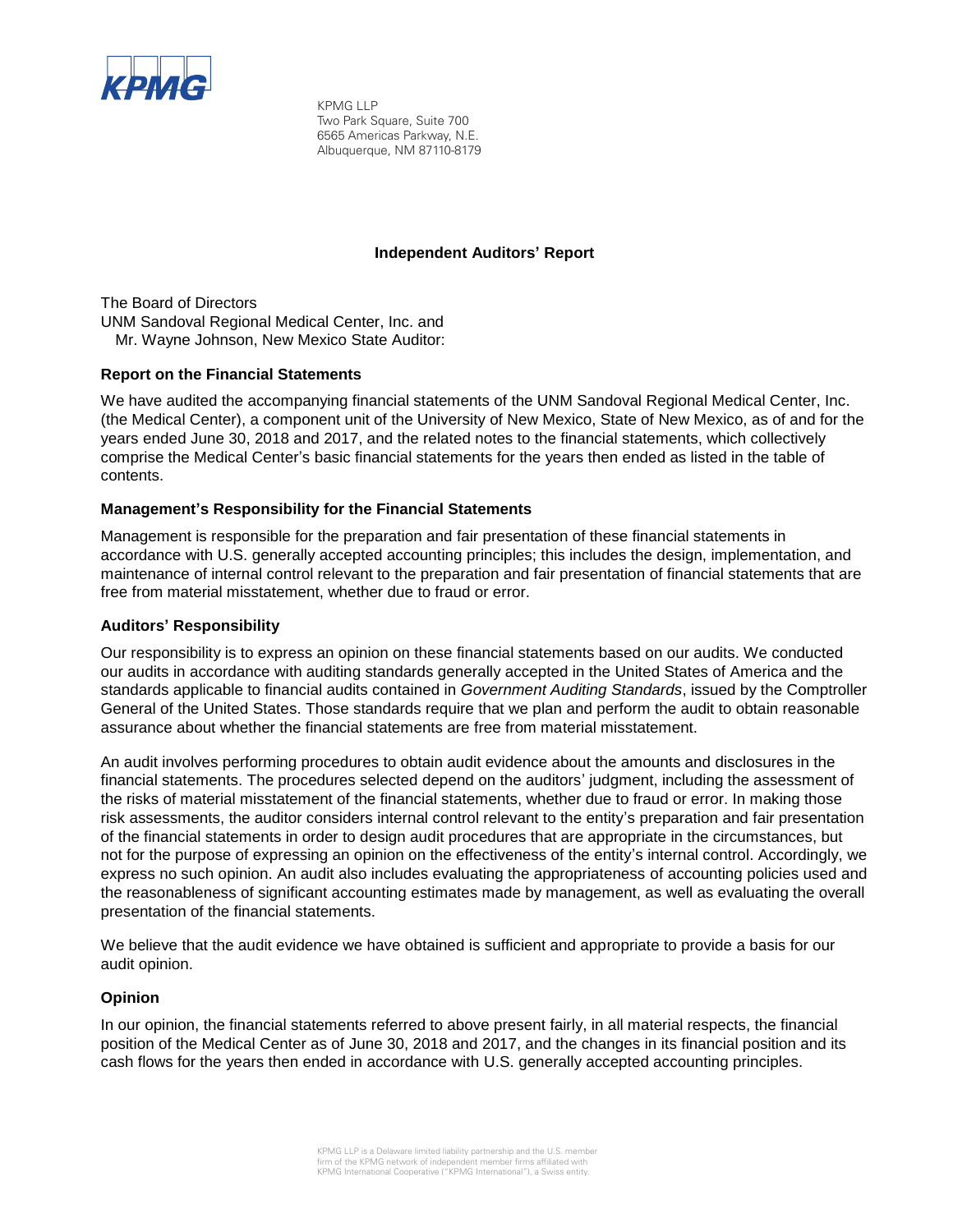

# **Other Matters**

#### *Required Supplementary Information*

U.S. generally accepted accounting principles require that the management's discussion and analysis on pages 3–13 be presented to supplement the basic financial statements. Such information, although not a part of the basic financial statements, is required by the Governmental Accounting Standards Board who considers it to be an essential part of financial reporting for placing the basic financial statements in an appropriate operational, economic, or historical context. We have applied certain limited procedures to the required supplementary information in accordance with auditing standards generally accepted in the United States of America, which consisted of inquiries of management about the methods of preparing the information and comparing the information for consistency with management's responses to our inquiries, the basic financial statements, and other knowledge we obtained during our audits of the basic financial statements. We do not express an opinion or provide any assurance on the information because the limited procedures do not provide us with sufficient evidence to express an opinion or provide any assurance.

#### *Supplementary and Other Information*

Our audits were conducted for the purpose of forming an opinion on the financial statements that collectively comprise the Medical Center's basic financial statements. The accompanying indigent care cost and funding report (Schedule 1) and calculations of cost of providing indigent care (Schedule 2) (Schedules 1 and 2) are presented for purposes of additional analysis and are not a required part of the basic financial statements.

Schedules 1 and 2 are the responsibility of management and were derived from and relate directly to the underlying accounting and other records used to prepare the basic financial statements. Such information has been subjected to the auditing procedures applied in the audit of the basic financial statements and certain additional procedures, including comparing and reconciling such information directly to the underlying accounting and other records used to prepare the basic financial statements or to the basic financial statements themselves, and other additional procedures in accordance with auditing standards generally accepted in the United States of America. In our opinion, Schedules 1 and 2 are fairly stated, in all material respects, in relation to the basic financial statements as a whole, except for the information marked as unaudited.

The information that is marked as unaudited in the accompanying Schedules 1 and 2 has not been subjected to the auditing procedures applied in the audit of the basic financial statements, and accordingly, we do not express an opinion or provide any assurance on it.

#### **Other Reporting Required by** *Government Auditing Standards*

In accordance with *Government Auditing Standards*, we have also issued our report dated December 11, 2018 on our consideration of the Medical Center's internal control over financial reporting and on our tests of its compliance with certain provisions of laws, regulations, contracts, and grant agreements and other matters. The purpose of that report is solely to describe the scope of our testing of internal control over financial reporting and compliance and the results of that testing, and not to provide an opinion on the effectiveness of the Medical Center's internal control over financial reporting or on compliance. That report is an integral part of an audit performed in accordance with *Government Auditing Standards* in considering the Medical Center's internal control over financial reporting and compliance.



Albuquerque, New Mexico December 11, 2018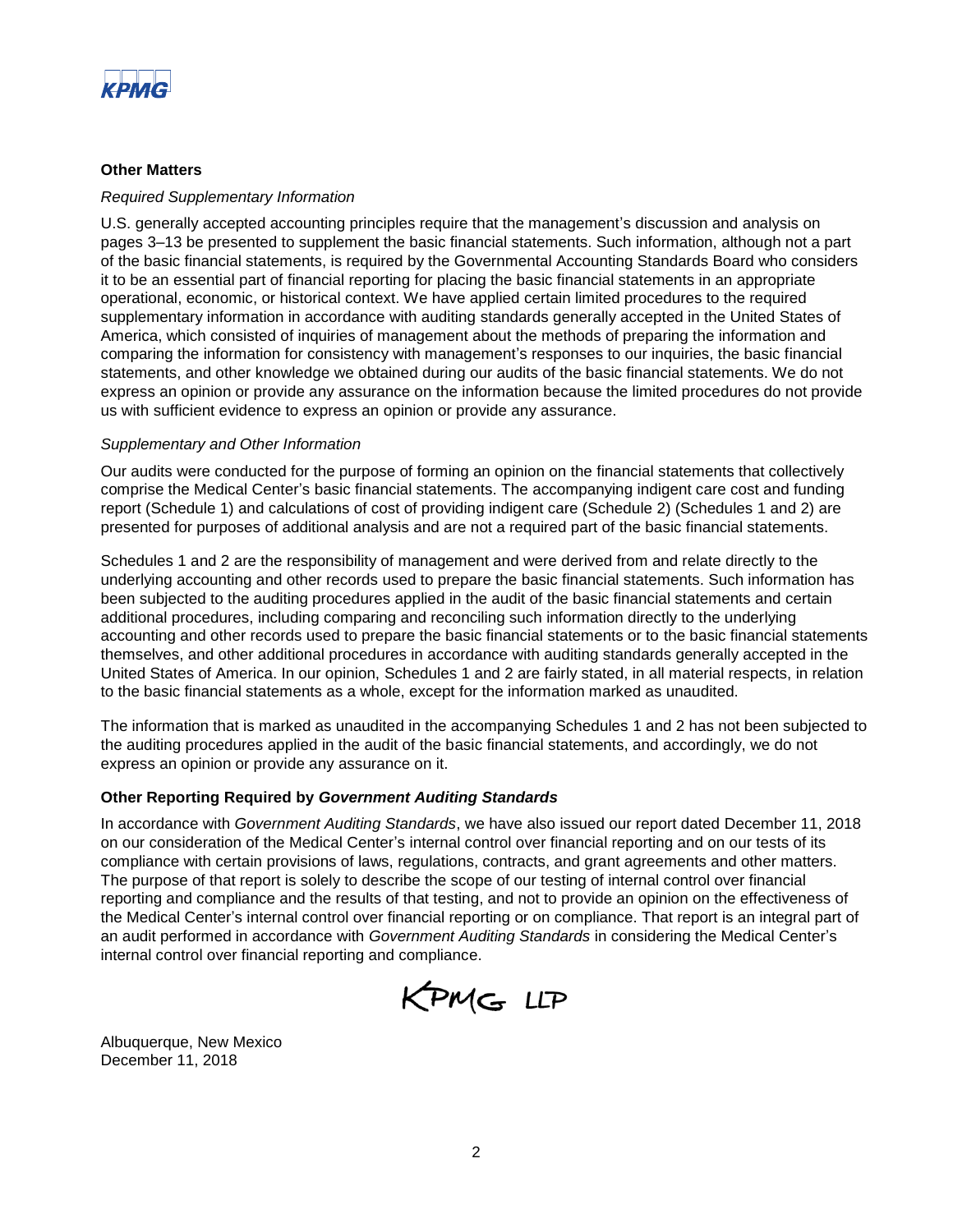(A Component Unit of the University of New Mexico)

Management's Discussion and Analysis June 30, 2018 and 2017 (Unaudited)

The following discussion and analysis provides an overview of the financial position and activities of UNM Sandoval Regional Medical Center, Inc. (the Medical Center or SRMC) as of and for the years ended June 30, 2018, 2017, and 2016. This discussion should be read in conjunction with the accompanying financial statements and notes. Management has prepared the basic financial statements and the related note disclosures along with this discussion and analysis. As such, the financial statements, notes, and this discussion are the responsibility of the Medical Center's management.

#### **Using This Annual Report**

This annual report consists of financial statements prepared in accordance with Governmental Accounting Standards Board (GASB) Statement No. 34, *Basic Financial Statements – and Management's Discussion and Analysis – for State and Local Governments*, as amended. The Medical Center is reporting as a special-purpose government engaged in business-type activities (BTA). In accordance with BTA reporting, the Medical Center presents management's discussion and analysis, statements of net position, statements of revenues, expenses, and changes in net position, statements of cash flows, and notes to the financial statements. The financial statements are prepared under the accrual basis of accounting, whereby revenues and assets are recognized when the service is provided, and expenses and liabilities are recognized when others provide the service or goods are received, regardless of when cash is exchanged.

The statements of net position include all assets and liabilities. Over time, increases or decreases in net position (the difference between assets and liabilities) are one indicator of the improvement or erosion of the Medical Center's financial health when considered with nonfinancial facts, such as patient statistics and the condition of facilities. This statement includes all assets and liabilities using the accrual basis of accounting, which is consistent with the accounting method used by nongovernmental hospitals and healthcare organizations.

The statements of revenues, expenses, and changes in net position present the revenues earned and expenses incurred during the year. Activities are reported as either operating or nonoperating. A public hospital's dependency on governmental funding can result in an operating deficit since the financial reporting model classifies such aid as nonoperating revenues. The utilization of capital assets is reflected in the financial statements as depreciation, which amortizes the cost of an asset over its expected useful life.

The statements of cash flows present information related to cash inflows and outflows summarized by operating, capital and noncapital financing, and investing activities.

#### **Overview of Entity**

The Regents of the University of New Mexico (UNM) approved the formation of the Medical Center, a New Mexico nonprofit corporation organization under and pursuant to the New Mexico University Research Park and Economic Development Act. The corporation is formed as an instrumentality of the Regents of the University of New Mexico, to promote the social welfare of New Mexico through the advancement of healthcare. The corporation is organized for the development, construction, and operation of a licensed general, community teaching hospital located in Sandoval County, New Mexico in support of and under the operating aegis of the Health Sciences Center of the University of New Mexico (UNM HSC) and, in connection therewith, to facilitate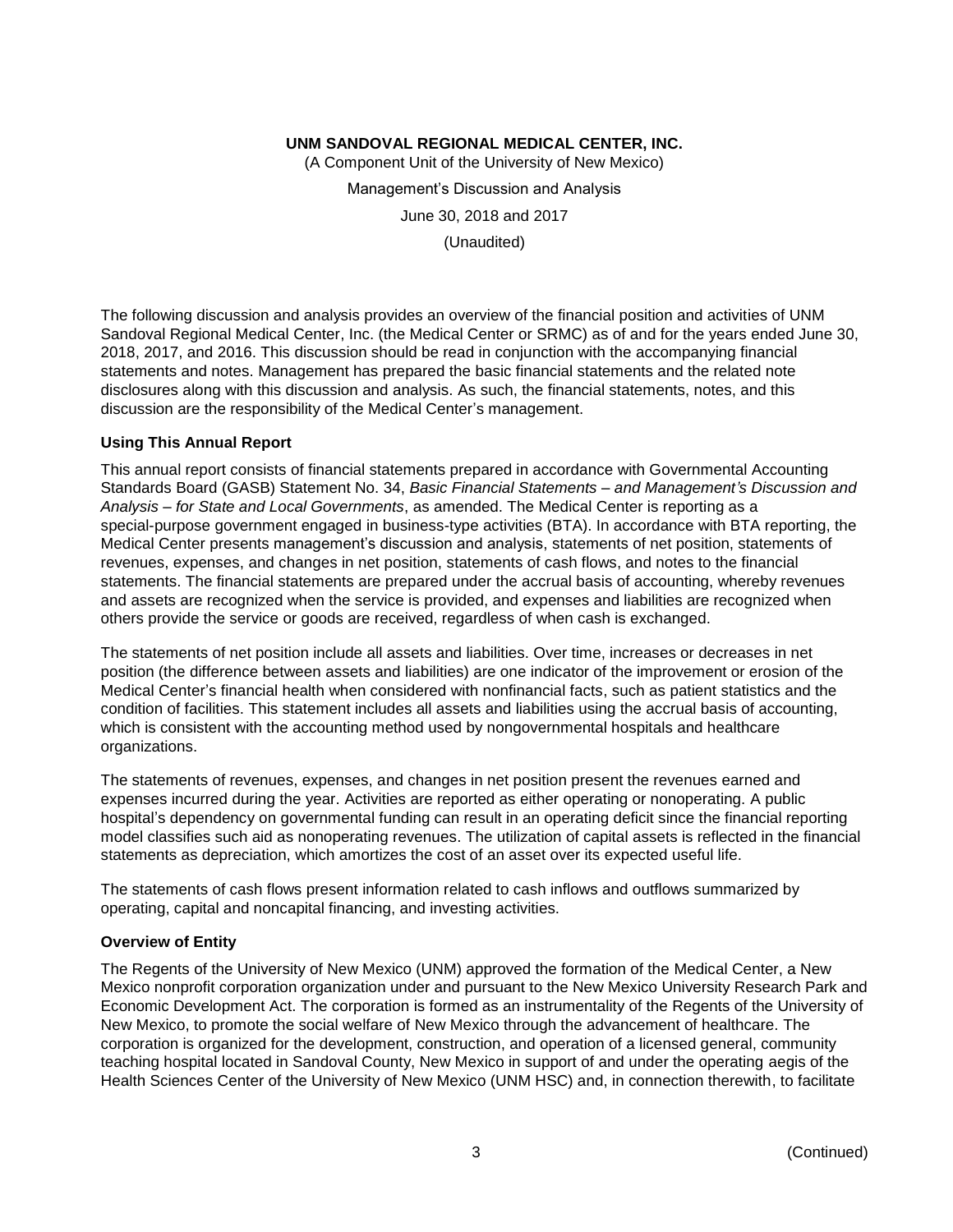(A Component Unit of the University of New Mexico)

Management's Discussion and Analysis

June 30, 2018 and 2017

#### (Unaudited)

and develop the clinical and medical practices of the faculty of the University of New Mexico School of Medicine (UNM SOM). The Medical Center is a component unit of UNM.

In 2012, the Medical Center began its mission to improve the overall health of the community by providing the highest-quality healthcare services that meet the needs of Sandoval County's diverse population, as well as providing, increasingly over time, healthcare and medical educational opportunities.

The following summarizes the healthcare services that are offered by the Medical Center:

*Inpatient Care* – Acute care provided by practitioners in 48 acute medical-surgical beds and 12 intensive care unit beds. The Medical Center is equipped with an emergency department with 11 exam rooms, 2 trauma rooms, and 2 triage rooms. Additionally, the Medical Center is equipped with 6 operating rooms, 3 minor procedure rooms, and 1 interventional radiology lab.

*Outpatient Care* – Comprehensive offering of sleep disorders center, laboratory, radiology, diagnostic services, rehabilitation services, primary care, medical, and surgical clinics.

*Surgical Services* – Anesthesia, General Surgery, Bariatric, Podiatry, Otolaryngology, Urologic, Gynecologic, Urogynecologic, Gastrointestinal, Breast, Neurosurgery, minimally invasive spine surgery, and outpatient laparoscopic surgery.

*Physician Services* – The Medical Center has an "open" medical staff, allowing community physicians in addition to the UNM SOM providers to be members of the active medical staff and to admit and follow their patients at the Medical Center. There are currently 521 physicians credentialed, of which 434 are SOM physicians and 87 are community physicians.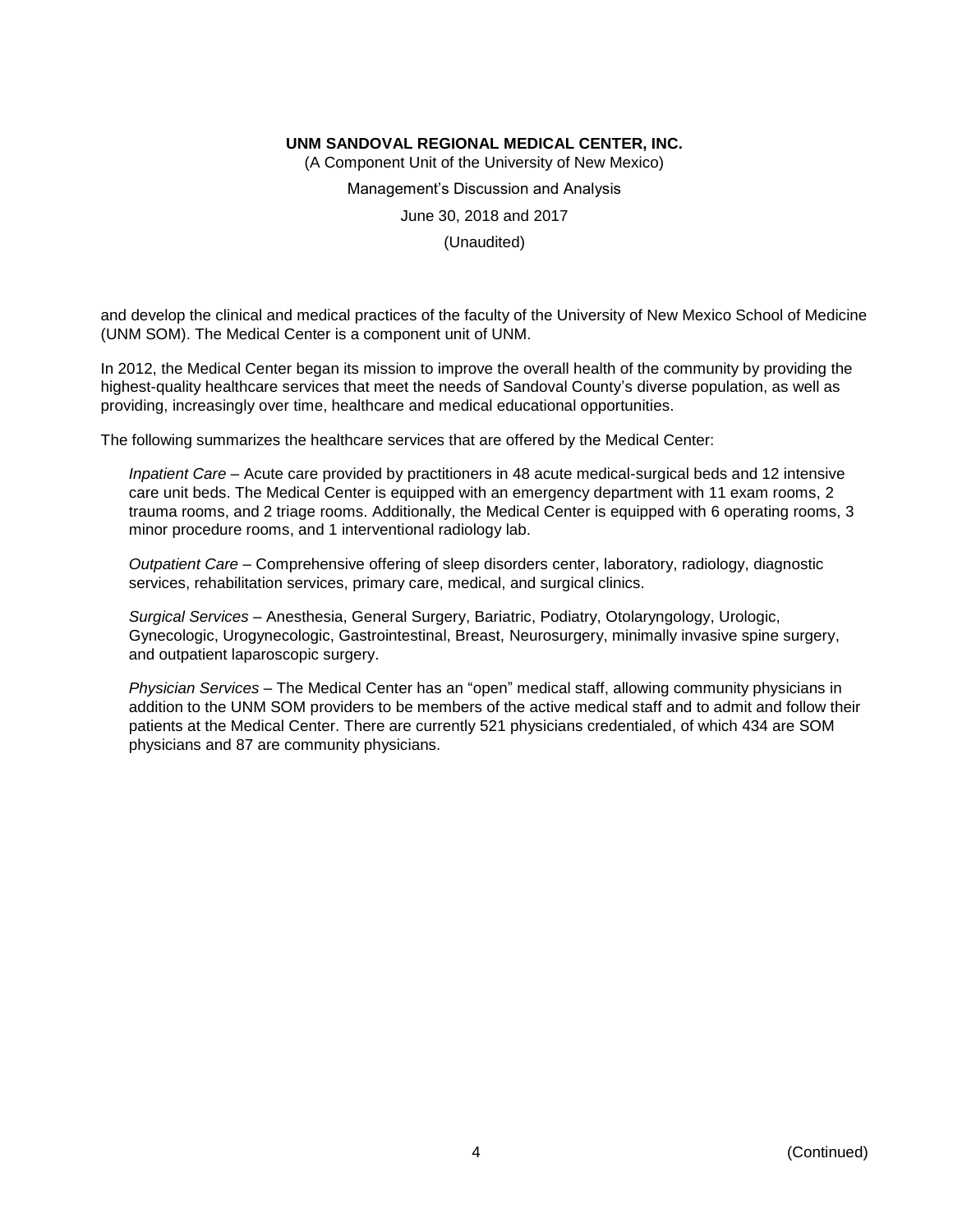(A Component Unit of the University of New Mexico)

Management's Discussion and Analysis

June 30, 2018 and 2017

(Unaudited)

**Condensed summary of net position**

#### **Financial Summary**

|                                     |    | Condensed summary or net position<br>June 30 |                |                |  |  |
|-------------------------------------|----|----------------------------------------------|----------------|----------------|--|--|
| <b>Assets</b>                       |    | 2018                                         | 2017           | 2016           |  |  |
| Current assets                      | \$ | 46,294,420                                   | 43,899,002     | 39,456,579     |  |  |
| Capital assets, net                 |    | 103, 115, 704                                | 107,320,532    | 114,356,360    |  |  |
| Noncurrent assets                   |    | 11,329,655                                   | 9,505,792      | 7,411,546      |  |  |
| Total assets                        | S  | 160,739,779                                  | 160,725,326    | 161,224,485    |  |  |
| <b>Liabilities</b>                  |    |                                              |                |                |  |  |
| <b>Current liabilities</b>          | \$ | 23,238,451                                   | 20,258,416     | 17, 145, 678   |  |  |
| Noncurrent liabilities              |    | 117,355,000                                  | 121,245,000    | 124,960,000    |  |  |
| Total liabilities                   | \$ | 140,593,451                                  | 141,503,416    | 142,105,678    |  |  |
| <b>Net Position</b>                 |    |                                              |                |                |  |  |
| Net investment in capital assets    | \$ | (18, 129, 296)                               | (17, 639, 468) | (14, 143, 640) |  |  |
| Restricted net position, expendable |    | 17,635,876                                   | 16,562,124     | 13,426,714     |  |  |
| Unrestricted                        |    | 20,639,748                                   | 20,299,254     | 19,835,733     |  |  |
| Total net position                  | \$ | 20,146,328                                   | 19,221,910     | 19,118,807     |  |  |

Total Medical Center assets at June 30, 2018 were unchanged from June 30, 2017 at \$160.7 million. Cash at June 30, 2018 increased by \$4.0 million and was offset by a decrease of \$4.2 million in net capital assets due to an increase in accumulated depreciation. Total liabilities decreased by \$0.9 million at June 30, 2018 compared to June 30, 2017. There was an increase in estimated third party settlements of \$4.0 million, which was offset by a decrease in bonds payable of \$4.0 million compared to June 30, 2017. The change in estimated third party settlements relates to a cash payment received in 2018 for 2016 Disproportionate Share revenue. The Medical Center's most significant assets at June 30, 2018 were net capital assets of \$103.1 million, cash and cash equivalents of \$33.1 million, and restricted investments held by trustee for mortgage reserve fund of \$11.3 million.

Operating cash increased by \$4.0 million during the year ended June 30, 2018 from \$22.9 million at June 30, 2017 to \$26.9 million at June 30, 2018. This increase was driven largely by an additional \$8.7 million received in cash receipts for patient care, of which \$4.1 million is recorded as estimated third party settlements.

At June 30, 2017, total Medical Center assets were \$160.7 million, compared to \$161.2 million at June 30, 2016. The Medical Center's most significant assets at June 30, 2017 were net capital assets of \$107.3 million, cash and cash equivalents of \$29.8 million, and patient receivables of \$9.9 million.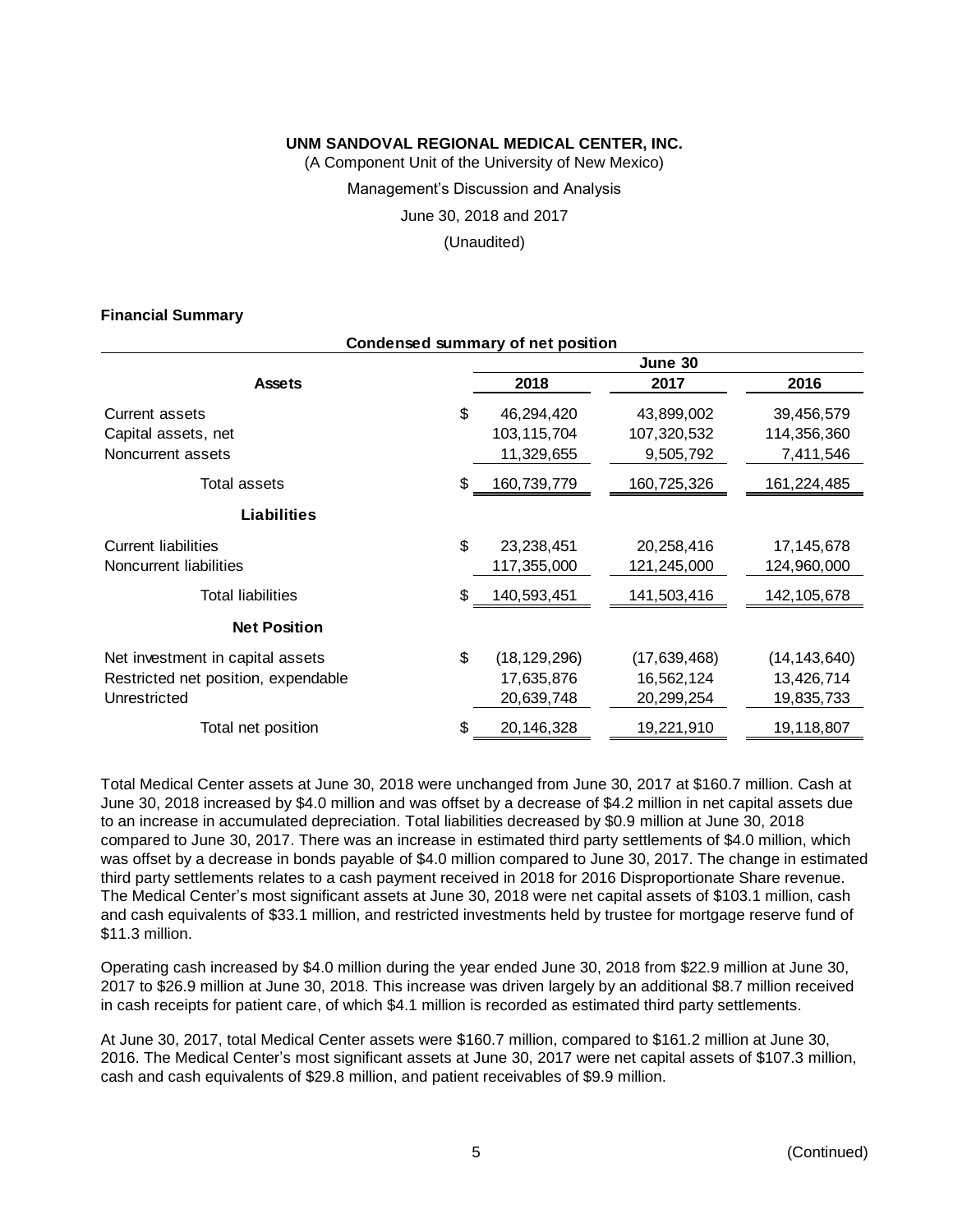(A Component Unit of the University of New Mexico)

Management's Discussion and Analysis June 30, 2018 and 2017

(Unaudited)

The Medical Center's total liabilities were \$140.6 million at June 30, 2018, compared to \$141.5 million at June 30, 2017. At June 30, 2018, current and noncurrent bonds payable of \$121.2 million was the largest liability, followed by estimated third-party settlements of \$6.8 million. The decrease in total liabilities is primarily due to a decrease in the amount of bonds payable resulting from the payments of the scheduled mandatory bond redemptions of \$3.7 million during the year ended June 30, 2018, offset by the increase in estimated third-party settlements.

The Medical Center's total liabilities were \$141.5 million at June 30, 2017, compared to \$142.1 million at June 30, 2016. At June 30, 2017, current and noncurrent bonds payable of \$125.0 million was the largest liability, followed by accounts payable of \$5.5 million. The decrease in total liabilities is due to a decrease in the amount of bonds payable resulting from the payments of the scheduled mandatory bond redemptions of \$3.5 million during the year ended June 30, 2017.

At June 30, 2018, 2017, and 2016, the Medical Center's current assets of \$46.3 million, \$43.9 million, and \$39.5 million, respectively, were sufficient to cover current liabilities of \$23.2 million (current ratio of 2.00), \$20.3 million (current ratio of 2.17), and \$17.1 million (current ratio of 2.30), respectively.

Total net position (assets minus liabilities) is classified by the Medical Center's ability to use these assets to meet operating needs. Unrestricted net position may be used to meet all operating needs of the Medical Center. A portion of the Medical Center's net position is restricted by the trust indenture and debt agreement.

Total net position as of June 30, 2018 increased by \$0.9 million to \$20.1 million, which included an operating gain of \$5.3 million and net nonoperating expenses of \$4.4 million. Unrestricted net position totaled \$20.6 million, with a net deficiency in capital assets of \$18.1 million at June 30, 2018. Restricted net position, expendable as of June 30, 2018 increased by \$1.1 million to \$17.6 million, which was driven by a \$0.7 million decrease in cash held by trustee for mortgage reserve fund and \$1.8 million increase in the bond fund trust account.

Total net position as of June 30, 2017 increased by \$0.1 million to \$19.2 million, which included an operating loss of \$4.7 million and net nonoperating revenues of \$4.8 million. In 2017, UNM Health System contributed \$3.3 million in partial support of the UNM SOM mission, which is carried out at the Medical Center. This support is shown in the nonoperating revenue section of the statement of net position for the year ended June 30, 2017. Unrestricted net position totaled \$20.3 million, with a net deficiency in capital assets of \$17.6 million at June 30, 2017. Restricted net position, expendable as of June 30, 2017 increased by \$3.1 million to \$16.5 million, which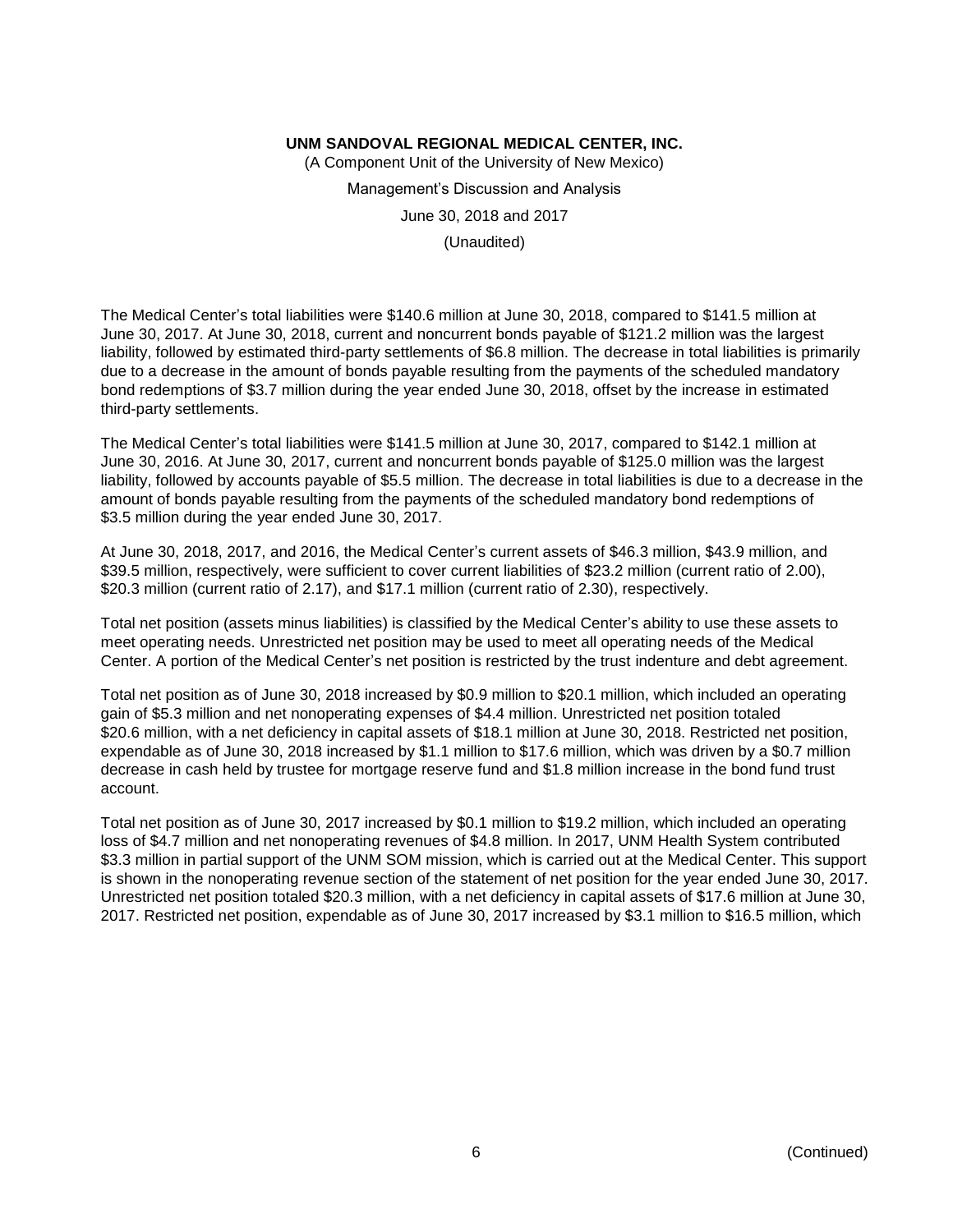(A Component Unit of the University of New Mexico)

Management's Discussion and Analysis

June 30, 2018 and 2017

(Unaudited)

was driven by a \$2.1 million increase in cash held by trustee for mortgage reserve fund and \$1.0 million increase in the bond fund trust account.

| Condensed summary of revenues, expenses, and changes in net position |    |                    |                |              |  |  |
|----------------------------------------------------------------------|----|--------------------|----------------|--------------|--|--|
|                                                                      |    | Year ended June 30 |                |              |  |  |
|                                                                      |    | 2018               | 2017           | 2016         |  |  |
| Total operating revenues                                             | \$ | 86,038,524         | 78,757,869     | 77, 175, 219 |  |  |
| Total operating expenses                                             |    | (80, 728, 183)     | (83, 488, 864) | (79,405,472) |  |  |
| Operating (loss) gain                                                |    | 5,310,341          | (4,730,995)    | (2,230,253)  |  |  |
| Net nonoperating revenues (expenses)                                 |    | (4,385,923)        | 4,834,098      | 2,234,003    |  |  |
| Total increase in net position                                       |    | 924.418            | 103.103        | 3,750        |  |  |
| Net position, beginning of year                                      |    | 19,221,910         | 19,118,807     | 19,115,057   |  |  |
| Net position, end of year                                            | \$ | 20,146,328         | 19,221,910     | 19,118,807   |  |  |

#### **Operating Revenues**

The sources of operating revenues for the Medical Center are net patient service and other operating revenues, with the most significant source being net patient service revenues. Total operating revenues were \$86.0 million, \$78.8 million, and \$77.2 million for the years ended June 30, 2018, 2017, and 2016, respectively.

Net patient service revenue comprises gross patient revenue, net of contractual allowances, charity care, provision for doubtful accounts, and any third-party cost report settlements. Net patient service revenues were \$83.7 million, \$77.4 million, and \$76.6 million for the years ended June 30, 2018, 2017, and 2016, respectively. The increase of \$6.3 million in 2018 is the result of an increase in case mix index, medical/surgical inpatient days, diagnostics, and emergency visits.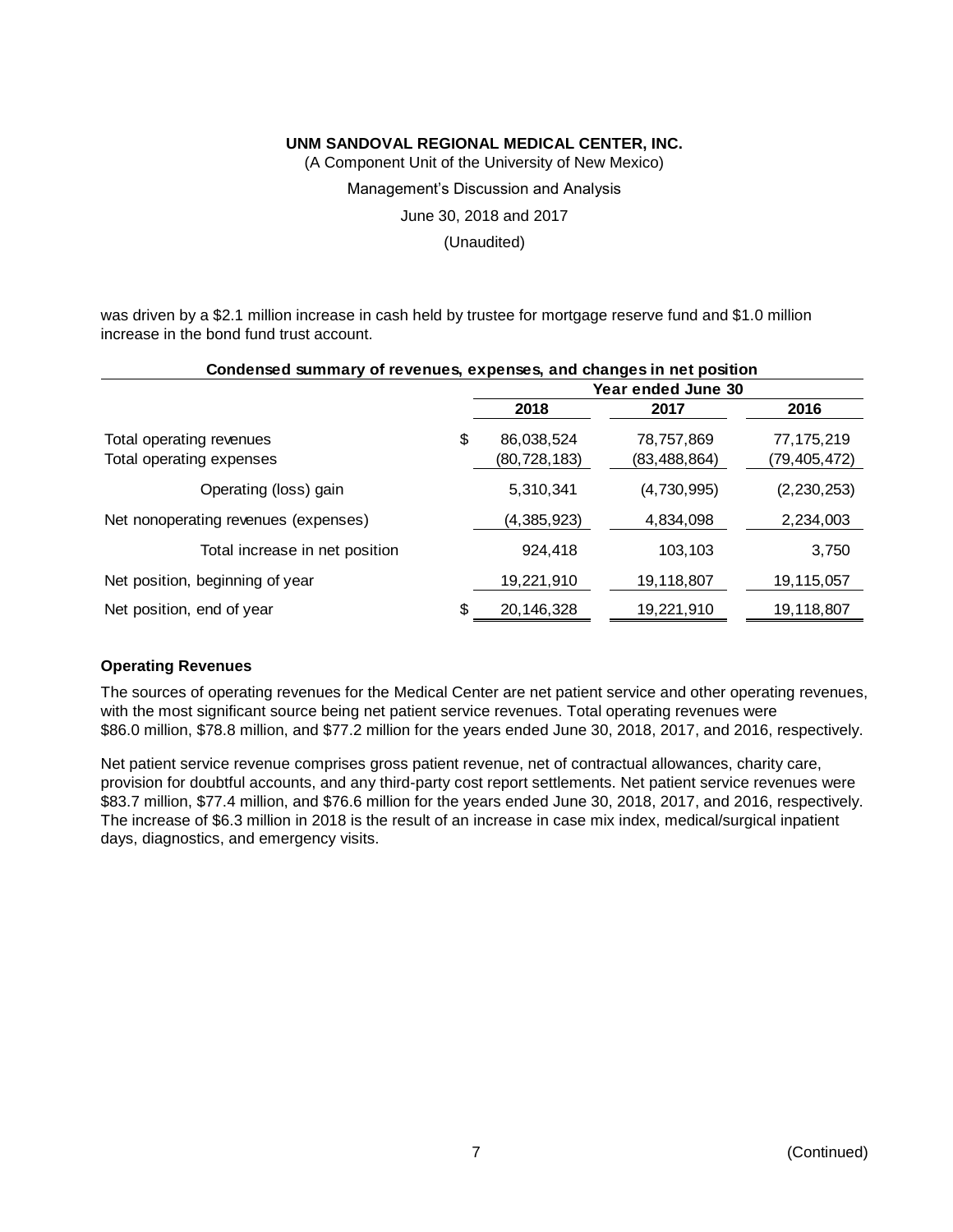(A Component Unit of the University of New Mexico)

Management's Discussion and Analysis

June 30, 2018 and 2017

#### (Unaudited)

The following table summarizes key operating statistics for the years ended June 30, 2018, 2017, and 2016:

|                                                | Year ended June 30 |        |        |  |
|------------------------------------------------|--------------------|--------|--------|--|
|                                                | 2018               | 2017   | 2016   |  |
| Intensive Care Units (ICU) days and            |                    |        |        |  |
| Medical/Surgical days                          | 14,514             | 12,887 | 12,466 |  |
| Behavioral days                                |                    | 1,978  | 3,452  |  |
| Total inpatient days                           | 14,514             | 14,865 | 15,918 |  |
| ICU discharges and Medical/Surgical discharges | 3,126              | 3,333  | 3,194  |  |
| Behavioral discharges                          |                    | 154    | 259    |  |
| Total discharges                               | 3,126              | 3,487  | 3,453  |  |
| Inpatient surgeries                            | 1,369              | 1,603  | 1,328  |  |
| Outpatient surgeries                           | 2,390              | 2,580  | 2,807  |  |
| Total surgeries                                | 3,759              | 4,183  | 4,135  |  |
| Outpatient visits                              | 44,048             | 44,242 | 36,224 |  |
| <b>Emergency visits</b>                        | 20,433             | 19,349 | 18.954 |  |

ICU and Medical/Surgical inpatient days increased by 1,627 and Psychiatric inpatient days decreased by 1,978 from fiscal year 2017 to 2018. The ICU and medical/surgical average daily census (ADC) for the year ended June 30, 2018 was 40 and increased by 5 from an ICU and Medical/Surgical ADC of 35 for the year ended June 30, 2017. There were no behavioral days in 2018. The 12 beds that were in the Senior Behavioral Health unit closed on February 24, 2017.

Net patient service revenue for the fiscal years ended June 30, 2018 and 2017 includes cost report estimates for the Medicare and Medicaid programs. Beginning July 1, 2016, the Medical Center was subject to the prospective federal capital rate. The Medical Center's cost reports have been audited through 2016 for Medicare and Medicaid. Management believes that estimated settlements accrued related to unaudited cost reports are adequate. Laws and regulations governing the Medicare and Medicaid programs are extremely complex and subject to interpretation. As a result, there is at least a reasonable possibility that recorded estimates will change by a material amount in the near term. Estimates are continually monitored and reviewed, and as settlements are made or more information is available to improve estimates, differences are reflected in current operations.

The Medical Center offers a financial assistance program called SRMC Care for healthcare service provided by the Medical Center at no charge or at a discount to qualifying patients. This program is available to Sandoval County residents who also meet certain income and asset thresholds. Patients applying for coverage under SRMC Care must apply for coverage under Medicaid or the Health Insurance Exchange (HIX), if eligible.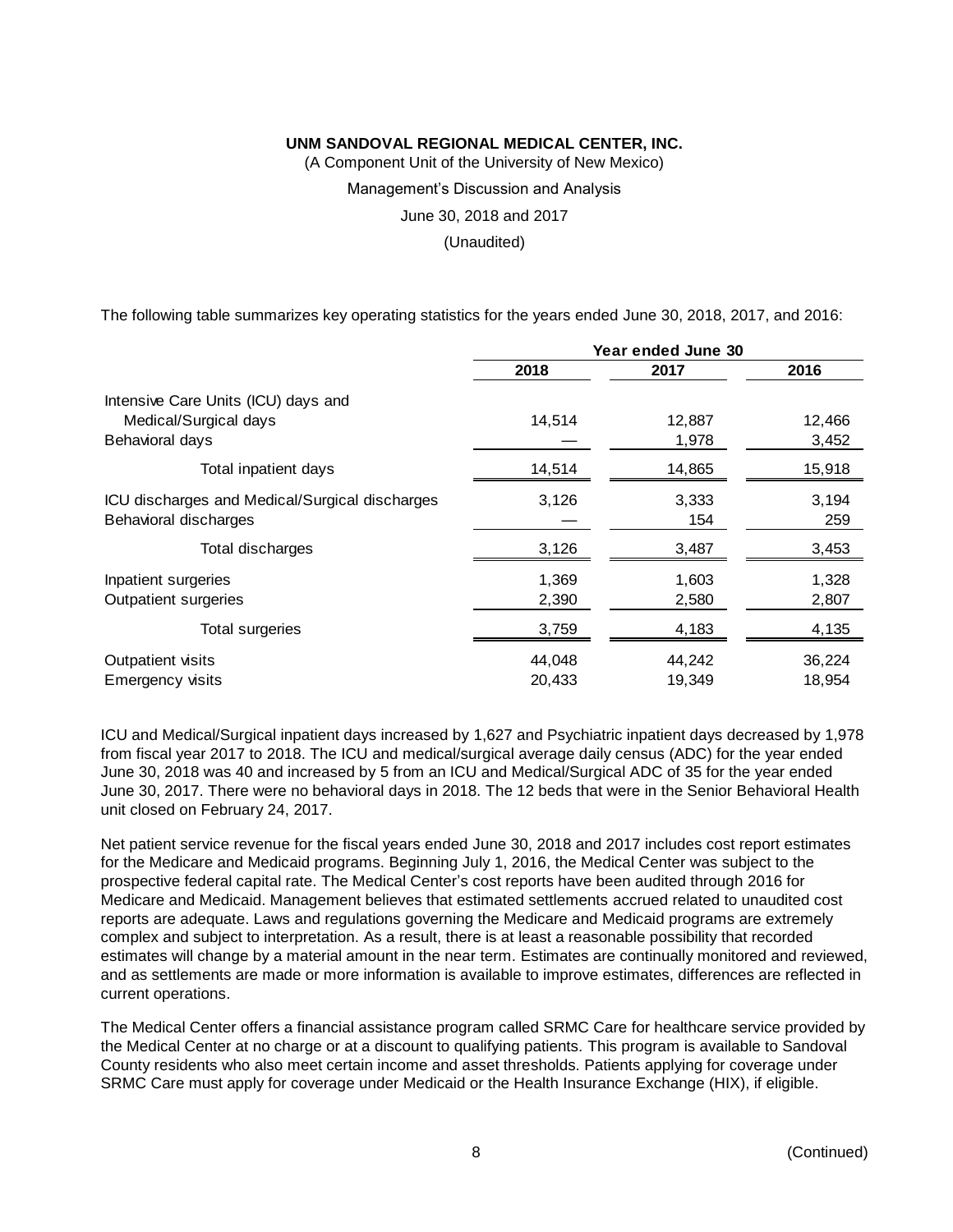(A Component Unit of the University of New Mexico)

Management's Discussion and Analysis

June 30, 2018 and 2017

#### (Unaudited)

Patients may continue to receive SRMC Care until they receive Medicaid eligibility or notification of coverage under the HIX.

The Medical Center does not pursue collection of amounts determined to qualify as charity care. The costs of charity care provided under this program for the years ended June 30, 2018, 2017, and 2016 approximated \$1.5 million, \$1.3 million, and \$1.8 million, respectively.

Charity care accounts are fully reserved and recorded as provision for uncollectible accounts. Provision expense recorded for fiscal years 2018, 2017, and 2016 was \$7.3 million, \$6.9 million, and \$1.3 million, respectively. The cost of care provided to patients who are either uninsured or underinsured and who do not meet the criteria for financial assistance for years ended June 30, 2018, 2017, and 2016 was \$2.9 million, \$2.8 million, and \$3.4 million, respectively.

# **Operating Expenses**

The following pie charts depict the distribution of the operating expenses for the Medical Center for the years ended June 30, 2018, 2017, and 2016:



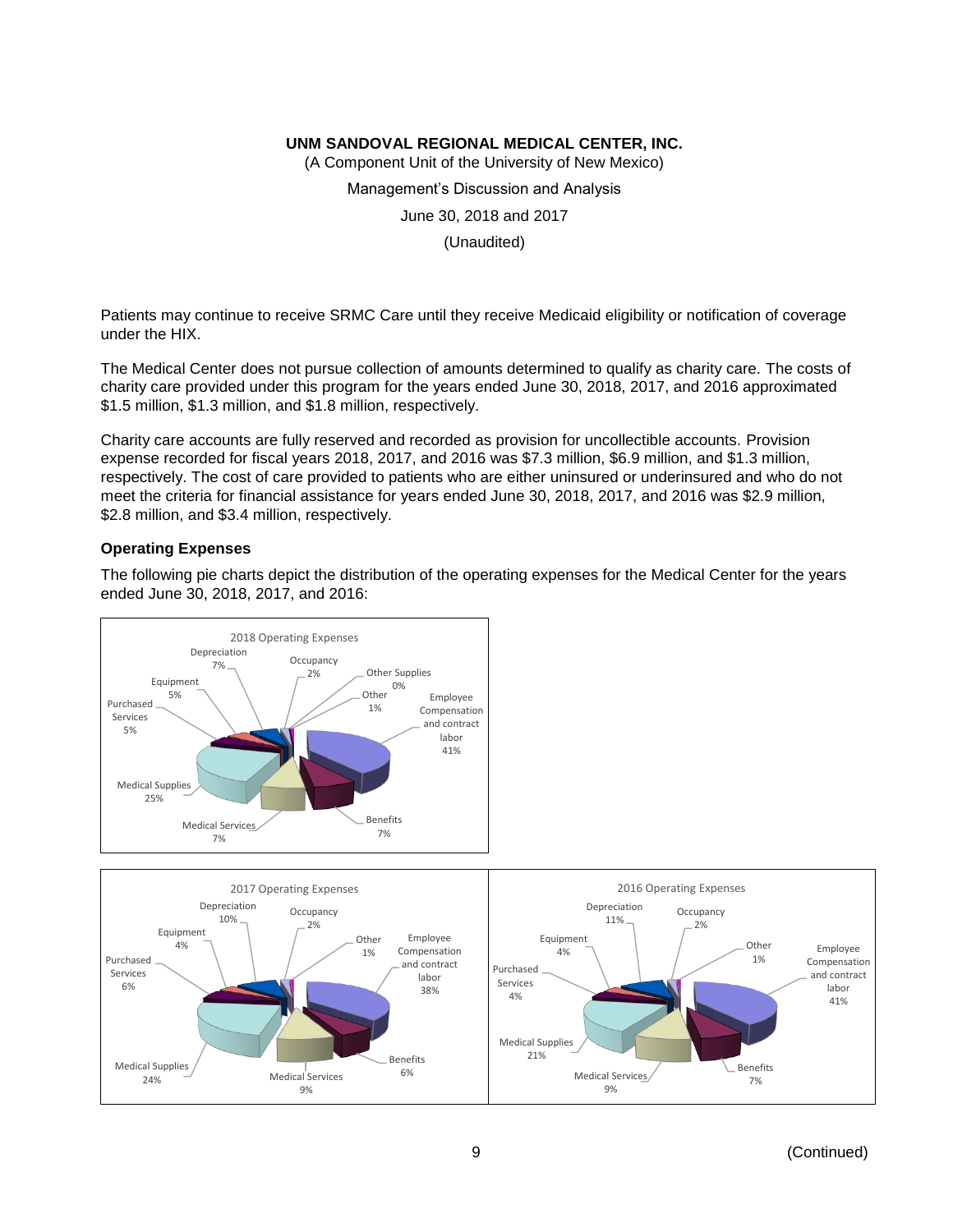(A Component Unit of the University of New Mexico)

Management's Discussion and Analysis

June 30, 2018 and 2017

(Unaudited)

Operating expenses for the Medical Center include items such as employee compensation and contract labor and benefits, medical services, medical supplies, purchased services, and equipment.

For the year ended June 30, 2018, total operating expenses were \$80.7 million and represent a decrease of \$2.8 million from the year ended June 30, 2017. The most significant change was a decrease of \$2.3 million for depreciation, related to certain assets that were placed into service when the Medical Center opened in 2012 becoming fully depreciated during the year ended June 30, 2018.

#### **Nonoperating Revenues and Expenses**

For the year ended June 30, 2018, nonoperating expenses net of nonoperating revenues was \$4.4 million. For the years ended June 30, 2017, and 2016, nonoperating revenues net of nonoperating expenses were \$4.8 million and \$2.2 million, respectively.

The most significant nonoperating expense recorded for the years ended June 30, 2018, 2017, and 2016 was bond interest expense in the amount of \$5.5 million, \$5.7 million, and \$5.9 million, respectively.

The largest source of nonoperating revenue for the year ended June 30, 2018 and the second largest source for the years ended June 30, 2017 and 2016 was the Federal bond subsidy in the amount of \$1.9 million, \$1.9 million, and \$2.0 million, respectively. The Medical Center receives subsidy payments related to interest payments under the federal Build America Bond and Taxable Revenue Recovery Zone Economic Development Bond programs.

The most significant nonoperating revenue for the years ended June 30, 2017 and 2016 was the Sandoval County mill levy (the mill levy) tax subsidy totaling \$6.3 million and \$6.2 million, respectively. This tax subsidy was provided for the general operations of the Medical Center. The Medical Center received this tax subsidy by voter endorsement for the services the Medical Center provides. Pursuant to a Health Facility Agreement with the Board of County Commissioners of Sandoval County, New Mexico, after opening, the Medical Center was entitled to receive the proceeds of a mill levy adopted by the Board of County Commissioners of Sandoval County and approved by the voters of Sandoval County. The Medical Center recognizes mill levy funds based on the fiscal year that the levy is collected by the County, and records the funds received as nonoperating revenues. In November 2016, voters in Sandoval County did not approve the mill levy for the tax period beginning January 1, 2017 and as a result, beginning in July 2017, the Medical Center no longer received mill levy proceeds.

In year ending June 30, 2017, the Medical Center received \$3.3 million in mission support from related party UNM Health System. Mission support is classified as nonoperating revenue for the Medical Center. In year ending June 30, 2018, there was no Mission Support provided to the Medical Center.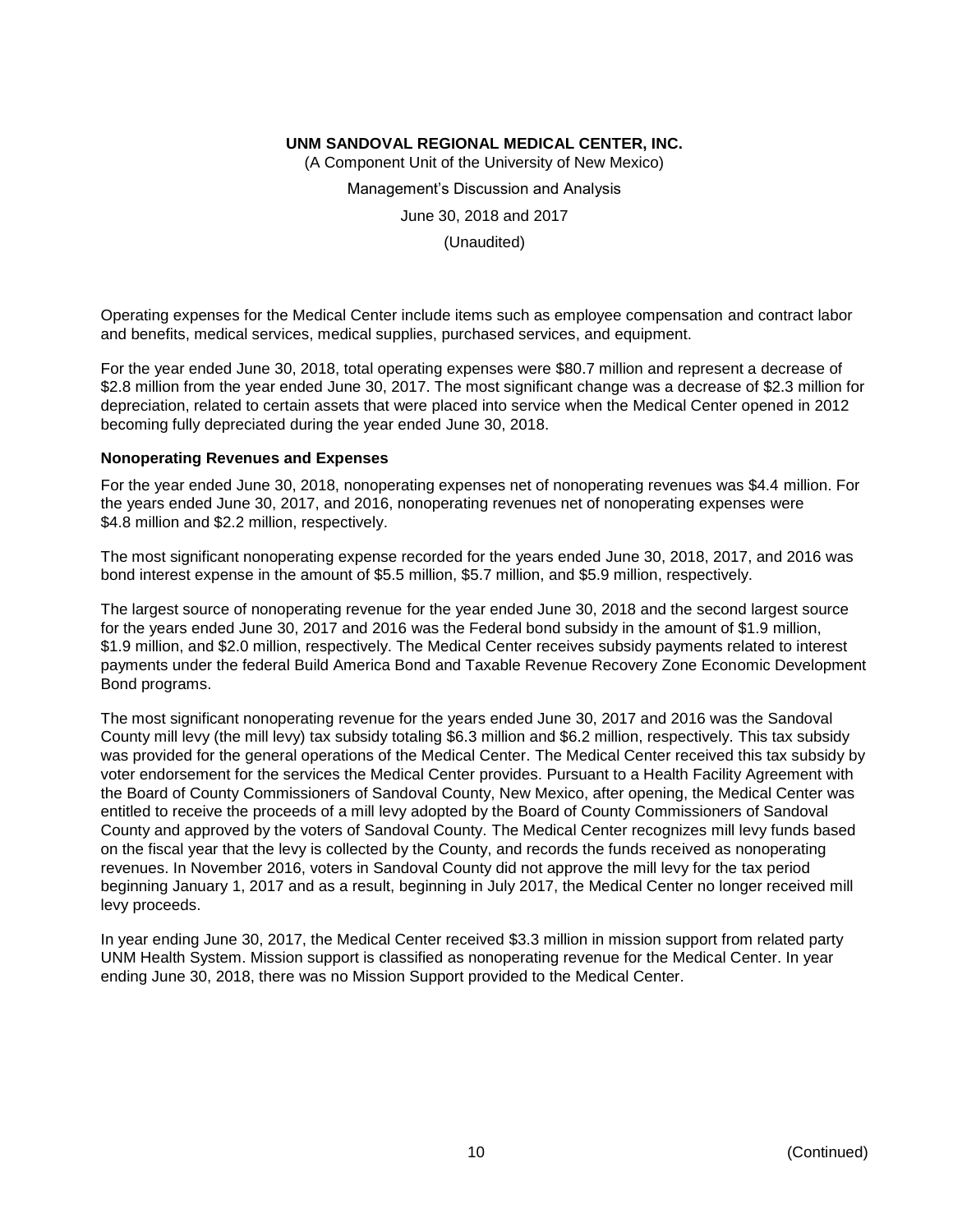(A Component Unit of the University of New Mexico)

Management's Discussion and Analysis

June 30, 2018 and 2017

(Unaudited)

# **Capital Assets**

At June 30, 2018, the Medical Center had \$103.1 million invested in capital assets, net of accumulated depreciation of \$48.5 million. Depreciation charges for the year ended June 30, 2018, 2017, and 2016 totaled \$6.1 million, \$8.4 million, and \$8.5 million, respectively.

|                                    |    |              | <b>Year ended June 30</b> |              |
|------------------------------------|----|--------------|---------------------------|--------------|
|                                    |    | 2018         | 2017                      | 2016         |
| Building and building improvements | \$ | 105.614.225  | 105,431,774               | 105,233,120  |
| Building service equipment         |    | 3,961,110    | 3,847,741                 | 3,670,354    |
| Fixed equipment                    |    | 4,055,147    | 4,055,147                 | 4,044,135    |
| Major moveable equipment           |    | 37,329,241   | 37, 359, 387              | 36,368,556   |
| Construction in progress           |    | 616,981      | 97,068                    | 165,778      |
|                                    |    | 151.576.704  | 150,791,117               | 149,481,943  |
| Less accumulated depreciation      |    | (48,461,000) | (43,470,585)              | (35,125,583) |
| Net property and equipment         | S  | 103,115,704  | 107,320,532               | 114,356,360  |

For the year ended June 30, 2018, total depreciable capital assets increased by \$0.3 million from June 30, 2017. Major moveable equipment additions were \$1.2 million, with the largest asset additions of \$0.7 million for operating room equipment, such as cameras, scopes, and other operating equipment. Major moveable equipment retirements were \$1.3 million, with a net book value of \$0.1 million.

For the year ended June 30, 2017, total depreciable capital assets increased by \$1.4 million from June 30, 2016. Major moveable equipment additions were \$1.0 million, with the largest asset additions of \$0.4 million for operating room equipment.

# **Debt Activity**

The Medical Center's bonds payable totaled \$121.2 million, \$125.0 million, and \$128.5 million at June 30, 2018, 2017, and 2016, respectively. The current portion of this debt was \$3.9 million, \$3.7 million, and \$3.5 million at June 30, 2018, 2017, and 2016, respectively. This debt is related to the Government National Mortgage Association (GNMA) Collateralized Series 2010A and 2010B bonds.

On July 20, 2017 and on January 20, 2018, the Medical Center paid the scheduled mandatory bond redemption payments on the Series 2010A which consisted of principal payments of \$1.8 million and \$1.9 million, respectively, as well as interest payments of \$2.6 million and \$2.6 million, respectively. On July 20, 2017 and on January 20, 2018, the scheduled interest payments of \$0.2 million were paid on the Series 2010B bonds. No principal payments were scheduled for either period.

There is a loan guarantee that is considered federal assistance subject to the requirements of Office of Management and Budget Uniform Guidance. Accordingly, the loan guarantee is considered a federal award for purposes of UNM's June 30, 2018, 2017, and 2016 Single Audit.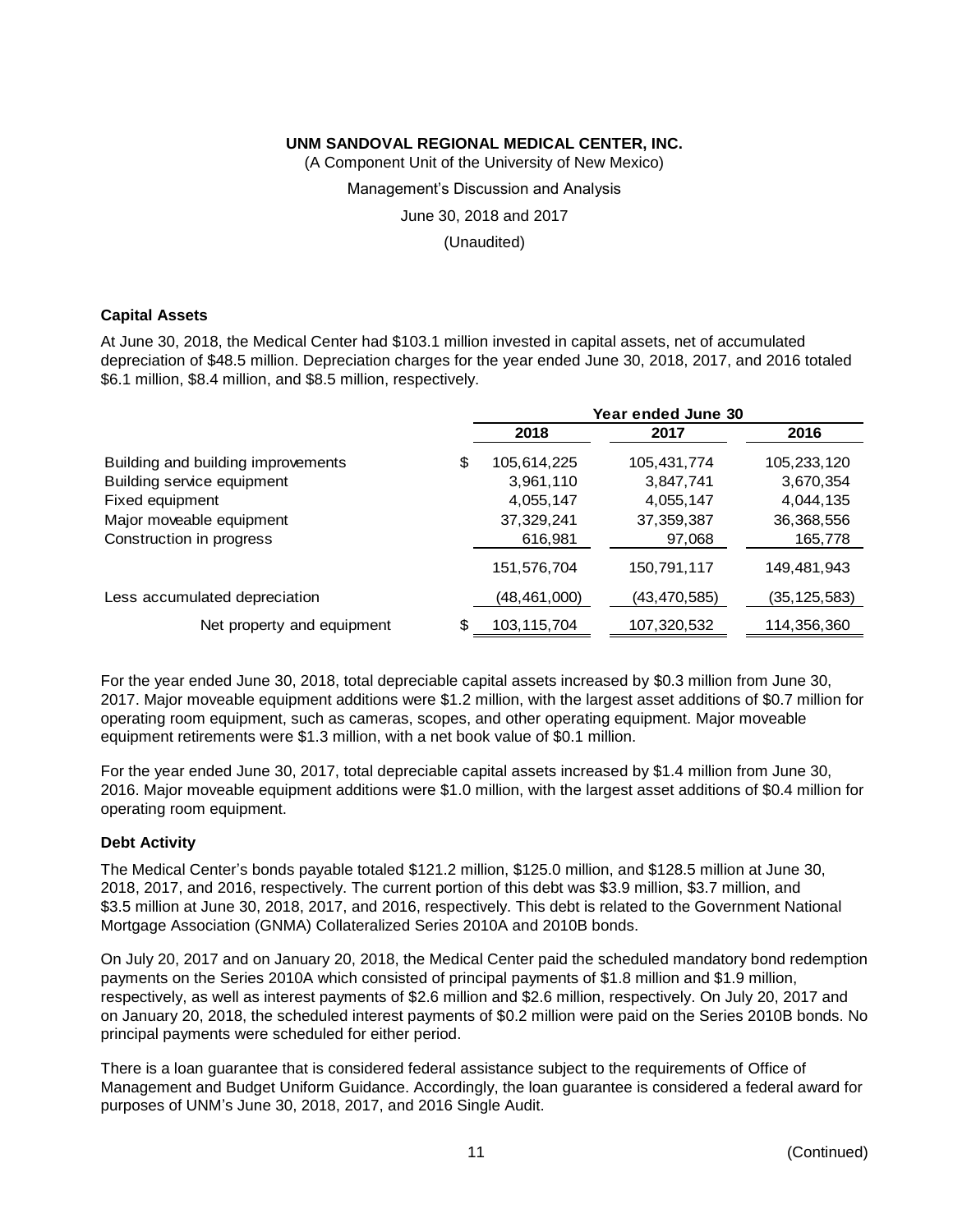(A Component Unit of the University of New Mexico)

Management's Discussion and Analysis June 30, 2018 and 2017

(Unaudited)

## **Factors Impacting Future Periods**

The Medical Center's future performance may differ depending on economic conditions within the healthcare industry and other factors. Among other factors that might affect future performance are changes to Medicare and Medicaid reimbursement resulting in reductions in payments. Healthcare systems nationwide are being challenged by reductions in Medicare and Medicaid payments, taking on more risk for outcome measures, and uncertainty regarding patient coverage from the Affordable Care Act.

# *(a) Provider Contracts*

Many of the Medical Center's payer and provider contracts are complex in nature and may be subject to differing interpretations regarding amounts due for the provision of medical services. Such differing interpretations may not become known until a substantial period of time has passed following contract implementation. Liabilities for claims disputes are recorded when the loss is probable and can be estimated. Any adjustments to reserves are reflected in current operations.

Effective January 1, 2019, the New Mexico Human Services Department will implement changes to the New Mexico Medicaid Program, also known as Centennial Care 2.0. With this program, the State conducted an RFP for managed care organizations (MCOs) to administer this program. The awardee MCOs are Blue Cross and Blue Shield, Presbyterian Health Plan, and Western Sky. The Medical Center is in contract negotiations with all MCOs, which may result in a reduction in rates effective January 1, 2019.

# *(b) Affordable Care Act*

The Patient Protection and Affordable Care Act (PPACA) has made significant changes to the United States healthcare system. The legislation affected multiple aspects of the healthcare system, including many provisions that change payments from Medicare, Medicaid, and insurance companies. Under this legislation, 32 states have expanded their Medicaid programs to cover previously uninsured childless adults. In addition, many uninsured individuals have had the opportunity to purchase health insurance via Health Insurance Exchange (HIX). PPACA also implemented a number of health insurance market reforms, such as allowing children to remain on their parents' health insurance until age 26 and prohibiting certain plans from denying coverage based on preexisting conditions. Nationally, these reforms have reduced the number of uninsured persons.

In light of the transition to a new presidential administration, it is unclear what changes may be made to PPACA. The Tax Cuts and Jobs Act (TCJA), passed in December 2017, eliminates the individual mandate under PPACA, effective January 1, 2019. The individual mandate was included in PPACA to address concerns that other market reforms expanding access to coverage might produce adverse selection and higher premiums. The extent to which the repeal of the individual mandate will impact the uninsured rate and 2019 premiums is unclear at this juncture. Future changes to PPACA and in other federal and state legislation could have a material impact on the operations of the Medical Center. The Medical Center is continuing to monitor the legislative environment for risks and uncertainties.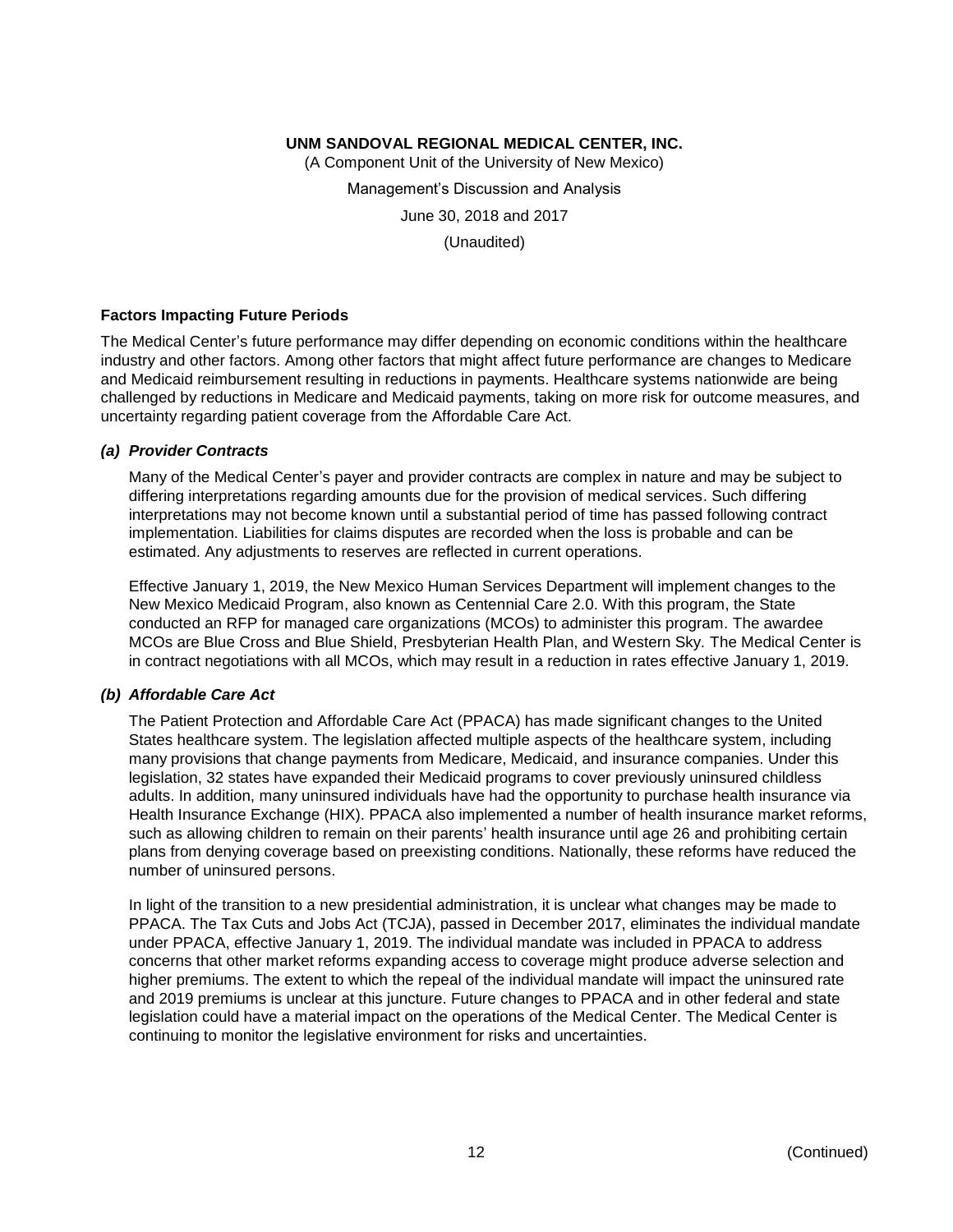(A Component Unit of the University of New Mexico)

Management's Discussion and Analysis June 30, 2018 and 2017

(Unaudited)

## *(c) Medicare Disproportionate Share Hospital (DSH)*

Beginning in federal fiscal year 2018, CMS incorporated Cost Report Worksheet S-10 uncompensated care cost as one of three factors averaged to determine a hospital's allocation of DSH Uncompensated Care payments. In 2019, CMS will incorporate one more year of the S-10 into the uncompensated care calculation for the Medical Center. The other two factors, Medicaid days and Supplemental Security Income (SSI) Ratios, will be phased out beginning with federal fiscal year 2020.

The Medical Center received \$6.2 million in additional DSH for fiscal year 2016 with the understanding that some of the dollars may be recouped by HSD in later years. The Medical Center completed an analysis to estimate the amount of DSH funding the Medical Center should recognize in revenue prior to the actual filing of the fiscal year 2016 DSH Audit Survey. Based on Safety Net Care Pool (SNCP) applications for fiscal years 2015 and 2016 it was determined \$2.1 million should be recognized in DSH revenue in fiscal year 2018 and the remaining \$4.1 million as estimated third-party settlements as of June 30, 2018. The recognition of the remainder of the \$4.1 million DSH is contingent on the court cases to determine the inclusion or exclusion of Medicare and Commercial payment in the DSH Hospital Specific Limit, currently appealed by CMS.

#### *(d) Sandoval County Mill Levy*

On November 6, 2018, voters approved a 1.9 mill levy on property owned within Sandoval County. The mill levy will fund expansion of outpatient behavioral health services and an increase in staffing to raise the Medical Center's trauma center to a level III designation. Behavioral health services could include opening an outpatient clinic in fall of 2019, expansion of behavioral health services via telemedicine, behaviorists in the emergency department, and social workers in primary care. A level III trauma center would help keep patients in the community or get them to a higher level of care at another hospital, provide for the prompt availability of general surgeon, orthopedists, and anesthesiologists, and add prevention efforts.

#### **Contacting the Medical Center's Financial Management**

This financial report is designed to provide the public with a general overview of the Medical Center's finances and to show the Medical Center's accountability for the money it receives. If you have questions about this report or need additional financial information, contact the Medical Center's Controller's office at 3001 Broadmoor Blvd., NE, Rio Rancho, NM 87144.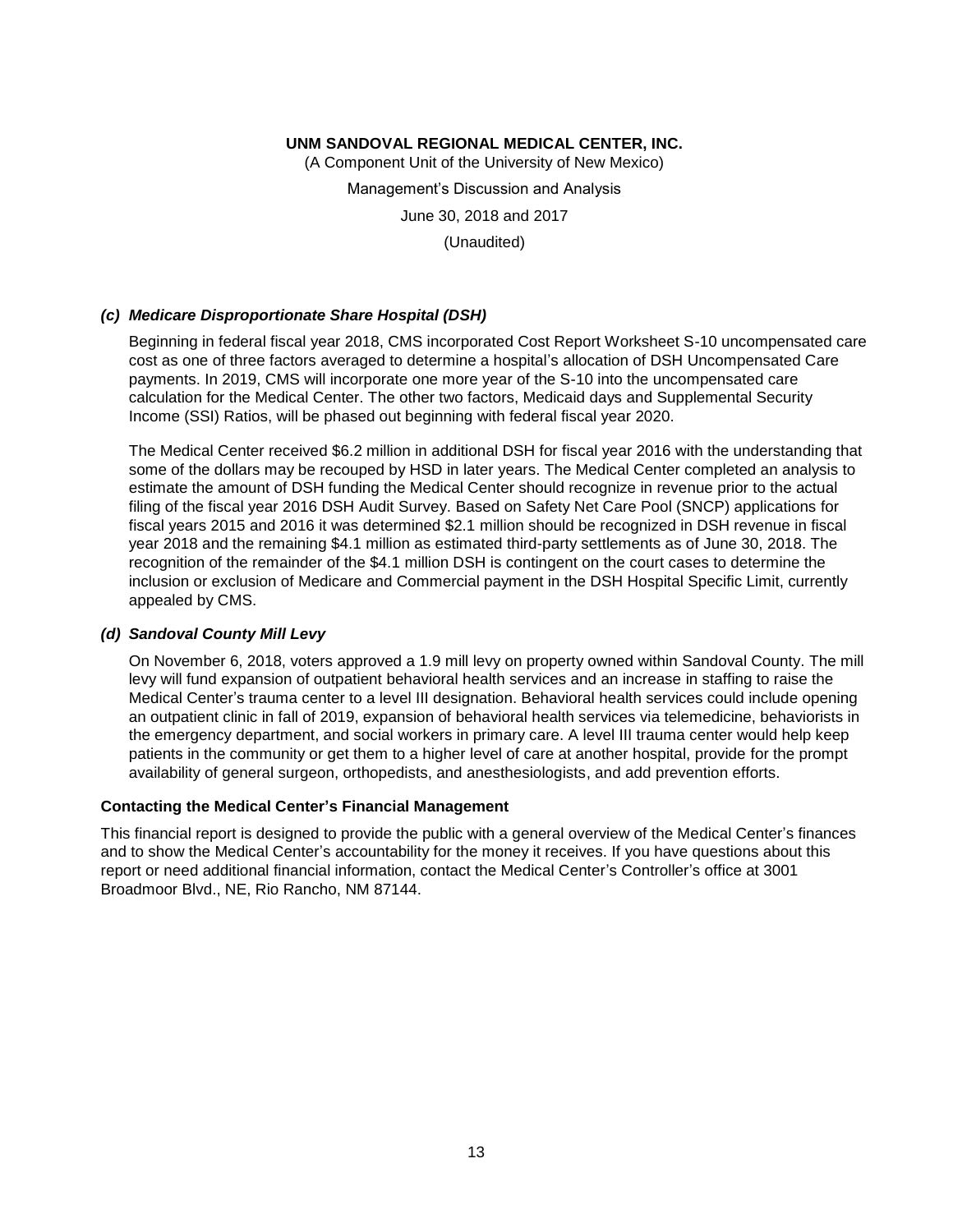(A Component Unit of University of New Mexico)

Statements of Net Position

June 30, 2018 and 2017

| <b>Assets</b>                                                                                                                                                                                                                                                                                                                                    | 2018                                                                                                                             | 2017                                                                                                                        |
|--------------------------------------------------------------------------------------------------------------------------------------------------------------------------------------------------------------------------------------------------------------------------------------------------------------------------------------------------|----------------------------------------------------------------------------------------------------------------------------------|-----------------------------------------------------------------------------------------------------------------------------|
| Current assets:<br>Cash and cash equivalents<br>Restricted cash and cash equivalents:                                                                                                                                                                                                                                                            | \$<br>26,850,558                                                                                                                 | 22,860,739                                                                                                                  |
| Held by trustee for debt service                                                                                                                                                                                                                                                                                                                 | 6,227,171                                                                                                                        | 6,973,824                                                                                                                   |
| Total cash and cash equivalents                                                                                                                                                                                                                                                                                                                  | 33,077,729                                                                                                                       | 29,834,563                                                                                                                  |
| Receivables:<br>Patient (net of allowance for doubtful accounts of \$17,709,264 in 2018 and \$27,087,946 in 2017)<br>Due from related parties<br>Estimated third-party settlements<br>Sandoval County mill levy<br>Interest receivable - bond subsidy proceeds<br>Other                                                                          | 8,834,152<br>190,950<br>723,500<br>820,147<br>184,449                                                                            | 9,902,199<br>39,114<br>1,087,669<br>66,695<br>132,645                                                                       |
| Total net receivables                                                                                                                                                                                                                                                                                                                            | 10,753,198                                                                                                                       | 11,228,322                                                                                                                  |
| Prepaid expenses<br>Inventories                                                                                                                                                                                                                                                                                                                  | 379,368<br>2,084,125                                                                                                             | 364,789<br>2,471,328                                                                                                        |
| Total current assets                                                                                                                                                                                                                                                                                                                             | 46,294,420                                                                                                                       | 43,899,002                                                                                                                  |
| Noncurrent assets:<br><b>Restricted investments:</b><br>Held by trustee for mortgage reserve fund                                                                                                                                                                                                                                                | 11,329,655                                                                                                                       | 9,505,792                                                                                                                   |
| Capital assets, net                                                                                                                                                                                                                                                                                                                              | 103,115,704                                                                                                                      | 107,320,532                                                                                                                 |
| Total noncurrent assets<br><b>Total assets</b>                                                                                                                                                                                                                                                                                                   | \$<br>114,445,359                                                                                                                | 116,826,324                                                                                                                 |
| Liabilities                                                                                                                                                                                                                                                                                                                                      | 160,739,779                                                                                                                      | 160,725,326                                                                                                                 |
|                                                                                                                                                                                                                                                                                                                                                  |                                                                                                                                  |                                                                                                                             |
| <b>Current liabilities:</b><br>Accounts payable<br>Accrued payroll<br>Due to University of New Mexico<br>Due to University of New Mexico Health System<br>Due to UNM Medical Group<br>Estimated third-party settlements<br>Bonds payable - current<br>Interest payable bonds<br>Accrued compensated absences<br><b>Total current liabilities</b> | \$<br>4,004,490<br>1,594,307<br>1,395,949<br>724,326<br>34,946<br>6,839,242<br>3,890,000<br>2,752,362<br>2,002,829<br>23,238,451 | 5,474,982<br>1,578,294<br>240,121<br>1,625,884<br>176,136<br>2,807,228<br>3,715,000<br>2,835,950<br>1,804,821<br>20,258,416 |
| Noncurrent liabilities:                                                                                                                                                                                                                                                                                                                          |                                                                                                                                  |                                                                                                                             |
| Bonds payable                                                                                                                                                                                                                                                                                                                                    | 117,355,000                                                                                                                      | 121,245,000                                                                                                                 |
| <b>Total noncurrent liabilities</b>                                                                                                                                                                                                                                                                                                              | 117,355,000                                                                                                                      | 121,245,000                                                                                                                 |
| <b>Total liabilities</b>                                                                                                                                                                                                                                                                                                                         | 140,593,451                                                                                                                      | 141,503,416                                                                                                                 |
| <b>Net Position</b>                                                                                                                                                                                                                                                                                                                              |                                                                                                                                  |                                                                                                                             |
| Net deficiency in capital assets<br>Restricted, expendable:<br>Expendable bequests and contributions<br>In accordance with the trust indenture and debt agreement<br>Unrestricted                                                                                                                                                                | (18, 129, 296)<br>79,050<br>17,556,826<br>20,639,748                                                                             | (17,639,468)<br>82,508<br>16,479,616<br>20,299,254                                                                          |
| Total net position                                                                                                                                                                                                                                                                                                                               | 20,146,328                                                                                                                       | 19,221,910                                                                                                                  |
| Total liabilities and net position                                                                                                                                                                                                                                                                                                               | \$<br>160,739,779                                                                                                                | 160,725,326                                                                                                                 |

See accompanying notes to financial statements.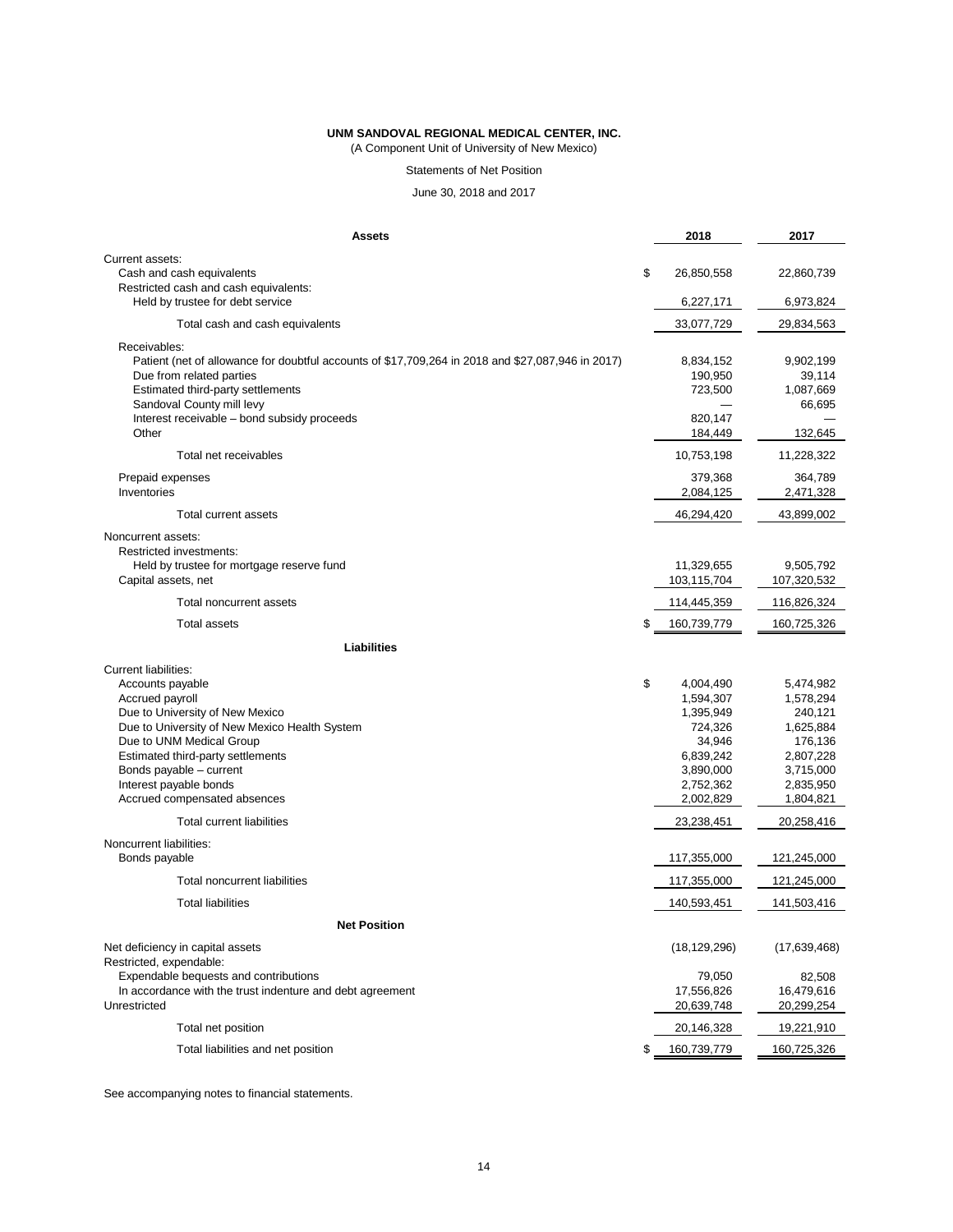(A Component Unit of University of New Mexico)

# Statements of Revenues, Expenses and Changes in Net Position

Years ended June 30, 2018 and 2017

|                                          | 2018        | 2017        |
|------------------------------------------|-------------|-------------|
| Operating revenues:                      |             |             |
| \$<br>Net patient service revenue        | 83,720,445  | 77,423,291  |
| Other operating revenues                 | 2,318,079   | 1,334,578   |
| Total operating revenues                 | 86,038,524  | 78,757,869  |
| Operating expenses:                      |             |             |
| Employee compensation and contract labor | 33,391,569  | 31,685,353  |
| Medical and other supplies               | 20,606,880  | 20,433,142  |
| Depreciation                             | 6,105,586   | 8,360,558   |
| <b>Medical services</b>                  | 5,626,282   | 7,460,107   |
| <b>Benefits</b>                          | 5,460,271   | 5,436,059   |
| <b>Purchased services</b>                | 3,698,870   | 4,962,185   |
| Equipment                                | 3,902,753   | 3,237,473   |
| Occupancy                                | 1,463,353   | 1,524,870   |
| Other                                    | 472,619     | 389,117     |
| Total operating expenses                 | 80,728,183  | 83,488,864  |
| Operating income (loss)                  | 5,310,341   | (4,730,995) |
| Nonoperating revenues (expenses):        |             |             |
| Sandoval County mill levy                | 182,721     | 6,271,254   |
| Health System mission support            |             | 3,323,728   |
| Federal bond subsidy                     | 1,858,808   | 1,911,061   |
| Interest income, net                     | 82,970      | 31,128      |
| Interest on bonds                        | (5,547,025) | (5,712,288) |
| Bequests and contributions               | 7,695       | 4,760       |
| Other nonoperating expense               | (971, 092)  | (995, 545)  |
| Net nonoperating (expenses) revenues     | (4,385,923) | 4,834,098   |
| Increase in net position                 | 924,418     | 103,103     |
| Net position, beginning of year          | 19,221,910  | 19,118,807  |
| \$<br>Net position, end of year          | 20,146,328  | 19,221,910  |

See accompanying notes to financial statements.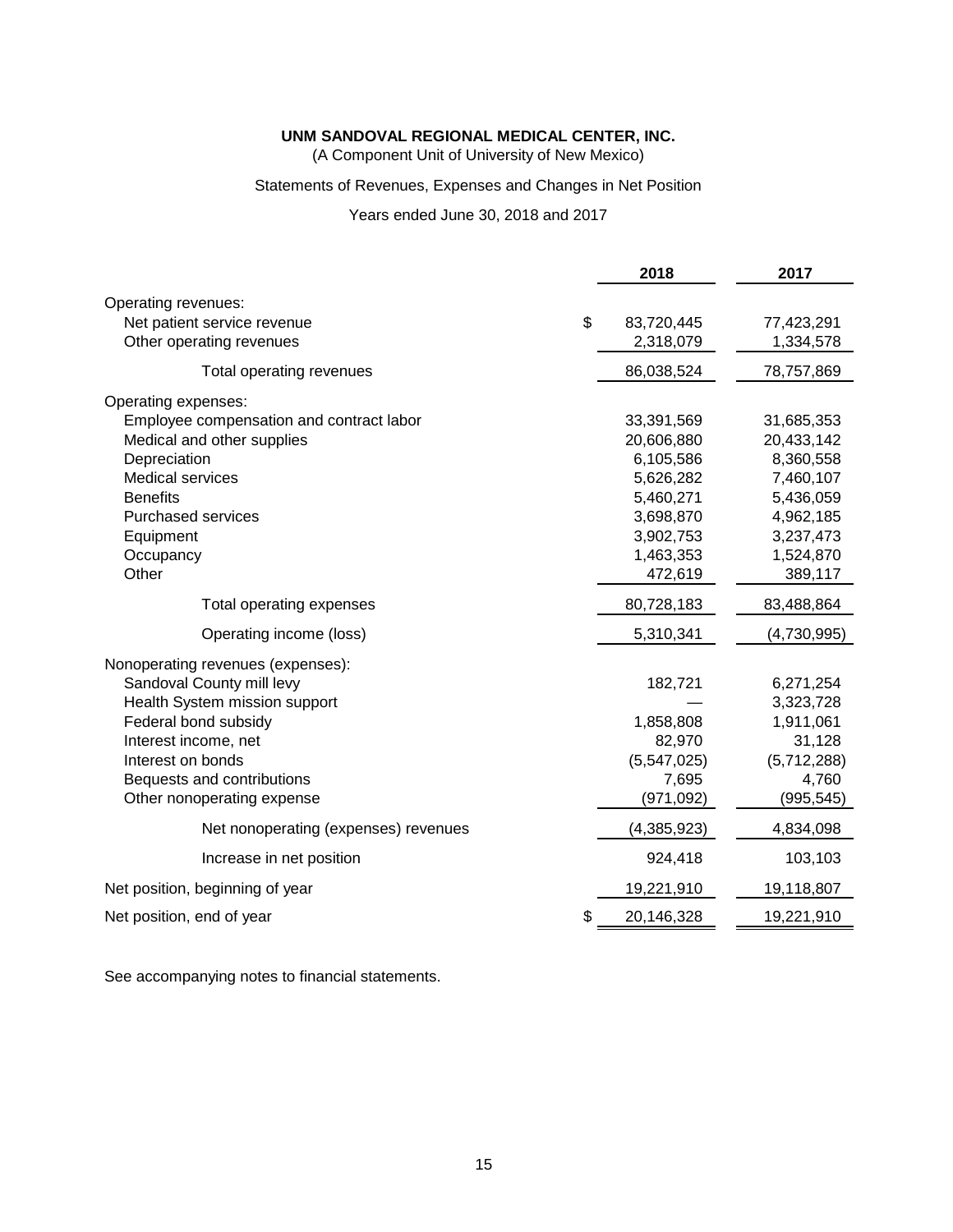(A Component Unit of University of New Mexico)

# Statements of Cash Flows

# Years ended June 30, 2018 and 2017

|                                                         | 2018             | 2017           |
|---------------------------------------------------------|------------------|----------------|
| Cash flows from operating activities:                   |                  |                |
| Cash received from patient services                     | \$<br>90,095,373 | 80,466,779     |
| Cash payments to employees                              | (29, 816, 316)   | (28, 985, 440) |
| Cash payments to suppliers and contractors              | (42, 944, 072)   | (40, 147, 941) |
| Cash payments to University of New Mexico               |                  |                |
| <b>Health System</b>                                    | (2,855,811)      | (819,085)      |
| Cash payments to UNM Medical Group                      | (598, 811)       | (265,001)      |
| Cash payments received from University of New Mexico    | 1,155,828        | 173,808        |
| Other receipts                                          | 869,559          | 1,272,504      |
| Net cash provided by operating activities               | 15,905,750       | 11,695,624     |
|                                                         |                  |                |
| Cash flows from noncapital financing activities:        |                  |                |
| Cash received from Sandoval County mill levy            | 249,416          | 6,278,593      |
| Cash received from contributions                        | 7,695            | 4,760          |
| Net cash provided by noncapital financing activities    | 257,111          | 6,283,353      |
| Cash flows from capital financing activities:           |                  |                |
| Purchases of capital assets                             | (2,041,260)      | (1,326,460)    |
| Cash received from federal bond subsidy                 | 1,038,661        | 2,884,824      |
| Interest payments on bonds                              | (5,630,613)      | (5,791,938)    |
| Cash payments into mortgage reserve fund                | (1,823,863)      | (2,094,246)    |
| Principal payments on bonds                             | (3,715,000)      | (3,540,000)    |
| Cash payments for mortgage-related activities (Mortgage |                  |                |
| servicing, MIP, GNMA guaranty)                          | (884, 590)       | (1,001,817)    |
| Other receipts                                          | 54,000           | 8,002          |
| Net cash used in capital financing activities           | (13,002,665)     | (10, 861, 635) |
| Cash flows from investing activities:                   |                  |                |
| Interest on investments                                 | 82,970           | 31,128         |
|                                                         |                  |                |
| Net cash provided by investing activities               | 82,970           | 31,128         |
| Net increase in cash and cash equivalents               | 3,243,166        | 7,148,470      |
| Cash and cash equivalents, beginning of year            | 29,834,563       | 22,686,093     |
| Cash and cash equivalents, end of year                  | \$<br>33,077,729 | 29,834,563     |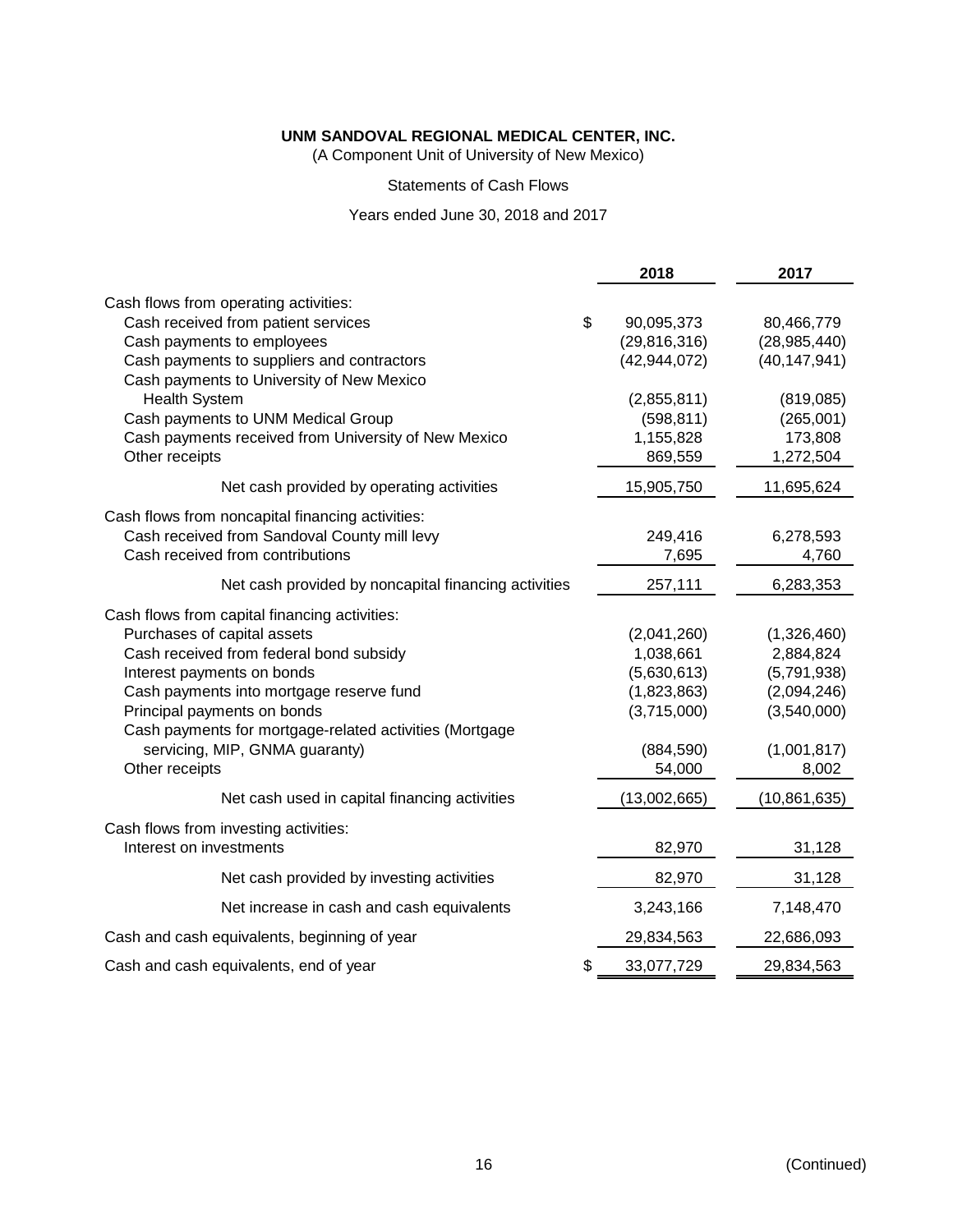(A Component Unit of University of New Mexico)

Statements of Cash Flows

Years ended June 30, 2018 and 2017

|                                                                | 2018             | 2017        |
|----------------------------------------------------------------|------------------|-------------|
| Reconciliation of operating loss to net cash used in operating |                  |             |
| activities:                                                    |                  |             |
| Operating gain (loss)                                          | \$<br>5,310,341  | (4,730,995) |
| Adjustments to reconcile operating loss to net cash provided   |                  |             |
| by (used in) operating activities:                             |                  |             |
| Depreciation expense                                           | 6,105,586        | 8,360,558   |
| Provision for doubtful accounts                                | 7,279,260        | 6,932,244   |
| <b>Health System Mission Support</b>                           |                  | 3,323,728   |
| Change in assets and liabilities:                              |                  |             |
| Patient receivables                                            | (6,211,213)      | (5,233,788) |
| Due from related parties                                       | (151, 836)       | 8,453       |
| Estimated third-party settlements                              | 4,396,183        | 1,345,032   |
| Other receivables and prepaid expenses                         | (66, 383)        | 349,460     |
| Inventories                                                    | 387,203          | (70, 244)   |
| Accounts payable                                               | (1,470,492)      | 613,726     |
| Due to University of New Mexico Health System                  | (901, 558)       | 347,553     |
| Due to University of New Mexico                                | 1,155,828        | 173,808     |
| Due to UNM Medical Group                                       | (141, 190)       | (21,668)    |
| Accrued payroll                                                | 16,013           | 100,039     |
| Accrued compensated absences                                   | 198,008          | 197,718     |
| Net cash provided by operating activities                      | \$<br>15,905,750 | 11,695,624  |

See accompanying notes to financial statements.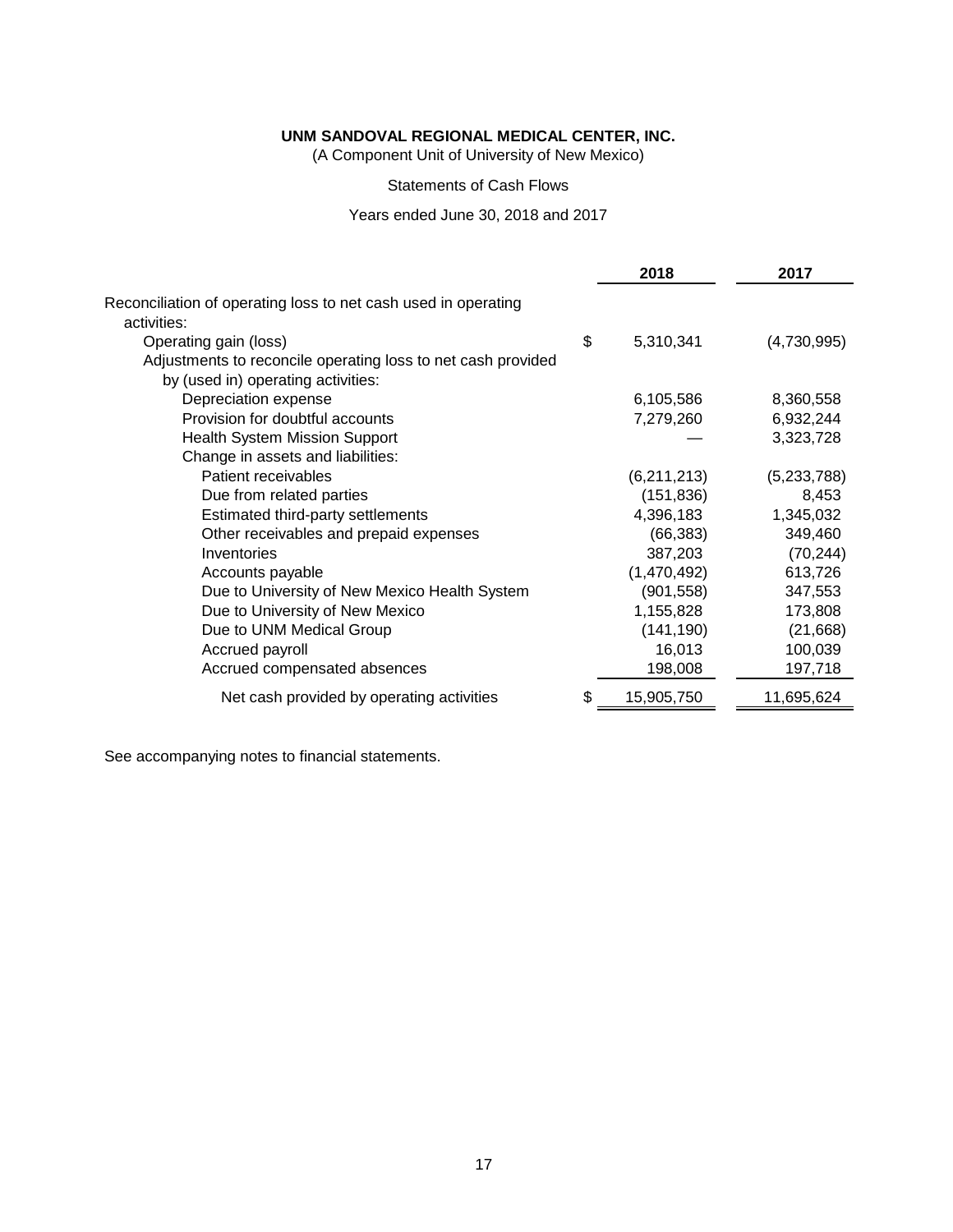(A Component Unit of the University of New Mexico)

Notes to the Financial Statements June 30, 2018 and 2017

#### **(1) Description of Business**

UNM Sandoval Regional Medical Center Inc. (SRMC or the Medical Center) is a corporation organized by the Regents of the University of New Mexico (UNM) and exists as a New Mexico government nonprofit and University Research Park and Economic Development Act (URPEDA) corporation. The Medical Center is governed by its Board of Directors (the Board), which is empowered to do all things necessary for the proper operation of the Medical Center. UNM, by and through its Board of Regents, is the sole member of the Medical Center.

The healthcare related education, research, and clinical programs and services offered by UNM and/or provided in UNM's facilities and those of certain of its URPEDA subsidiaries are designated as the UNM Health Sciences Center (UNM HSC), which is a component unit of UNM. The clinical elements of UNM HSC are intended to be a fully integrated, academic health center and healthcare delivery system and are collectively administered as the UNM Health System. As part of ongoing operations, the Medical Center engages in certain related-party transactions as described further in note 12.

SRMC operates as a licensed acute care hospital along with numerous onsite clinics located in Rio Rancho, New Mexico. The Medical Center is a community-teaching component unit of UNM HSC and provides primary and specialty health services in Sandoval County, New Mexico. SRMC, together with UNM Hospitals (UNMH), operates the clinical settings through which the UNM School of Medicine (SOM) educates medical and graduate students, trains residents and clinical fellows, and supports faculty and community clinicians.

SRMC consists of an approximately 200,000 square foot community-teaching Medical Center, with 48 acute medical/surgical beds and 12 intensive care unit beds. There is also an onsite 40,000 square foot medical office building. The Medical Center is adjacent to the City Center in Rio Rancho, New Mexico. UNM owns the land upon which the Medical Center is located. The Medical Center is a blended component unit of UNM and is reported as such in the basic financial statements of UNM. The Medical Center has no component units.

#### **(2) Summary of Significant Accounting Policies**

#### *(a) Basis of Presentation*

The accompanying financial statements have been prepared using the economic resource measurement focus and the accrual basis of accounting in accordance with U.S. generally accepted accounting principles for healthcare organizations, and are presented in accordance with the reporting model as prescribed in Governmental Accounting Standards Board (GASB) Statement No. 34, *Basic Financial Statements – and Management's Discussion and Analysis – for State and Local Governments*, as amended by GASB Statement No. 37, *Basic Financial Statements – and Management's Discussion and Analysis – for State and Local Governments: Omnibus*, and GASB Statement No. 38, *Certain Financial Statement Note Disclosures*. The Medical Center follows the business-type activities requirements of GASB Statement No. 34. This approach requires the following components of the Medical Center's financial statements:

Management's discussion and analysis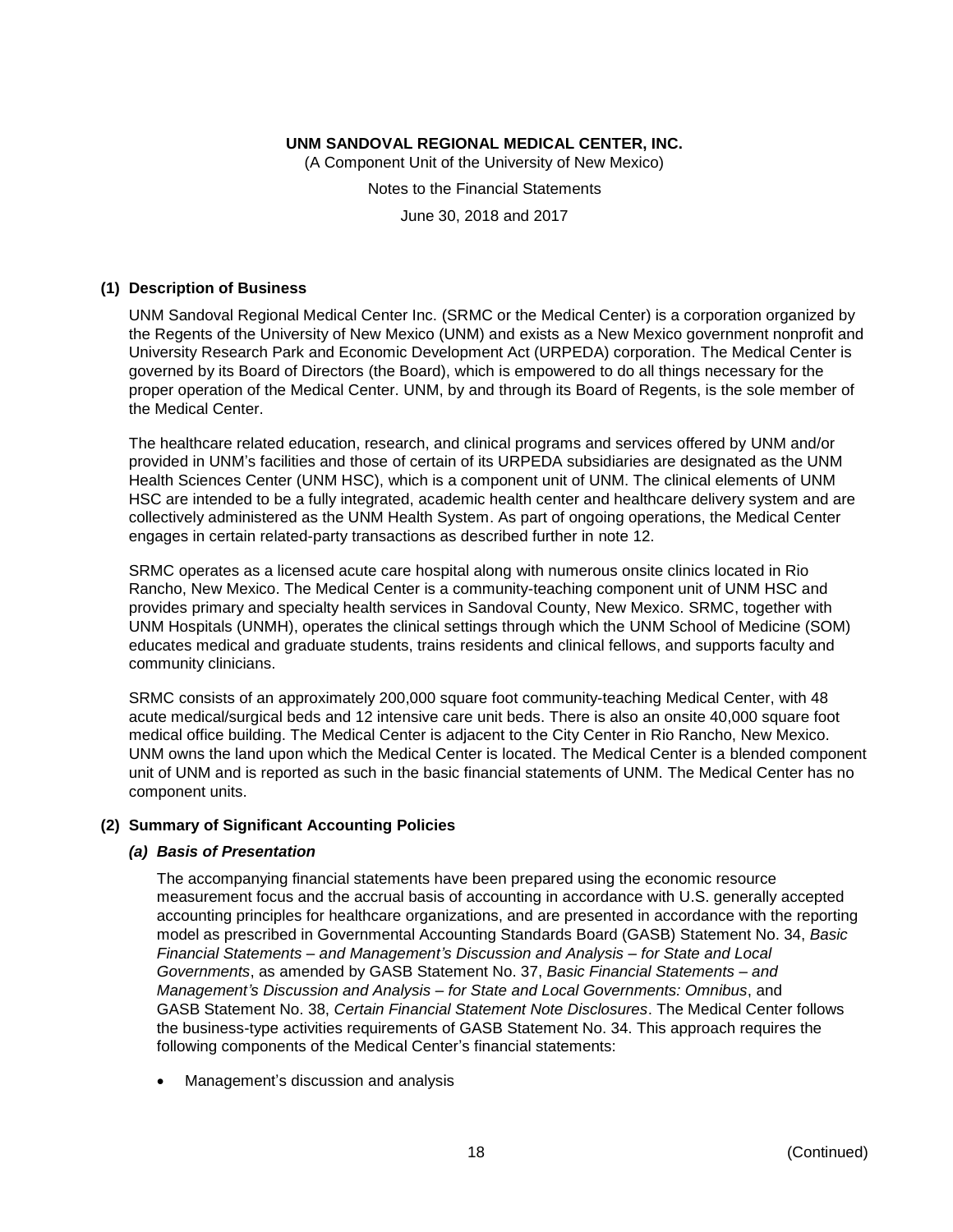(A Component Unit of the University of New Mexico)

Notes to the Financial Statements

June 30, 2018 and 2017

- Basic financial statements, including a statements of net position, statements of revenues, expenses, and changes in net position, and statements of cash flows using the direct method for the Medical Center as a whole
- Notes to financial statements

GASB Statement No. 34, as amended by GASB Statement No. 63, *Financial Reporting of Deferred Outflows of Resources, Deferred Inflows of Resources, and Net Position*, established standards for external financial reporting and requires that resources be classified for accounting and reporting purposes into the following three net position categories:

- *Net Deficiency in Capital Assets* Capital assets, net of accumulated depreciation and outstanding principal balances of debt attributable to the acquisition, construction, or improvement of those assets.
- *Restricted Net Position – Expendable* Assets whose use by the Medical Center are subject to externally imposed constraints that can be fulfilled by actions of the Medical Center pursuant to those constraints or that expire by the passage of time.
- *Unrestricted Net Position* Assets that are not subject to externally imposed constraints. Unrestricted net position may be designated for specific purposes by action of the Board.

#### *(b) Recent Accounting Pronouncements*

In November 2016, GASB issued Statement No. 83, *Certain Asset Retirement Obligations*. Statement No. 83 addresses the accounting and financial reporting for certain asset retirement obligations, with the establishment of criteria for determining the timing and pattern of recognition of a liability and a corresponding deferred outflow of resources for asset retirement obligations. Statement No. 83 is effective for reporting periods beginning after June 15, 2018. The Medical Center is evaluating the impact the standard with have on its financial statements.

In June 2017, GASB issued Statement No. 87, *Leases*. Statement No. 87 addresses the accounting and financial reporting for leases, establishing a single model for lease accounting based on the foundational principle that leases are financings of the right to use an underlying asset. This Statement requires recognition of certain lease assets and liabilities for leases that previously were classified as operating leases and recognized as inflows of resources or outflows of resources based on the payment provisions of the contract. Statement No. 87 is effective for reporting periods beginning after December 15, 2019. The Medical Center is evaluating the impact the standard will have on its financial statements.

In March 2018, GASB issued Statement No. 88, *Certain Disclosures Related to Debt, including Direct Borrowings and Direct Placements*. Statement No. 88 addresses the information that is disclosed in notes to government financial statements related to debt, including direct borrowings and direct placements. The Statement also clarifies which liabilities governments should include when disclosing information related to debt. Statement No. 88 is effective for reporting periods beginning after June 15, 2018. The Medical Center is evaluating the impact the standard will have on its financial statements.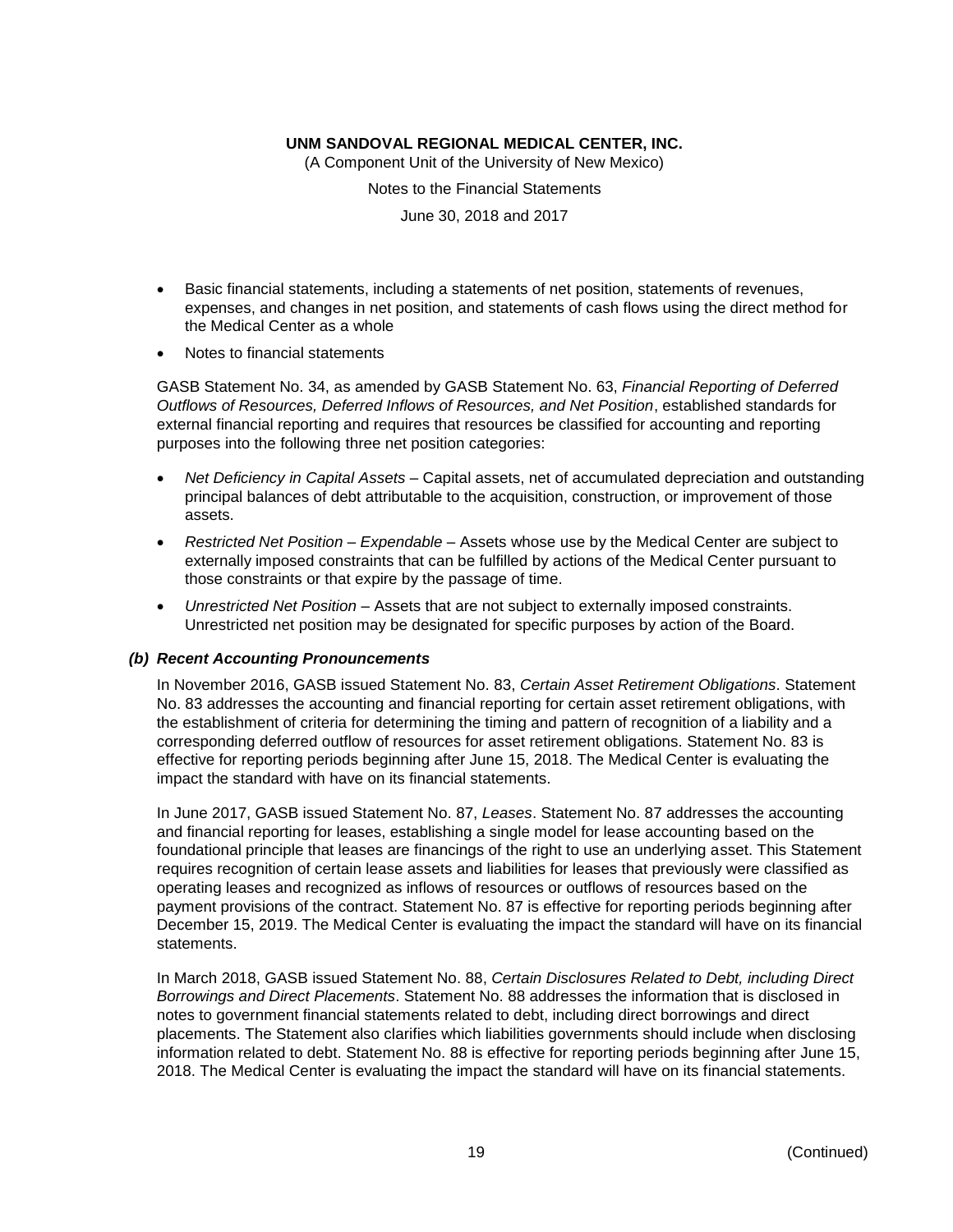(A Component Unit of the University of New Mexico)

Notes to the Financial Statements June 30, 2018 and 2017

#### *(c) Use of Estimates*

The preparation of financial statements in accordance with U.S. generally accepted accounting principles requires management to make estimates and assumptions that affect the reported amounts of assets and liabilities and the disclosure of contingent assets and liabilities at the financial statement dates, and the reported amount of revenues and expenses during the reporting periods. Due to uncertainties inherent in the estimation process, actual results could differ from those estimates.

#### *(d) Operating Revenues and Expenses*

The Medical Center's statement of revenues, expenses, and changes in net position distinguishes between operating and nonoperating revenues and expenses. Operating revenues, such as patient service revenue, result from exchange transactions associated with providing healthcare services, the Medical Center's principal activity. Exchange transactions are those in which each party to the transaction receives and gives up essentially equal values. Operating expenses are all expenses incurred to provide healthcare services.

#### *(e) Nonoperating Revenues and Expenses*

Nonoperating revenues include activities that have the characteristics of nonexchange transactions, such as government levies and subsidies, and gifts or income not directly related to the provision of patient care, such as investment income. These revenue streams are recognized under GASB Statement No. 33, *Accounting and Financial Reporting for Nonexchange Transactions*. Investment income is recognized in the period when it is earned. The mill levy is recognized in the period it is collected by the Sandoval County. Bequests and contributions are recognized when all applicable eligibility or contingent requirements have been met. Nonoperating expenses also include interest expense on bonds, mortgage servicing fees, mortgage insurance premium, GNMA guaranty fees, and other.

#### *(f) Mission Support*

SRMC incurred an operating loss for the year ended June 30, 2017. In 2017, UNM Health System contributed \$3.3 million in support of the UNM HSC mission, which is carried out at the Medical Center.

#### *(g) Cash and Cash Equivalents*

The Medical Center considers all highly liquid investments purchased with an original maturity of three months or less to be cash equivalents.

The Medical Center follows GASB Statement No. 40, *Deposit and Investment Risk Disclosures – an amendment of GASB Statement No. 3*. This statement addresses common deposit and investment risks related to credit risk, concentration of risk, interest rate risk, and foreign currency risk, and also requires certain disclosures of investments at fair values that are highly sensitive to changes in interest rates, as well as deposit and investment policies related to the risks identified in the statement.

#### *(h) Restricted Cash and Cash Equivalents*

The balance of restricted cash and cash equivalents is cash held by trustee for debt service and is used for the principal and interest components of debt service.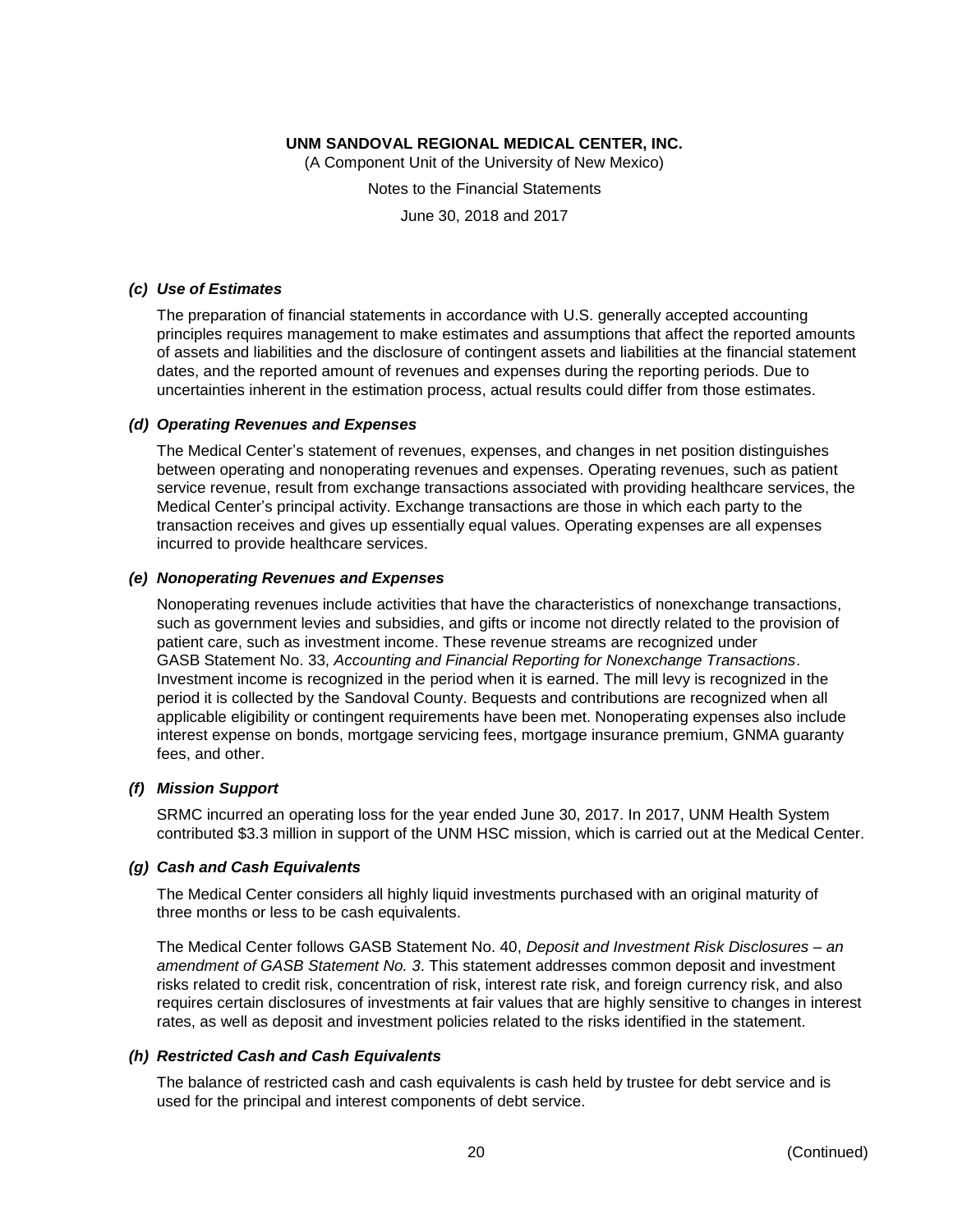(A Component Unit of the University of New Mexico)

Notes to the Financial Statements June 30, 2018 and 2017

#### *(i) Net Patient Accounts Receivables*

The Medical Center records patient receivables at the estimated net realizable value after deducting contractual discounts and allowances, free service, and allowance for uncollectible accounts. In evaluating the collectibility of accounts receivable, the Medical Center analyzes its past history and identifies trends for each of the major payor sources of revenue to estimate the appropriate allowance for doubtful accounts. Management regularly reviews data for each of the major payor sources of revenue in evaluating the sufficiency of the allowance for doubtful accounts.

#### *(j) Inventories*

Inventories consisting of medical, surgical and maintenance supplies, and pharmaceuticals are stated at the lower of cost or market. Cost is determined using the first-in, first-out valuation method, except that the lower of cost or market method is used for pharmacy and operating room inventories.

#### *(k) Restricted Investments Noncurrent*

The Medical Center has established a mortgage reserve fund in accordance with the requirements and conditions of the Federal Housing Administration (FHA) Regulatory Agreement. Notwithstanding any other provision in the Regulatory Agreement, the mortgage reserve fund may be used by Housing and Urban Development if the Medical Center is unable to make a mortgage note payment on the due date. The Medical Center is required to make contributions to the fund based on the mortgage reserve fund schedule.

#### *(l) Capital Assets*

Capital assets are stated at cost or at estimated fair value on date of acquisition. The Medical Center's capitalization policy for assets includes all items with a unit cost of more than \$5,000, as well as for the first year of capitalization, items in the aggregate whose total cost is more than \$5,000. Depreciation on capital assets is calculated using the straight-line method over the estimated useful lives of the assets as indicated in the *Estimated Useful Lives of Depreciable Medical Center Assets*, Revised 2013 Edition published by the American Medical Center Association. Repairs and maintenance costs are charged to expense as incurred. On an annual basis, the Medical Center assesses long-lived assets in order to determine whether or not it is necessary to retire, replace, or impair based on condition of the assets and their intended use.

#### *(m) Net Deficiency in Capital Assets*

Net deficiency in capital assets represents the Medical Center's total investment in capital assets, net of outstanding debt related to those capital assets. Since the outstanding debt at June 30, 2018 and 2017 is greater than the investment in capital assets, this category of net position is reported as a negative amount in the statements of net position.

#### *(n) Net Patient Service Revenues*

Net patient service revenues are recorded at the estimated net realizable amount due from patients, third-party payors, and others for services rendered. Retroactive adjustments under reimbursement agreements with third-party payors are accrued on an estimated basis in the period the related services are rendered and adjusted in future periods as final settlements are determined.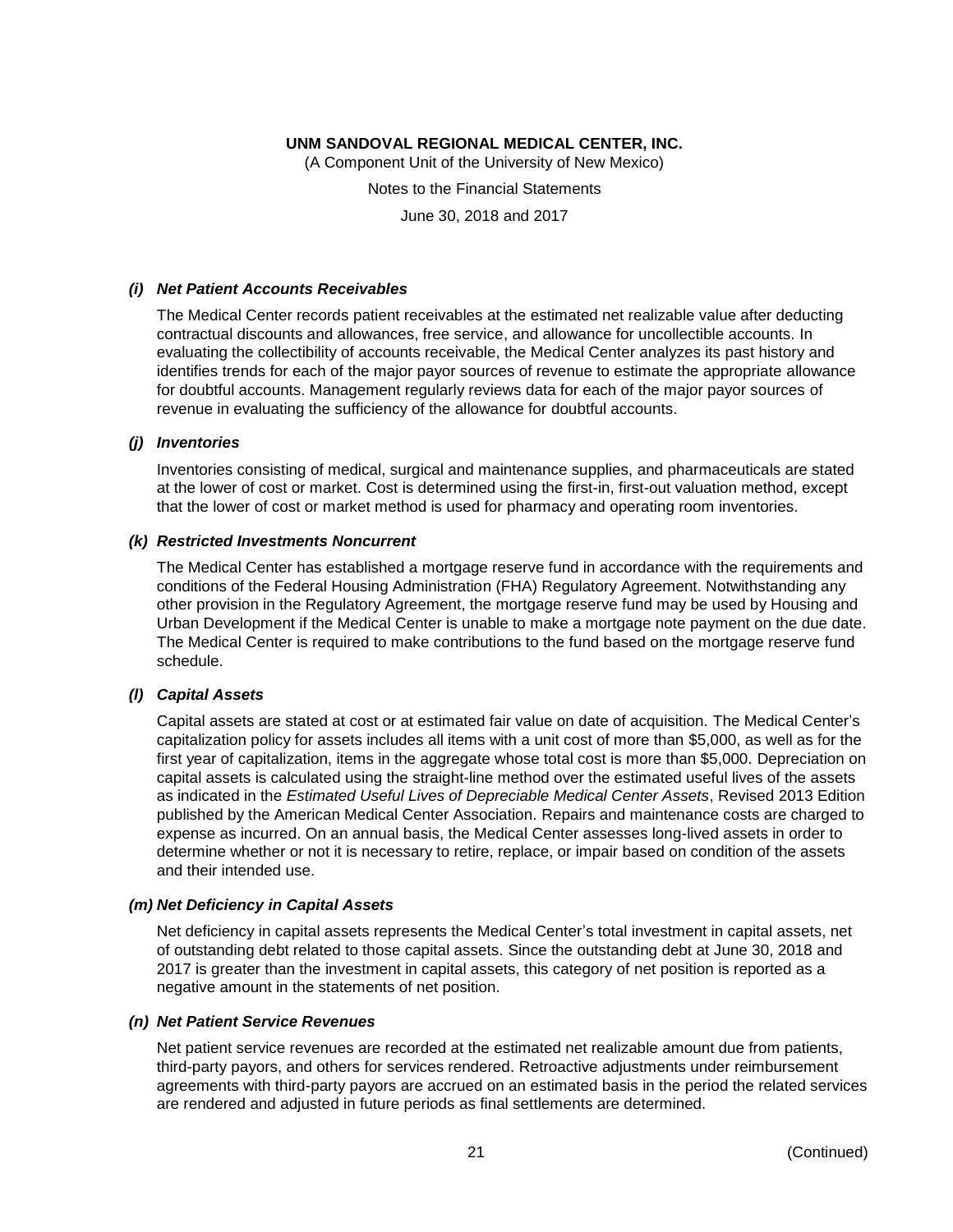(A Component Unit of the University of New Mexico)

Notes to the Financial Statements June 30, 2018 and 2017

Contractual adjustments resulting from agreements with various organizations to provide services for amounts that differ from billed charges, including services under Medicare, Medicaid, and certain managed care programs, are recorded as deductions from patient revenues.

#### *(o) Charity Care*

The Medical Center provides care to all patients, regardless of ability to pay for needed services. A patient classified as a charity care patient in accordance with the Medical Center's charity care policy is provided care without charge or at amounts less than established rates. The Medical Center does not pursue collection of amounts determined to qualify as charity care; therefore, they are deducted from gross revenue, with the exception of co-payments.

#### *(p) Sandoval County Mill Levy Taxes*

The amount of the property tax levy is assessed annually on January 1 on the valuation of property as determined by the County Assessor and is due in equal semiannual installments on November 10 and April 10 of the next year. Taxes become delinquent 30 days after the due date unless the original levy date has been formally extended. Taxes are collected on behalf of the Medical Center by the County Treasurer and are remitted to the Medical Center in the month following collection. In November 2016, voters in Sandoval County voted not to approve the mill levy for the tax period beginning January 1, 2017. On November 6, 2018, voters approved a 1.9 mill levy on property owned within Sandoval County, effective January 1, 2019.

Any taxes remitted to the Medical Center by the County Treasurer are paid after any potential impacts related to GASB Statement No. 77, *Tax Abatement Disclosures*. Foregone mill levy proceeds resulting from Sandoval County tax abatements are not included in any mill levy proceeds received by the Medical Center, and the financial impacts are the responsibility of the taxing agency to disclose. The proceeds of the levy were reduced by \$0.1 million in aggregate during the year ended June 30, 2017 as a result of the exemptions and abatements granted.

#### *(q) Federal Bond Subsidy*

The Medical Center receives subsidy payments related to interest payments under the federal Build America Bond and Taxable Revenue Recovery Zone Economic Development Bond programs. These sources of funds are accounted for as nonoperating revenues and recorded as they are earned. Under the program, the Medical Center applies for subsidy funds commensurate with each bond payment, so the application for the subsidy is made semiannually. For each of the years ended June 30, 2018 and 2017, the Medical Center recognized \$1.9 million in federal bond subsidy revenue.

# *(r) Income Taxes*

The Medical Center has received a determination letter from the Internal Revenue Service (IRS) that it is an organization described in Internal Revenue Code Section 501(c)(3). As such, it is exempt from federal income tax on income generated from activities related to its exempt function. The Medical Center previously received a discretionary ruling from the IRS under Revenue Procedure 95-48, excluding it from the requirement to file certain information returns. Changes made by the Pension Protection Act removed the IRS's discretionary authority to waive these filing requirements. However, subsequent to these changes, the Medical Center requested and was granted status as a 509(a)(2)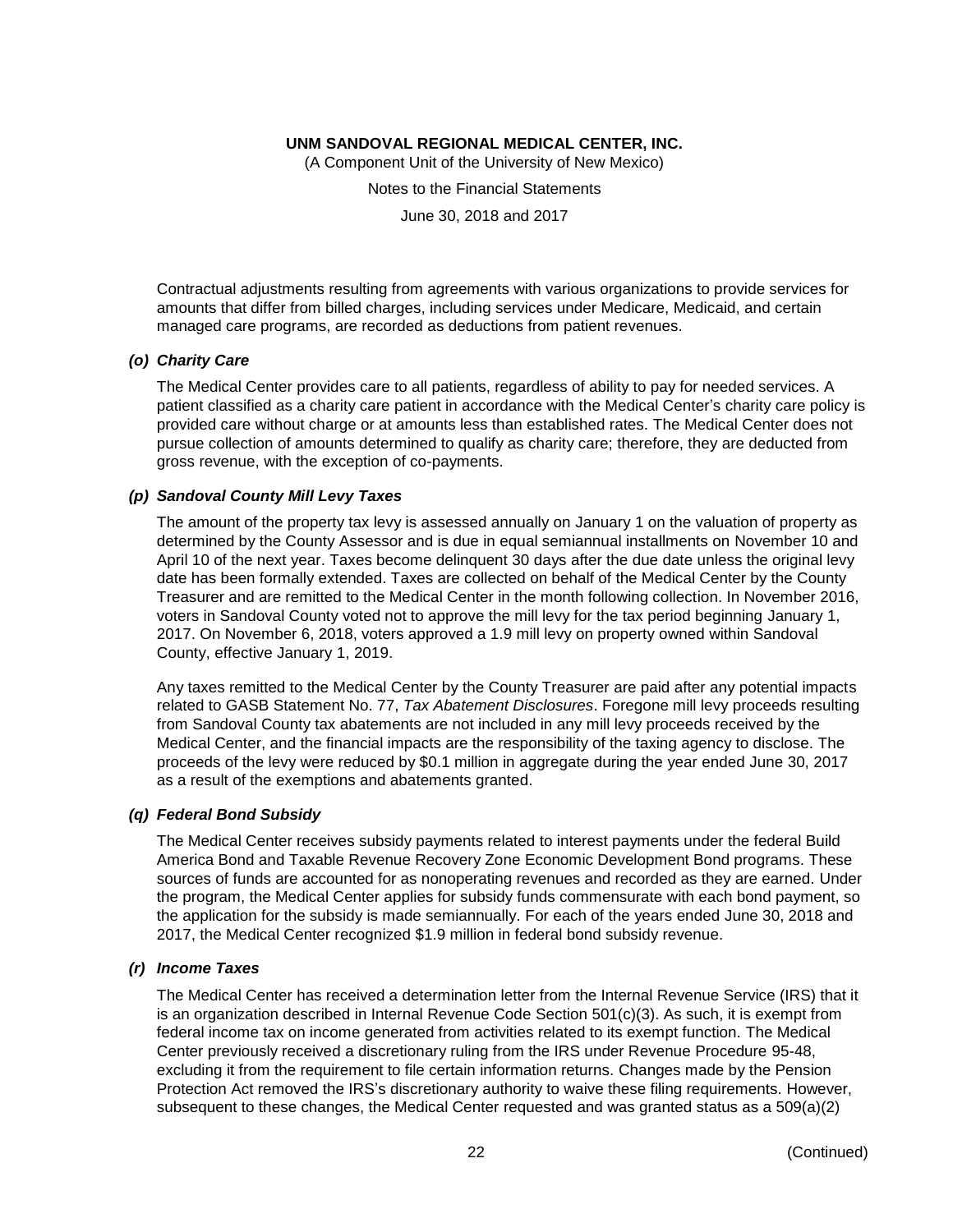(A Component Unit of the University of New Mexico)

Notes to the Financial Statements

June 30, 2018 and 2017

entity rather than a 509(a)(3) entity. This current status exempts the Medical Center from having to file an IRS Form 990. Accordingly, no provision for income taxes has been made.

#### *(s) Risk Management*

The Medical Center sponsors a self-insured health plan for employees. Blue Cross and Blue Shield of New Mexico (BCBS NM) and HMO New Mexico provide administrative claim payment services for the Medical Center's plan. Liabilities are based on an estimate of claims that have been incurred but not reported (IBNR) and claims received but not yet paid. At June 30, 2018 and 2017, the estimated amounts of the Medical Center's IBNR and accrued claims were \$200,000 and \$263,865, respectively, which are included in accrued payroll. The liability for IBNR was based on actuarial analysis calculated using information provided by BCBS NM and management estimates.

|           |  | <b>Balance at</b><br>beginning of<br>fiscal year | <b>Claims and</b><br>changes in<br>estimates | Claim<br>payments | <b>Balance at</b><br>fiscal year-end |  |
|-----------|--|--------------------------------------------------|----------------------------------------------|-------------------|--------------------------------------|--|
| 2017–2018 |  | 263.865                                          | 2,573,672                                    | (2,637,537)       | 200,000                              |  |
| 2016–2017 |  | 239,884                                          | 2,591,046                                    | (2,567,065)       | 263,865                              |  |

#### **(3) Cash and Cash Equivalents, and Investments**

#### *(a) Cash and Cash Equivalents*

*(i) Deposits*

The Medical Center's deposits are held in demand accounts with a financial institution.

The carrying amounts of the Medical Center's deposits with financial institutions at June 30, 2018 and 2017 are \$26.8 million and \$22.9 million, respectively.

Bank balances are categorized at June 30 as follows:

|                                                 | 2018       | 2017       |
|-------------------------------------------------|------------|------------|
| Amount insured by the Federal Deposit Insurance |            |            |
| Corporation (FDIC)                              | 377.217    | 281.738    |
| Other cash                                      | 27,688,971 | 23,774,187 |
|                                                 | 28,066,188 | 24,055,925 |

Interest-bearing deposit accounts are subject to FDIC's standard deposit insurance amount of \$250,000 per depositor.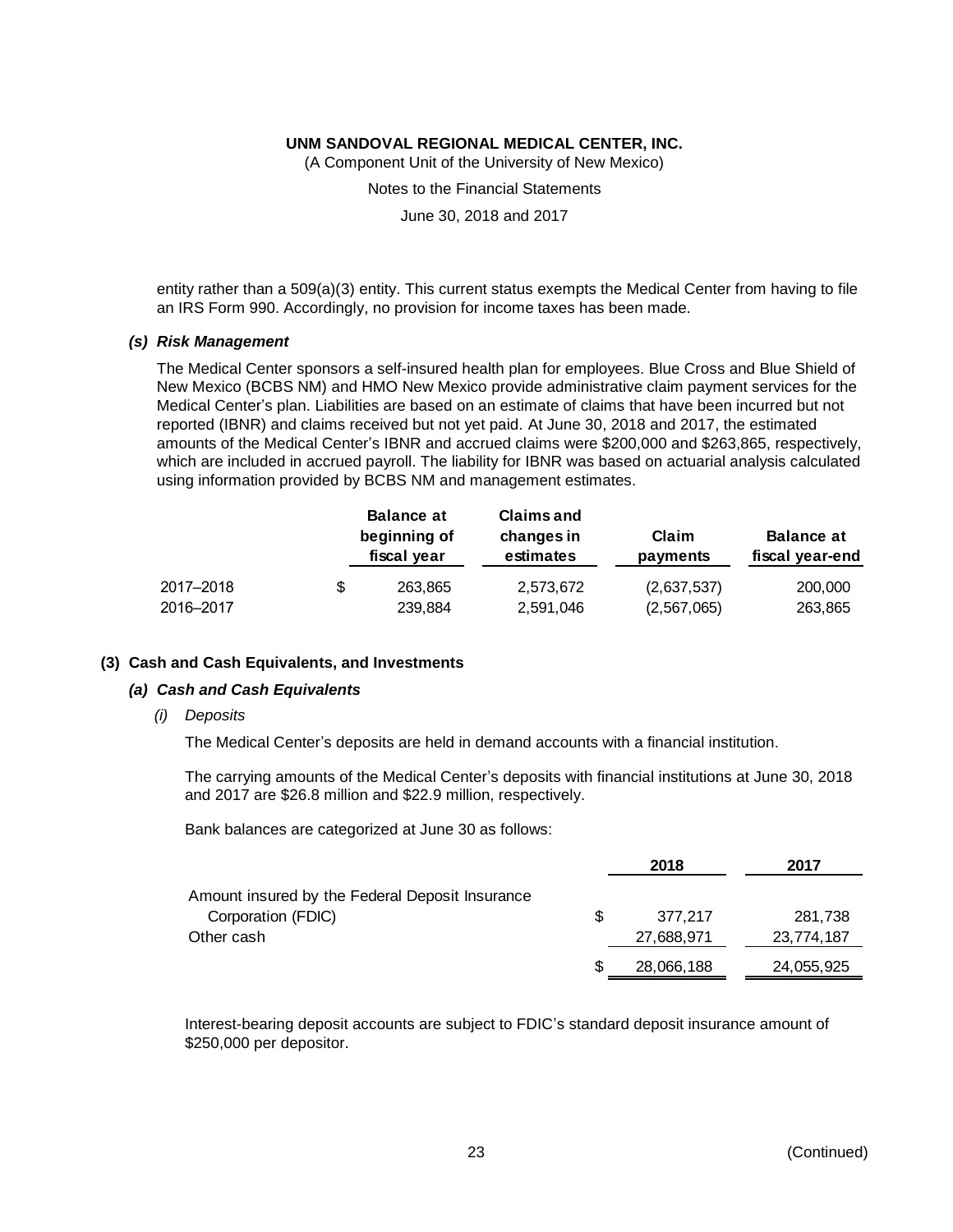(A Component Unit of the University of New Mexico)

Notes to the Financial Statements

June 30, 2018 and 2017

#### *(b) Restricted Cash and Cash Equivalents*

In connection with the 2010 Financing Transaction, as a requirement of the trust indenture and the Financing Agreement, the Medical Center was required to establish trust funds for debt service. The Debt Service Fund collects the interest income and necessary funds to make the semiannual coupon payments for the bonds. This fund also includes a depository account for the proceeds received from the Build America Bond and Taxable Revenue Recovery Zone Economic Development Bond payments.

*(i) Interest Rate Risk – Debt Investments – Cash and Cash Equivalents*

Interest rate risk is the risk that changes in interest rates will adversely affect the fair value of an investment. Currently, the Medical Center does not have a specific policy to limit its exposure to interest rate risk. The Medical Center holds no investments that are subject to interest rate risk.

*(ii) Custodial Credit Risk – Debt Investments – Cash and Equivalents*

For an investment, custodial credit risk is the risk that, in the event of the failure of the counterparty, the Medical Center will not be able to recover the value of its investments or collateral that is in the possession of an outside party. As of June 30, 2018 and 2017, there were no investments or cash and cash equivalents subject to custodial credit risk.

The Medical Center's custodial risk policy for the bond proceeds conforms to the trust indenture, and the trustee holds the investments in safekeeping.

#### *(iii) Credit Risk – Debt Investments – Cash and Cash Equivalents*

The Medical Center is required to disclose credit ratings of its debt investments in order to assess credit risk. U.S. obligations, investments explicitly guaranteed by the U.S. government, and nondebt investments are excluded from this requirement. Currently, the Medical Center does not have a specific policy to limit its exposure to credit risk.

A summary of the debt investments – cash and cash equivalents at June 30, 2018 and 2017 and their exposure to credit risk is as follows:

| June 30, 2018 |    |                   | June 30, 2017 |    |            |
|---------------|----|-------------------|---------------|----|------------|
| Rating        |    | <b>Fair value</b> | Rating        |    | Fair value |
|               |    |                   |               |    |            |
| Not rated     | \$ | 6,227,171         | Not rated     | \$ | 6,973,824  |
|               |    | 6,227,171         |               |    | 6,973,824  |
|               |    |                   |               |    |            |
|               | \$ | 6,227,171         |               |    | 6,973,824  |
|               |    |                   |               |    |            |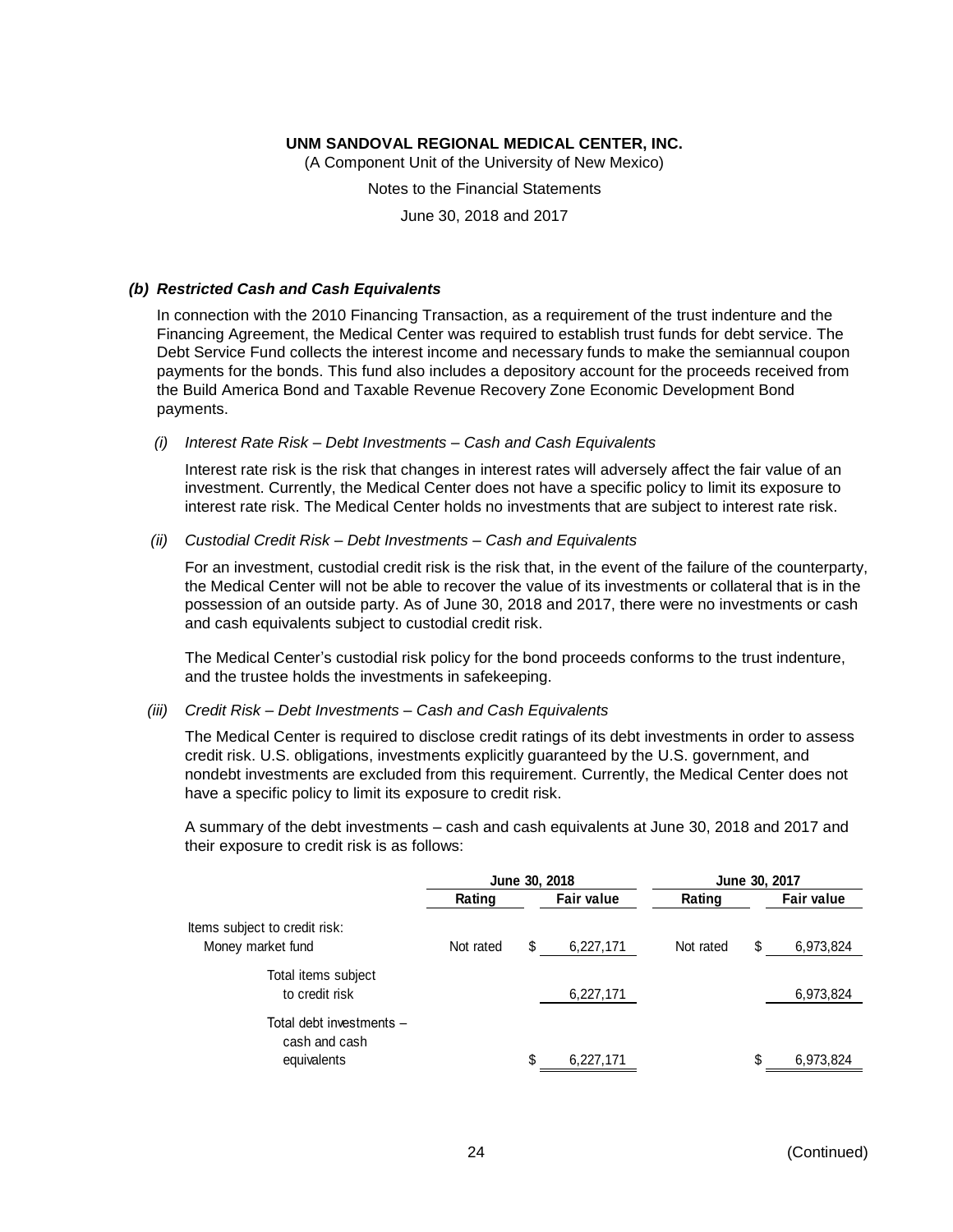(A Component Unit of the University of New Mexico)

Notes to the Financial Statements

June 30, 2018 and 2017

#### *(c) Long-Term Investments*

*(i) Interest Rate Risk – Debt Investments – Long-Term Investments*

Currently, the Medical Center does not have a specific policy to limit its exposure to interest rate risk. The Medical Center holds no investments that are subject to interest rate risks. All of the Medical Center's investments have a maturity of less than one year.

*(ii) Custodial Credit Risk – Debt Investments – Long-Term Investments*

As of June 30, 2018 and 2017, the Medical Center held no U.S. government obligations for longterm investment purposes.

The Medical Center's custodial risk policy for the bond proceeds conforms to the trust indenture, and the trustee holds the investments in safekeeping.

*(iii) Credit Risk – Debt Investments – Long-Term Investments*

The Medical Center is required to disclose credit ratings of its debt investments in order to assess credit risk. U.S. obligations, investments explicitly guaranteed by the U.S. government, and nondebt investments are excluded from this requirement. Currently, the Medical Center does not have a specific policy to limit its exposure to credit risk.

A summary of the long-term investments at June 30, 2018 and 2017 and their exposure to credit risk is as follows:

|                               | June 30, 2018 |    |                   | June 30, 2017 |    |                   |  |
|-------------------------------|---------------|----|-------------------|---------------|----|-------------------|--|
|                               | Rating        |    | <b>Fair value</b> | Rating        |    | <b>Fair value</b> |  |
| Items subject to credit risk: |               |    |                   |               |    |                   |  |
| Money market fund             | Not rated     | \$ | 11,329,655        | Not rated     | S  | 9,505,792         |  |
| Total items subject           |               |    |                   |               |    |                   |  |
| to credit risk                |               |    | 11,329,655        |               |    | 9,505,792         |  |
| Total long-term               |               |    |                   |               |    |                   |  |
| investments                   |               | \$ | 11,329,655        |               | \$ | 9,505,792         |  |

#### **(4) Concentration of Risk**

The Medical Center receives payment for services rendered to patients under payment arrangements with payors, which include: (i) Medicare and Medicaid; (ii) other third-party payors, including commercial carriers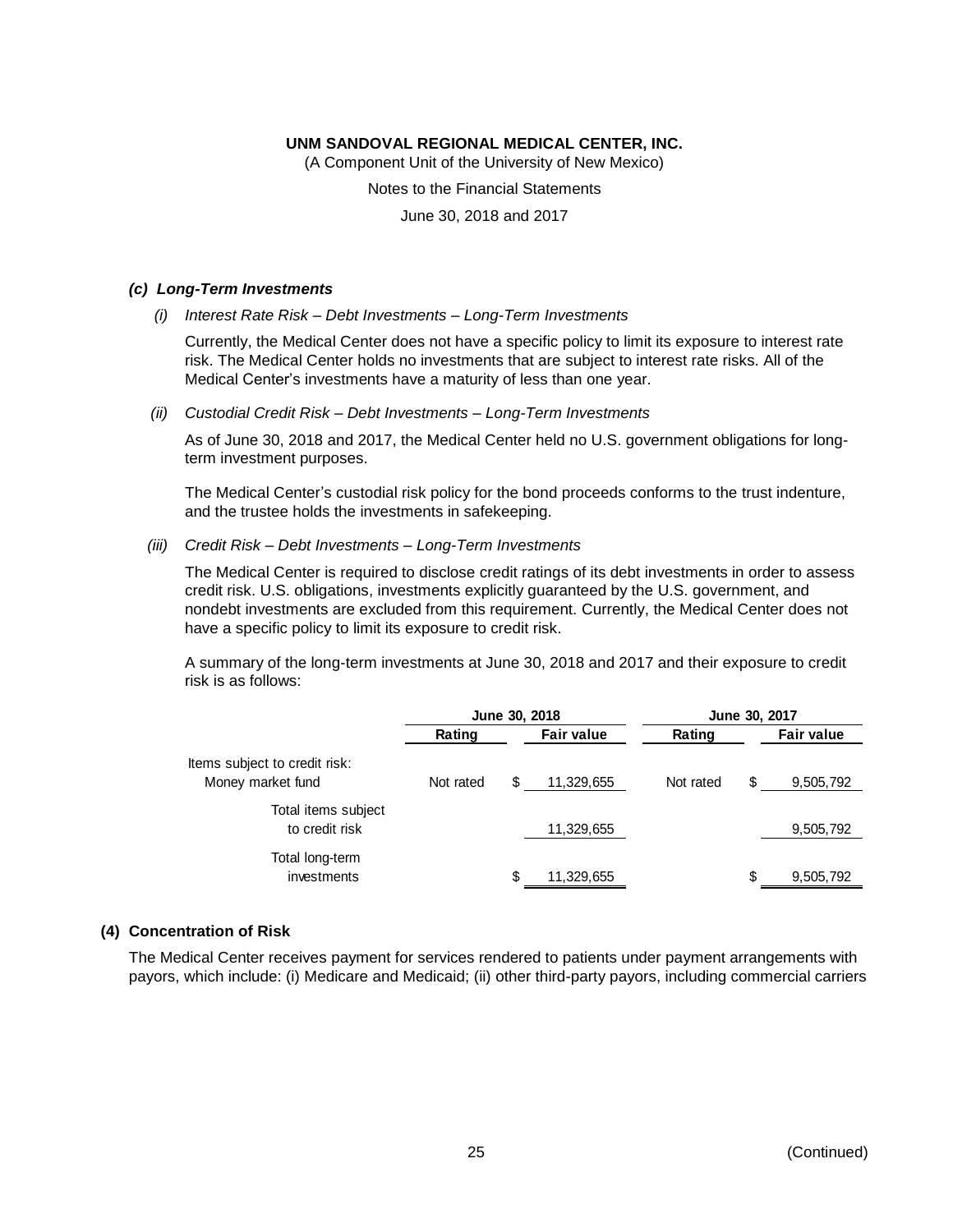(A Component Unit of the University of New Mexico)

Notes to the Financial Statements

June 30, 2018 and 2017

and health maintenance organizations; and (iii) others. The following summarizes patient accounts receivable and the percentage of gross accounts receivable from all payors as of June 30:

|                                                                          |                  | 2018       | 2017           |       |
|--------------------------------------------------------------------------|------------------|------------|----------------|-------|
| Medicare                                                                 | \$<br>11,206,358 | $32 \%$ \$ | 16,770,808     | 42 %  |
| Medicaid                                                                 | 5,057,555        | 14         | 10,145,868     | 26    |
| Other third-party payors                                                 | 11,104,184       | 32         | 7,023,327      | 17    |
| <b>Others</b>                                                            | 7,740,917        | 22         | 5,838,364      | 15    |
| Total patient accounts<br>receivable<br>Less allowance for uncollectible | 35,109,014       | 100 %      | 39,778,367     | 100 % |
| accounts and contractual<br>adjustments                                  | (26,274,862)     |            | (29, 876, 168) |       |
| Patient accounts<br>receivable, net                                      | \$<br>8,834,152  | \$         | 9,902,199      |       |

#### **(5) Estimated Third-Party Payor Settlements**

The Medical Center is reimbursed by the Medicare and Medicaid programs on a prospective payment basis for hospital services, with certain items reimbursed at an interim rate with final settlement determined after submission of annual cost reports by the Medical Center. The annual cost reports are subject to audit by the Medicare Administrative Contractor and the Medicaid audit agent. The Medical Center is subject to the prospective federal capital rate. Retroactively calculated contractual adjustments arising under reimbursement agreements with third-party payors are accrued on an estimated basis in the period the related services are rendered and adjusted in future periods as final settlements are determined.

In fiscal year 2018, the Medical Center received \$6.2 million of the fiscal year 2016 disproportionate share payments from the Medicare program. The Medical Center's best estimate is that \$4.1 million of this amount is refundable to the Medicare program, and this amount has been included in estimated third party settlements payable at June 30, 2018 in the accompanying statement of net position.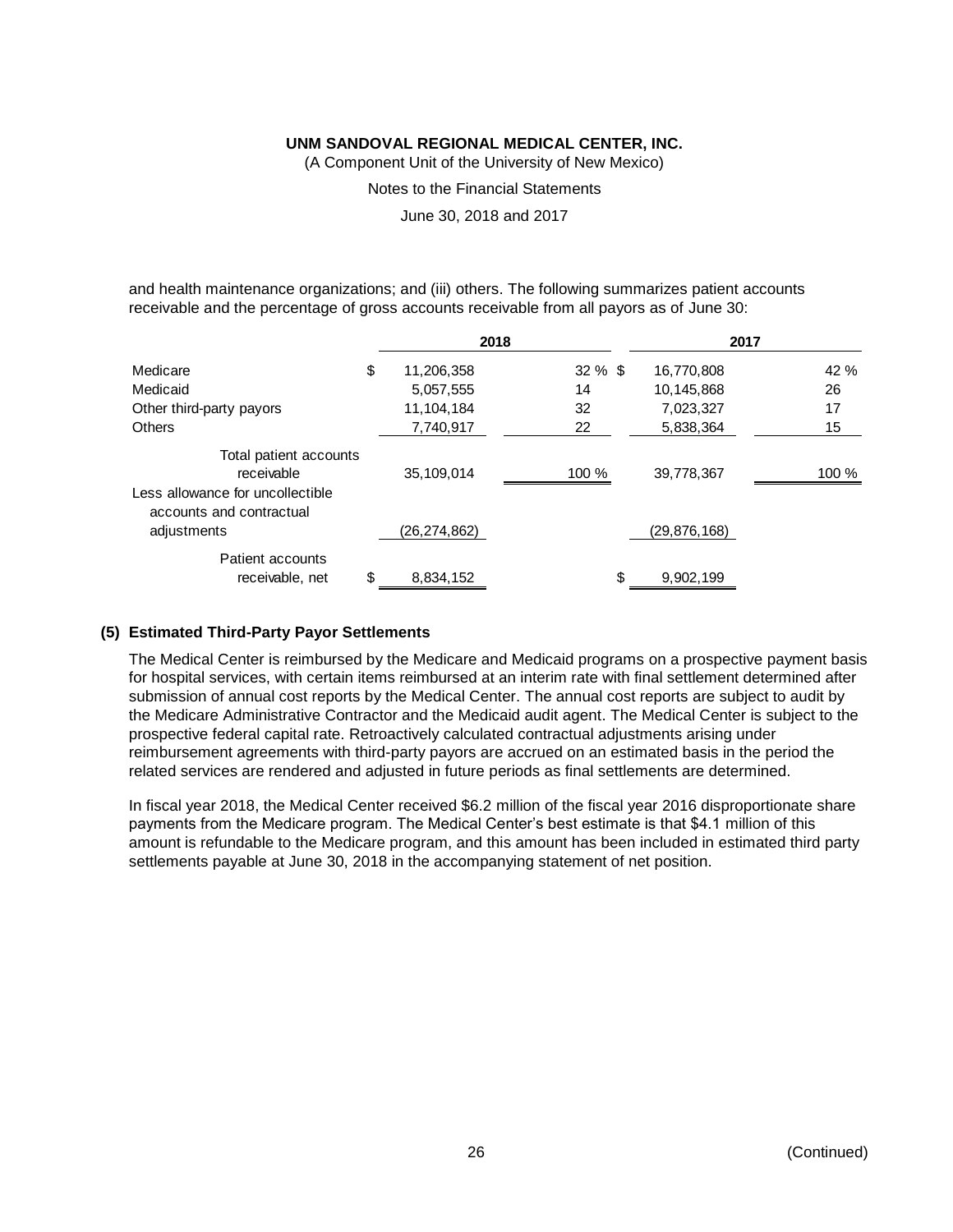(A Component Unit of the University of New Mexico)

Notes to the Financial Statements

June 30, 2018 and 2017

# **(6) Capital Assets**

The major classes of capital assets at June 30, and related activity for the year then ended are as follows:

|                                                                           | Year ended June 30, 2018    |                  |  |                  |  |                    |                          |  |
|---------------------------------------------------------------------------|-----------------------------|------------------|--|------------------|--|--------------------|--------------------------|--|
|                                                                           | <b>Beginning</b><br>balance | <b>Additions</b> |  | <b>Transfers</b> |  | <b>Retirements</b> | <b>Ending</b><br>balance |  |
| SRMC capital assets<br>not being depreciated:<br>Construction in progress | \$<br>97,068                | 815,733          |  | (295, 820)       |  |                    | 616,981                  |  |
| SRMC depreciable<br>capital assets:<br>Building and building              |                             |                  |  |                  |  |                    |                          |  |
| improvements                                                              | 105,431,774                 |                  |  | 182,451          |  |                    | 105,614,225              |  |
| Building service equipment                                                | 3,847,741                   |                  |  | 113,369          |  |                    | 3,961,110                |  |
| Fixed equipment                                                           | 4,055,147                   |                  |  |                  |  |                    | 4,055,147                |  |
| Major moveable equipment                                                  | 37,359,387                  | 1,225,527        |  |                  |  | (1,255,673)        | 37,329,241               |  |
| Total depreciable<br>capital assets                                       | 150,694,049                 | 1,225,527        |  | 295,820          |  | (1, 255, 673)      | 150,959,723              |  |
| Less accumulated depreciation for:<br>Building and building               |                             |                  |  |                  |  |                    |                          |  |
| improvements                                                              | (13, 191, 082)              | (2,681,036)      |  |                  |  |                    | (15,872,118)             |  |
| Building service equipment                                                | (1,486,924)                 | (283, 342)       |  |                  |  |                    | (1,770,266)              |  |
| Fixed equipment                                                           | (1,642,542)                 | (261,086)        |  |                  |  |                    | (1,903,628)              |  |
| Major moveable equipment                                                  | (27,150,037)                | (2,880,122)      |  |                  |  | 1,115,171          | (28, 914, 988)           |  |
| Total accumulated<br>depreciation                                         | (43, 470, 585)              | (6, 105, 586)    |  |                  |  | 1,115,171          | (48, 461, 000)           |  |
| SRMC depreciable<br>capital assets,<br>net                                | 107,223,464                 | (4,880,059)      |  | 295,820          |  | (140, 502)         | 102,498,723              |  |
|                                                                           |                             |                  |  |                  |  |                    |                          |  |
| SRMC capital<br>assets, net                                               | \$107,320,532               | (4,064,326)      |  |                  |  | (140, 502)         | 103,115,704              |  |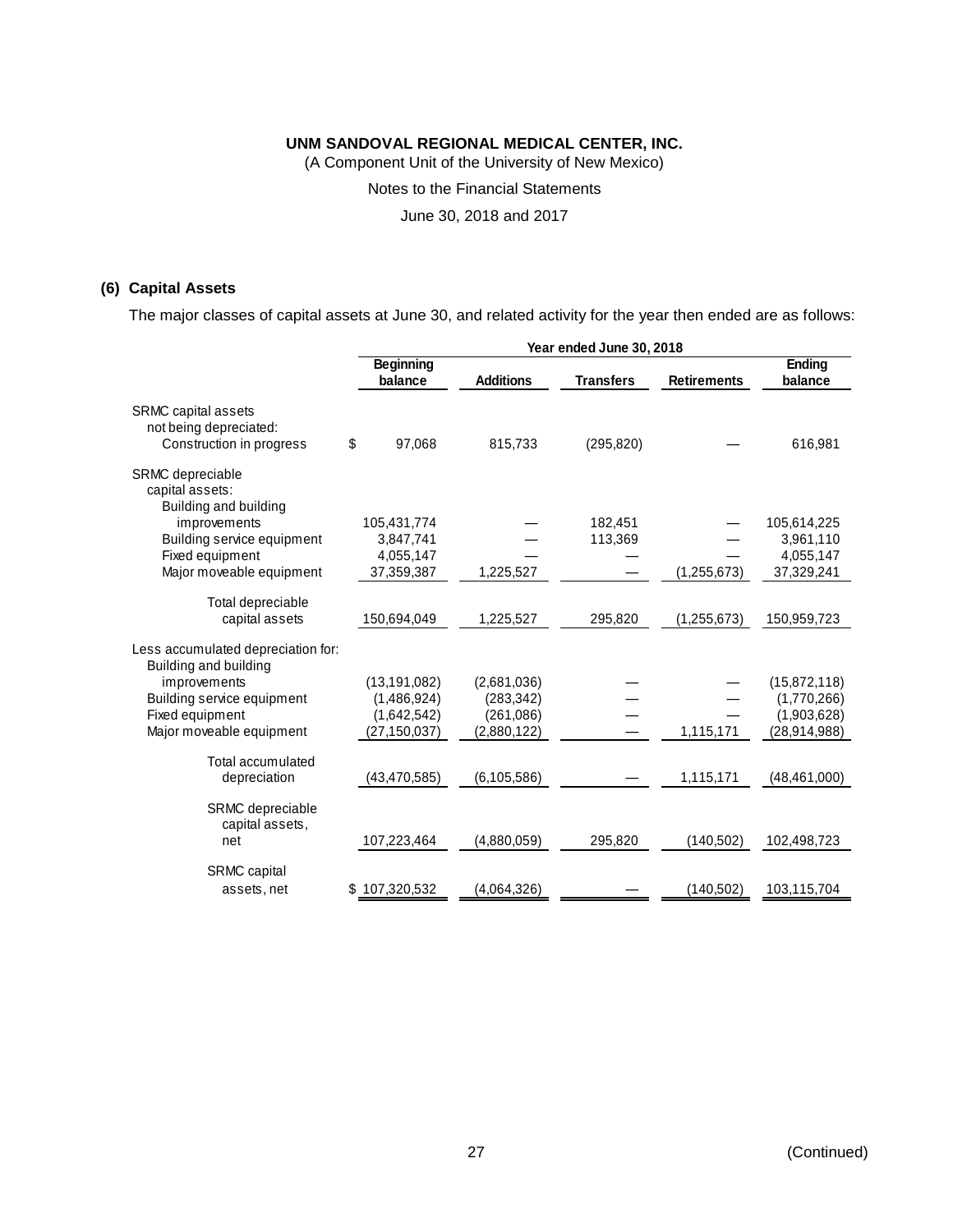(A Component Unit of the University of New Mexico)

#### Notes to the Financial Statements

June 30, 2018 and 2017

|                                                                           |                             | Year ended June 30, 2017 |                  |                    |                          |  |  |
|---------------------------------------------------------------------------|-----------------------------|--------------------------|------------------|--------------------|--------------------------|--|--|
|                                                                           | <b>Beginning</b><br>balance | <b>Additions</b>         | <b>Transfers</b> | <b>Retirements</b> | <b>Ending</b><br>balance |  |  |
| SRMC capital assets<br>not being depreciated:<br>Construction in progress | \$<br>165,778               | 307,331                  | (376, 041)       |                    | 97,068                   |  |  |
| SRMC depreciable<br>capital assets:<br>Building and building              |                             |                          |                  |                    |                          |  |  |
| improvements                                                              | 105,233,120                 |                          | 198,654          |                    | 105,431,774              |  |  |
| Building service equipment                                                | 3,670,354                   |                          | 177,387          |                    | 3,847,741                |  |  |
| Fixed equipment                                                           | 4,044,135                   | 11,012                   |                  |                    | 4,055,147                |  |  |
| Major moveable equipment                                                  | 36,368,556                  | 1,008,117                |                  | (17, 286)          | 37,359,387               |  |  |
| Total depreciable<br>capital assets                                       | 149,316,165                 | 1,019,129                | 376,041          | (17, 286)          | 150,694,049              |  |  |
| Less accumulated depreciation for:<br>Building and building               |                             |                          |                  |                    |                          |  |  |
| improvements                                                              | (10, 460, 158)              | (2,730,924)              |                  |                    | (13, 191, 082)           |  |  |
| Building service equipment                                                | (1, 144, 366)               | (342, 558)               |                  |                    | (1,486,924)              |  |  |
| Fixed equipment                                                           | (1,296,341)                 | (346, 201)               |                  |                    | (1,642,542)              |  |  |
| Major moveable equipment                                                  | (22, 224, 718)              | (4,940,875)              |                  | 15,556             | (27, 150, 037)           |  |  |
| Total accumulated                                                         |                             |                          |                  |                    |                          |  |  |
| depreciation                                                              | (35, 125, 583)              | (8,360,558)              |                  | 15,556             | (43, 470, 585)           |  |  |
| SRMC depreciable<br>capital assets,<br>net                                | 114,190,582                 | (7,341,429)              | 376,041          | (1,730)            | 107,223,464              |  |  |
| SRMC capital<br>assets, net                                               | \$114,356,360               | (7,034,098)              |                  | (1,730)            | 107,320,532              |  |  |

#### **(7) Compensated Absences**

Qualified Medical Center employees are entitled to accrue sick, holiday, and annual leaves as one inclusive paid time off (PTO) bank based on their full-time equivalent status.

Full-time employees with zero to seven years of service accrue 11.07 hours of PTO each pay period (36 days per annum), up to a maximum of 500 hours to be used for sick, holiday, and annual leaves. Fulltime employees with years of service in excess of seven years accrue 12.61 hours of PTO each pay period (41 days per annum), up to a maximum of 500 hours to be used for sick, holiday, and annual leaves. Parttime employees earn PTO leave on a prorated basis each pay period. When publicized by the Medical Center each year, employees have the opportunity to exchange PTO for cash at 80% of their hourly rate. At termination, employees are eligible for payment of unused accumulated hours at 100% of their regular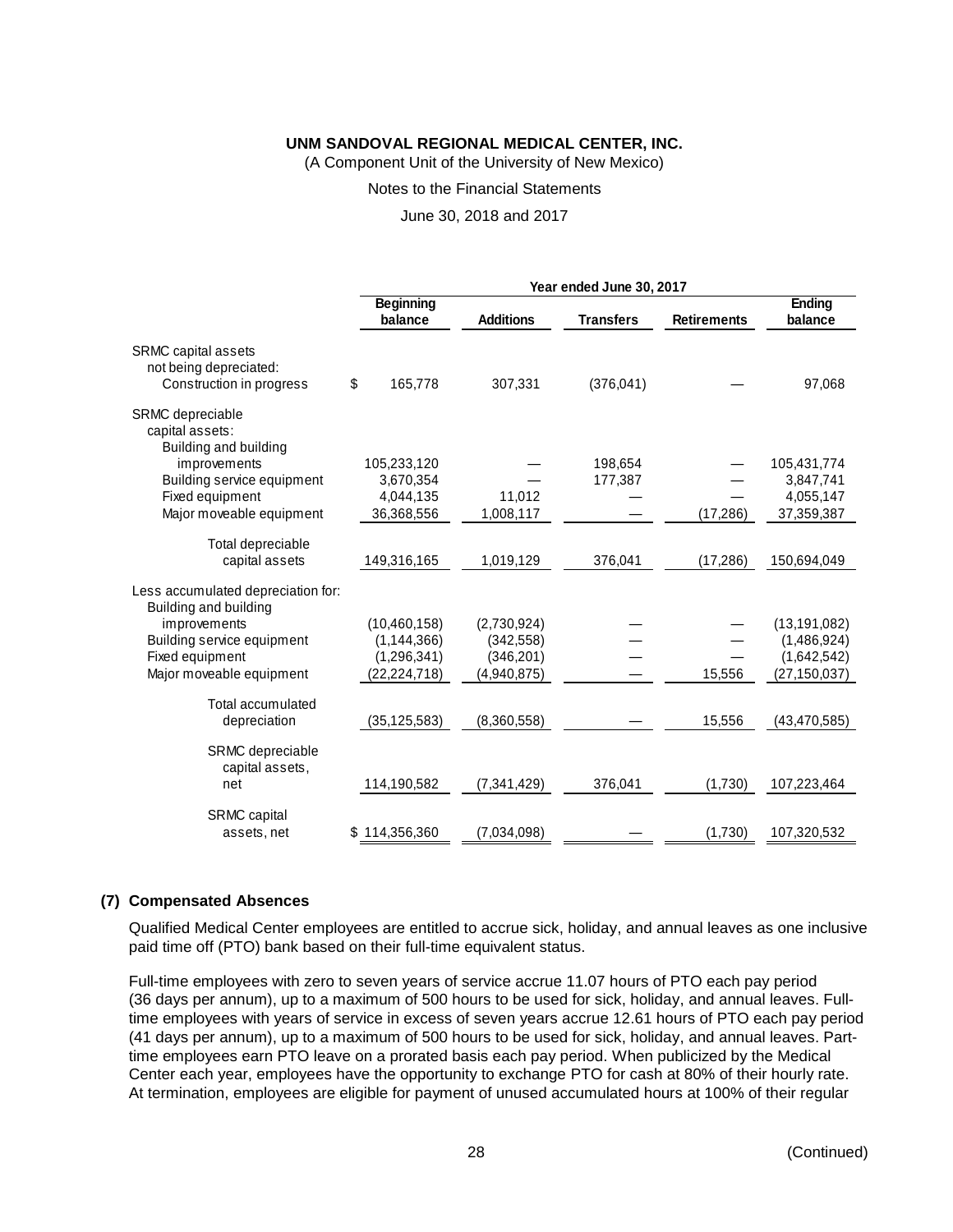(A Component Unit of the University of New Mexico)

Notes to the Financial Statements

June 30, 2018 and 2017

hourly rate. Accrued PTO as of June 30, 2018 and 2017 of \$2.0 million and \$1.8 million, respectively, is computed by multiplying each employee's current hourly rate by the number of hours accrued.

For the years ended June 30, 2018 and 2017, the following changes occurred in accrued compensated absences, which includes annual leave, sick leave, and holiday.

| <b>Balance</b><br>June 30, 2018 | <b>Balance</b><br>June 30, 2017 | Increase |
|---------------------------------|---------------------------------|----------|
| \$<br>2,002,829                 | 1,804,821                       | 198,008  |
| <b>Balance</b><br>June 30, 2017 | <b>Balance</b><br>June 30, 2016 | Increase |
| \$<br>1,804,821                 | 1,607,103                       | 197,718  |

The portion of accrued compensated absences due after one year is not material and, therefore, is not presented separately.

#### **(8) Bonds Payable**

In November 2010, the Medical Center issued \$133,425,000 in aggregate principal amount of its Taxable Revenue Build America Bonds (Direct Pay) (GNMA Collateralized – UNM Sandoval Regional Medical Center Project) Series 2010A with a maturity date of July 20, 2036 and \$10,000,000 in aggregate principal amount of its Taxable Revenue Recovery Zone Economic Development Bonds (Direct Pay) (GNMA Collateralized – UNM Sandoval Regional Medical Center Project) Series 2010B with a maturity date of July 20, 2037. The bonds were issued pursuant to a trust indenture, dated as of October 1, 2010, by and between the Medical Center and Wells Fargo Bank, National Association, as trustee for the purpose of financing the Medical Center facility and to pay certain costs associated with the issuance of the bonds.

The bonds were issued as special limited obligations of the Medical Center and are secured primarily by fully modified mortgage-backed securities in the aggregate principal amount of \$127,164,027 (the GNMA Securities), issued by Prudential Huntoon Paige Associates, Ltd. (the Lender), guaranteed as to principal and interest by GNMA, with respect to the mortgage note.

Under the GNMA Mortgage-Backed Securities Program, the GNMA Securities are a "fully modified passthrough" mortgage-backed security issued and serviced by the Lender. The face amount of the GNMA Securities is to be the same amount as the outstanding principal balance of the mortgage note. The Lender is required to pass through to the trustee, as the holder of the GNMA Securities, by the 15th day of each month, the monthly scheduled installments of principal and interest on the mortgage note (less the GNMA guarantee fee and the Lender's servicing fee), whether or not the Lender receives such payment from the Medical Center under the mortgage note, plus any unscheduled prepayments of principal of the mortgage note received by the Lender. The GNMA Securities are issued solely for the benefit of the trustee on behalf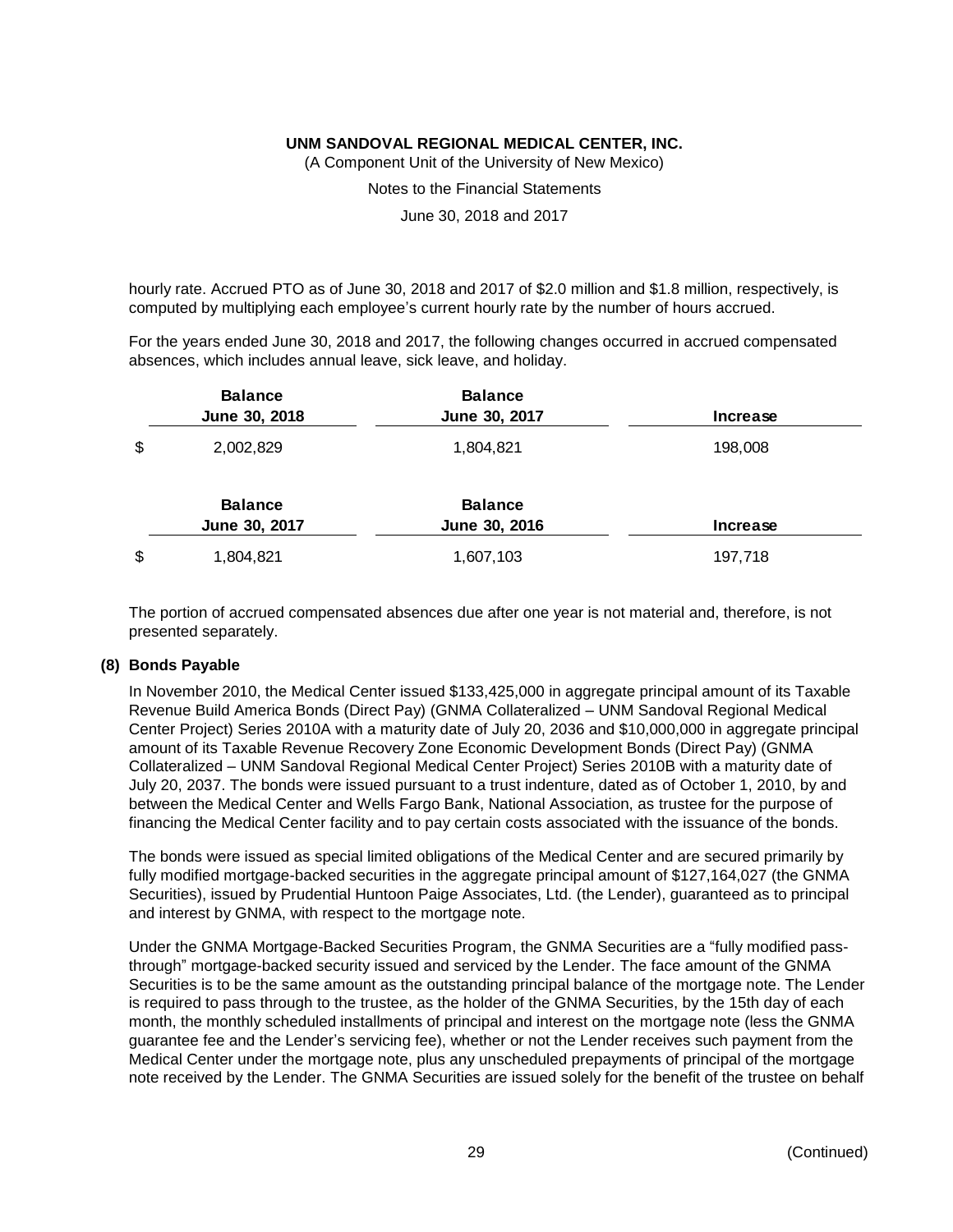(A Component Unit of the University of New Mexico)

Notes to the Financial Statements June 30, 2018 and 2017

of the bondholders and any and all payments received with respect to the GNMA Securities are solely for the benefit of the bondholders.

The Medical Center entered into a Financing Agreement with the Lender and the trustee effective October 1, 2010, under which the Lender agreed to originate a mortgage note in favor of the Lender and secured by a leasehold mortgage on the medical center facility. The mortgage note is insured by the FHA pursuant to Section 242 of the National Housing Act of 1934 and to provide security for the bonds, the trustee used the proceeds of the bonds to purchase from the Lender GNMA Securities. The Medical Center used the proceeds of the mortgage note to acquire, construct, and equip the medical center facility.

Under the terms of the trust indenture, the Medical Center has granted to the trustee all rights, title, and interests to all revenues, receipts, interest, income, investment earnings, and other monies received or to be received by the Trustee, including monies received or to be received from the GNMA Securities and all investment earnings from the GNMA Securities. Upon issuance of the bonds, the proceeds were placed in trust with the trustee, and the proceeds are to be used to purchase from the Lender the GNMA Securities, or to redeem the bonds according to the various early, optional, and mandatory redemption provisions of the bonds.

As of June 30, 2018 and 2017, the balance of the mortgage note equaled the balance of the GNMA securities.

The terms of the bonds issued are as follows:

| Bond         | Maturity<br>date | Original<br>principal | Interest<br>rate |
|--------------|------------------|-----------------------|------------------|
| Series 2010A | July 20, 2036    | 133,425,000           | 4.50 %           |
| Series 2010B | July 20, 2037    | 10,000,000            | 5.00             |

The Medical Center is eligible to receive cash subsidy payments from the U.S. Department of Treasury equal to 35% of the interest payable on the Build America Bonds (Series 2010A), and 45% of the interest payable on the Recovery Zone Economic Development Bonds (Series 2010B), payable on or about each respective interest payment date, which receipts lower the overall true cost of the bonds to 3.33%. Pursuant to the requirements of the Balanced Budget and Emergency Deficit Control Act of 1985, as amended, the subsidy is subject to sequestration. For federal fiscal year 2018, beginning October 1, 2017, the sequestration percentage was 6.6%. This had the overall effect of changing the subsidy payment from the U.S. Department of Treasury equal to 32.69% of the interest payable on the Build America Bonds (Series 2010A) and 42.03% of the interest payable on the Recovery Zone Economic Development Bonds (Series 2010B). For federal fiscal year 2017, beginning October 1, 2016, the sequestration percentage was 6.9%. This had the overall effect of changing the subsidy payment from the U.S. Department of Treasury equal to 32.59% of the interest payable on the Build America Bonds (Series 2010A), and 41.90% of the interest payable on the Recovery Zone Economic Development Bonds (Series 2010B).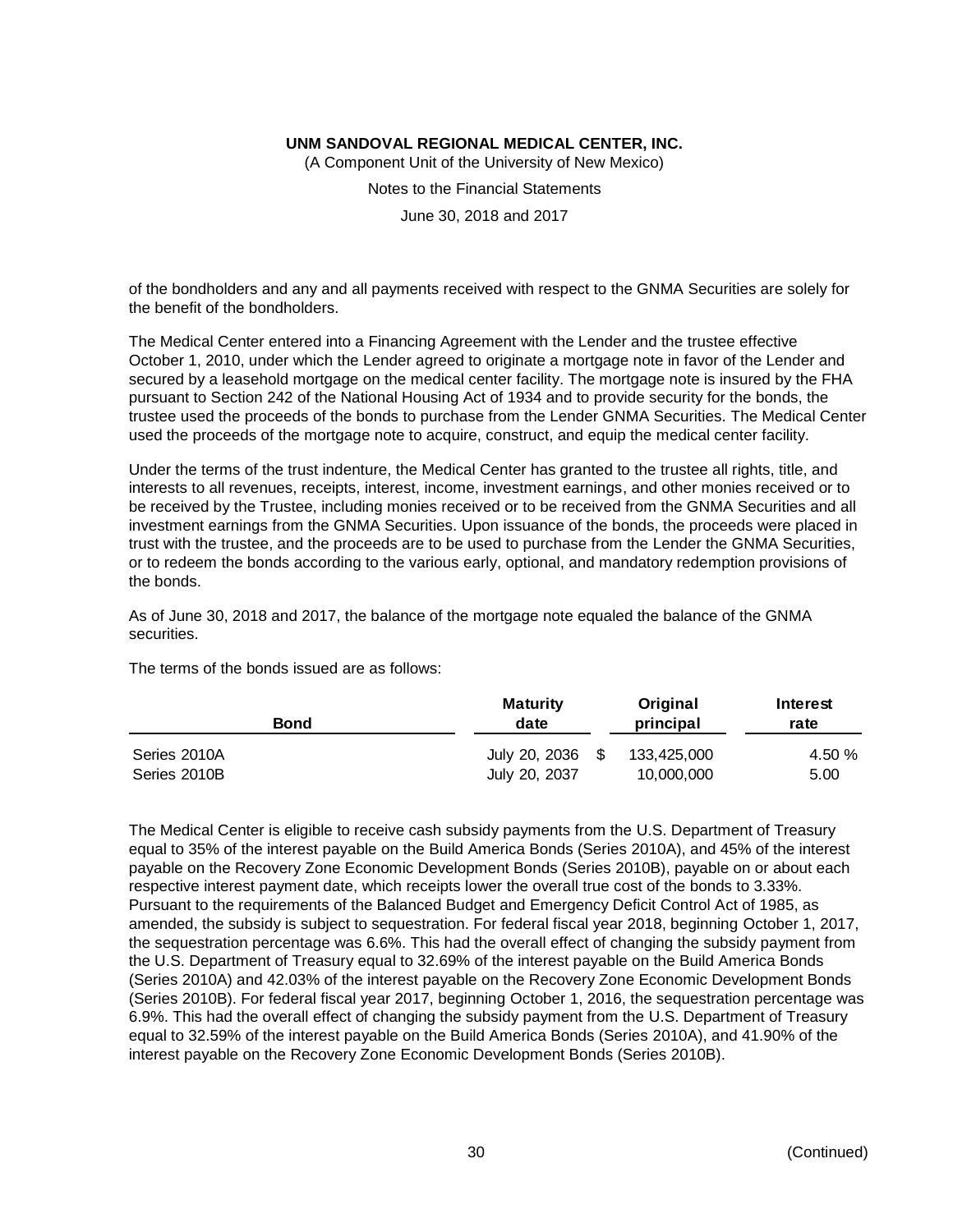(A Component Unit of the University of New Mexico)

Notes to the Financial Statements

June 30, 2018 and 2017

Bond payable activity consists of the following:

|                   |                             | Year ended June 30, 2018 |                   |                   |                                          |  |  |  |
|-------------------|-----------------------------|--------------------------|-------------------|-------------------|------------------------------------------|--|--|--|
|                   | <b>Beginning</b><br>balance | <b>Additions</b>         | <b>Deductions</b> | Ending<br>balance | <b>Amounts</b><br>due within<br>one year |  |  |  |
| Bond Series 2010A | \$115,220,000               |                          | (3,715,000)       | 111,505,000       | 3,890,000                                |  |  |  |
| Bond Series 2010B | 9,740,000                   |                          |                   | 9,740,000         |                                          |  |  |  |
| Total             | \$124,960,000               |                          | (3,715,000)       | 121,245,000       | 3,890,000                                |  |  |  |

The following schedule summarizes the special and scheduled mandatory redemption requirements of the Series 2010A and Series 2010B bonds as of June 30, 2018:

|                    | Series 2010A bonds |                 | Series 2010B bonds |                 | Total            |                 |  |
|--------------------|--------------------|-----------------|--------------------|-----------------|------------------|-----------------|--|
| <b>Fiscal year</b> | Principal          | <b>Interest</b> | <b>Principal</b>   | <b>Interest</b> | <b>Principal</b> | <b>Interest</b> |  |
| 2019               | 3,890,000          | 4,974,525       |                    | 487,000         | 3,890,000        | 5,461,525       |  |
| 2020               | 4,075,000          | 4,797,338       |                    | 487,000         | 4,075,000        | 5,284,338       |  |
| 2021               | 4,275,000          | 4.611.713       |                    | 487.000         | 4,275,000        | 5,098,713       |  |
| 2022               | 4,475,000          | 4,417,200       |                    | 487,000         | 4,475,000        | 4,904,200       |  |
| 2023               | 4.695.000          | 4.213.350       |                    | 487.000         | 4.695.000        | 4.700.350       |  |
| 2024-2028          | 27,075,000         | 17.647.988      |                    | 2,435,000       | 27,075,000       | 20,082,988      |  |
| 2029-2033          | 34.240.000         | 10,861,988      |                    | 2,435,000       | 34,240,000       | 13,296,988      |  |
| 2034-2038          | 28,780,000         | 2,621,361       | 9,740,000          | 2,054,250       | 38,520,000       | 4,675,611       |  |
|                    | 111,505,000        | 54,145,463      | 9,740,000          | 9,359,250       | 121,245,000      | 63,504,713      |  |

The bonds are subject to various redemption provisions as set forth in the trust indenture, including Special Mandatory Redemption, Scheduled Mandatory Redemption, and Optional Redemption. The Special Mandatory Redemption provisions are contingent on various events, including but not limited to circumstances that result in the trust estate receiving early payments on the GNMA Securities as a result of mandatory prepayments being made on the mortgage note.

The mortgage note bears interest at 4.61%. The initial mortgage note had a term of 299 months following the commencement of amortization and matures on July 1, 2037. Principal and interest are payable in equal monthly installments. A mortgage servicing fee of 12 basis points and a GNMA guaranty fee of 13 basis points are also included in the monthly payment, for a total of 4.86%. The mortgage note is subject to optional prepayment beginning on January 20, 2021 or thereafter, and mandatory prepayment at any time based on the occurrence of certain events, including default on scheduled payments or the receipt of any mortgage insurance proceeds.

#### **(9) Net Patient Service Revenues**

The majority of the Medical Center's revenue is generated through agreements with third-party payors that provide for reimbursement to the Medical Center at amounts different from its established gross charges. Approximately 35% and 26% of the Medical Center's gross patient revenue for the year ended June 30,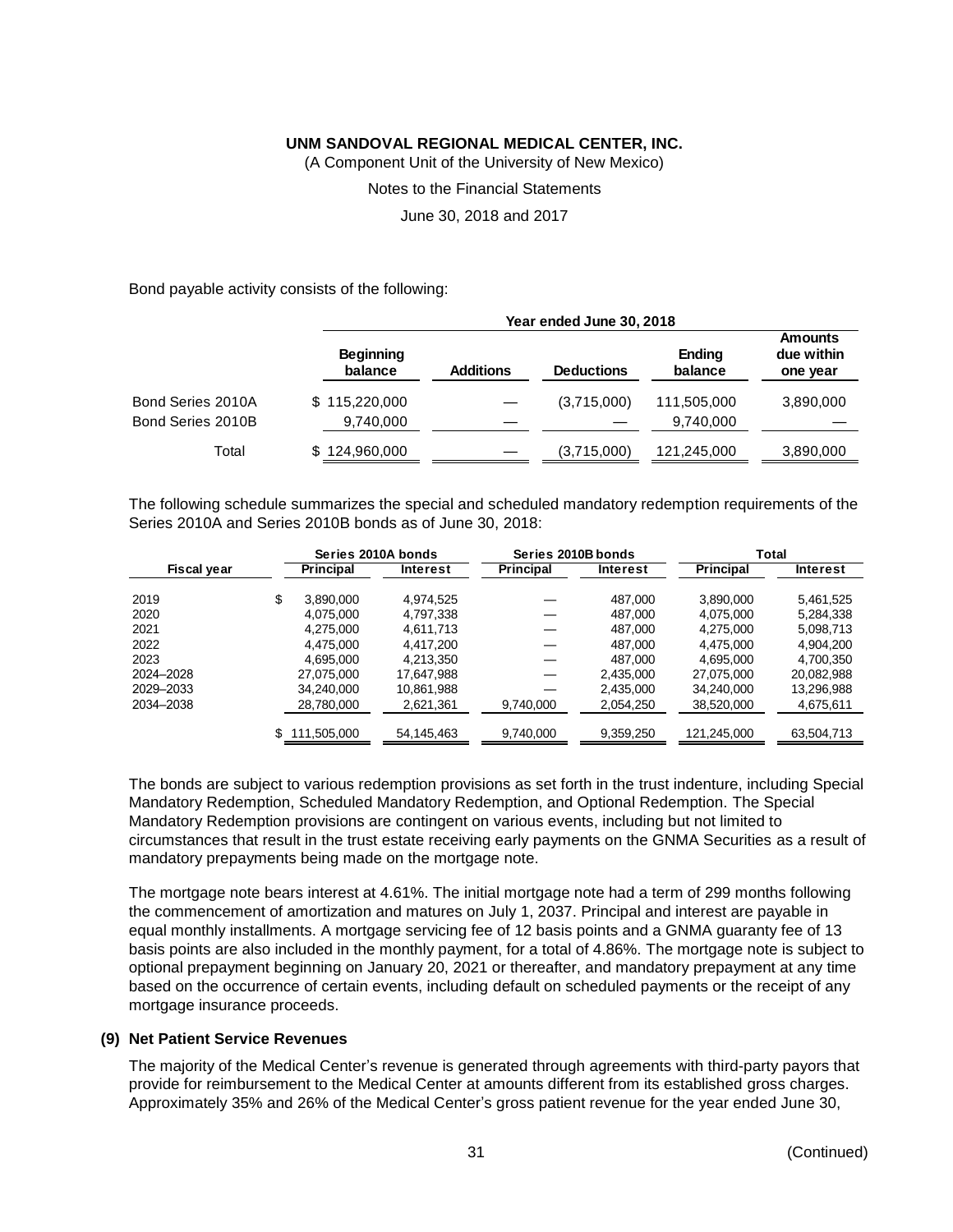(A Component Unit of the University of New Mexico)

Notes to the Financial Statements June 30, 2018 and 2017

2018 was derived from the Medicare and Medicaid programs, respectively, the continuation of which are dependent upon governmental policies and government funding. For the year ended June 30, 2017, the approximate gross patient revenue was 29% and 27% respectively, for income derived from the Medicare and Medicaid programs. Laws and regulations governing the Medicare and Medicaid programs are complex and subject to interpretation. As a result, there is at least a reasonable possibility that recorded revenue estimates could change as a result of regulatory review. The implementation of the Affordable Care Act on January 1, 2014 profoundly affected not only the proportion of patients covered by Medicaid, but it also affected the reimbursement rates paid by Medicaid for hospital services. Contractual adjustments under third-party reimbursement programs represent the difference between the Medical Center's billings at established charges for services and amounts reimbursed by third-party payors. A summary of payment arrangements with major third-party payors follows:

*Medicare* – Inpatient acute care services rendered to Medicare program beneficiaries are paid at prospectively determined rates per discharge. These Medical Severity Diagnosis Related Group (MS-DRG) rates vary according to a patient classification system that is based on clinical, diagnostic, and other factors. Most Medicare outpatient services are prospectively paid through Medicare's Outpatient Prospective Payment system (OPPS). Services excluded from the OPPS and paid under separate fee schedules include clinical lab, certain rehabilitation services, durable medical equipment, renal dialysis treatments, ambulance services, and professional fees of physicians and nonphysician practitioners.

*Medicaid* – Inpatient acute care services rendered to Medicaid Fee-for-Service (FFS) program beneficiaries are paid at prospectively determined rates per discharge based upon the MS-DRG system. These rates vary according to clinical factors and patient diagnosis. Medicaid outpatient services are paid through Medicaid's OPPS.

In addition, the Medical Center has reimbursement agreements with certain Managed Care Organizations (MCOs) that have contracted with the State of New Mexico Centennial Care programs to administer services to enrolled Medicaid beneficiaries. The basis for reimbursement under these agreements includes prospectively determined MS-DRG rates or per diem for inpatient services, and prospectively determined payments for outpatient services.

*Other* – The Medical Center has also entered into reimbursement agreements with certain commercial insurance carriers, health maintenance organizations, and preferred provider organizations. The basis for reimbursement under these agreements includes prospectively determined rates-per-discharge, discounts from established charges, and prospectively determined per diem rates.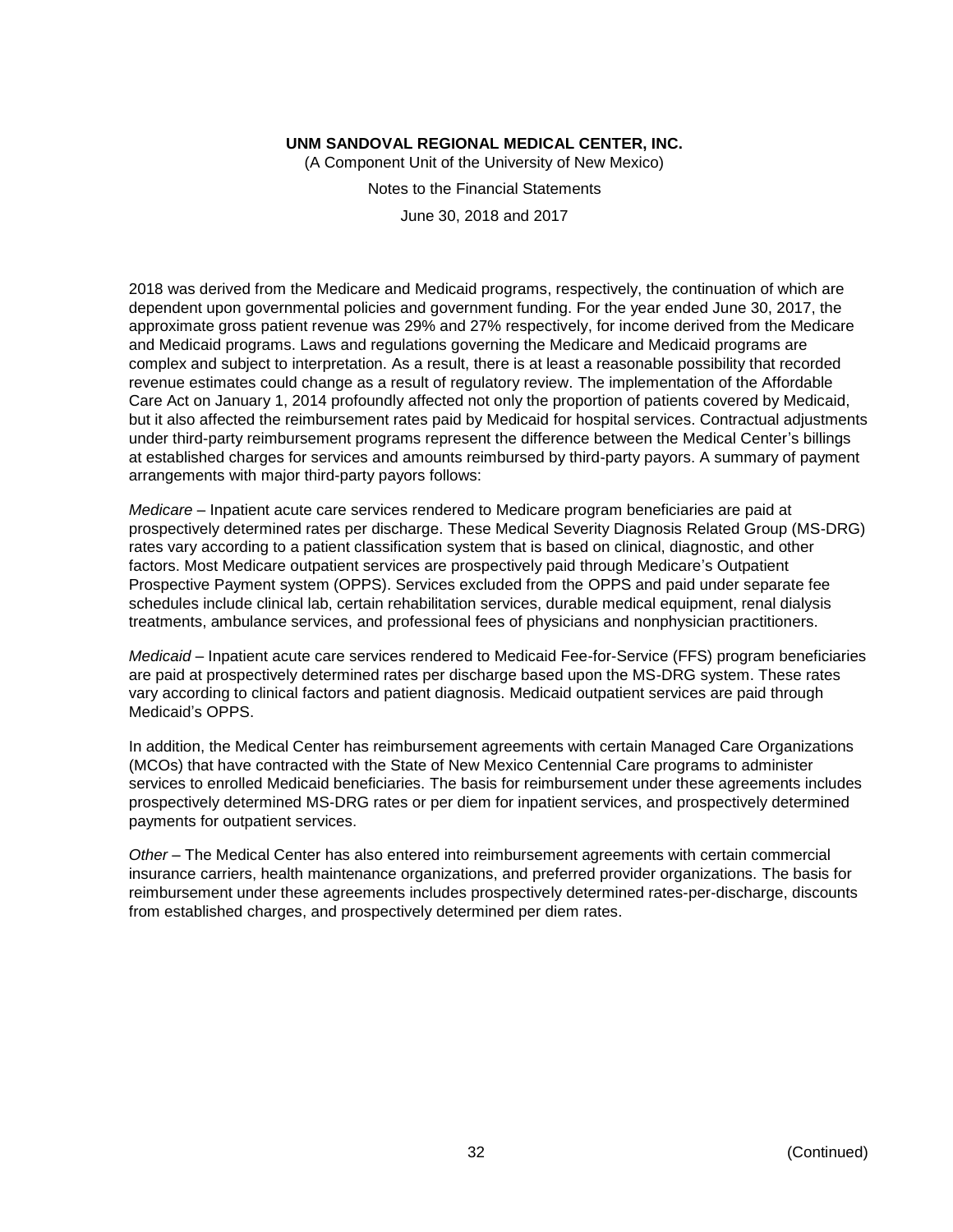(A Component Unit of the University of New Mexico)

Notes to the Financial Statements

June 30, 2018 and 2017

A summary of net patient revenues follows for the years ended June 30:

|                                 | 2018            | 2017            |
|---------------------------------|-----------------|-----------------|
| Charges at established rates    | 204.506.925     | 194,632,678     |
| Charity care                    | (3,905,871)     | (3, 106, 363)   |
| Contractual adjustments         | (109, 601, 349) | (107, 170, 780) |
| Provision for doubtful accounts | (7, 279, 260)   | (6,932,244)     |
| Net patient service revenues    | 83,720,445      | 77,423,291      |

#### **(10) Charity Care**

The Medical Center maintains records to identify and monitor the level of charity care it provides. These records include the amount of charges foregone for services and supplies furnished under its charity care policy. The following information measures the level of charity care provided during the years ended June 30:

|                                                               | 2018      | 2017      |
|---------------------------------------------------------------|-----------|-----------|
| Charges foregone, based on established rates                  | 3.905.871 | 3,106,363 |
| Estimated costs and expenses incurred to provide charity care | 1.542.819 | 1.332.630 |
| Equivalent percentage of charity care charges foregone to     |           |           |
| total gross revenue                                           | 1.9%      | $1.6\%$   |

The estimated cost of providing charity care is based on a calculation, which applies a ratio of costs to charges to the gross uncompensated charges associated with providing care to charity patients. The ratio of cost to charges is calculated based on the Medical Center's total operating expenses divided by gross patient service charges.

#### **(11) Malpractice Insurance**

Under the terms of the URPEDA, the Medical Center has governmental immunity from tort liability except as set forth in the New Mexico Tort Claims Act, Sections 41-4-1 et seq. NMSA 1978, as amended (NMTCA). In this connection, the New Mexico Legislature waived the state's and the Medical Center's immunity for tort claims arising out of negligence of Medical Center employees in the operation of its hospital, the negligent treatment of the Medical Center's patients by Medical Center employees, and the negligence of Medical Center employees in providing healthcare services. Additionally, as described below, consistent with the provisions of URPEDA, the Medical Center elected to purchase its medical malpractice, professional, and general liability coverage from the Risk Management Division of the State of New Mexico General Services Department (RMD), who administers the Public Liability Fund established under the NMTCA.

The NMTCA limits, as an integral part of this waiver of immunity, the amount of damages that can be assessed against the Medical Center on any tort claim, including medical malpractice, professional, or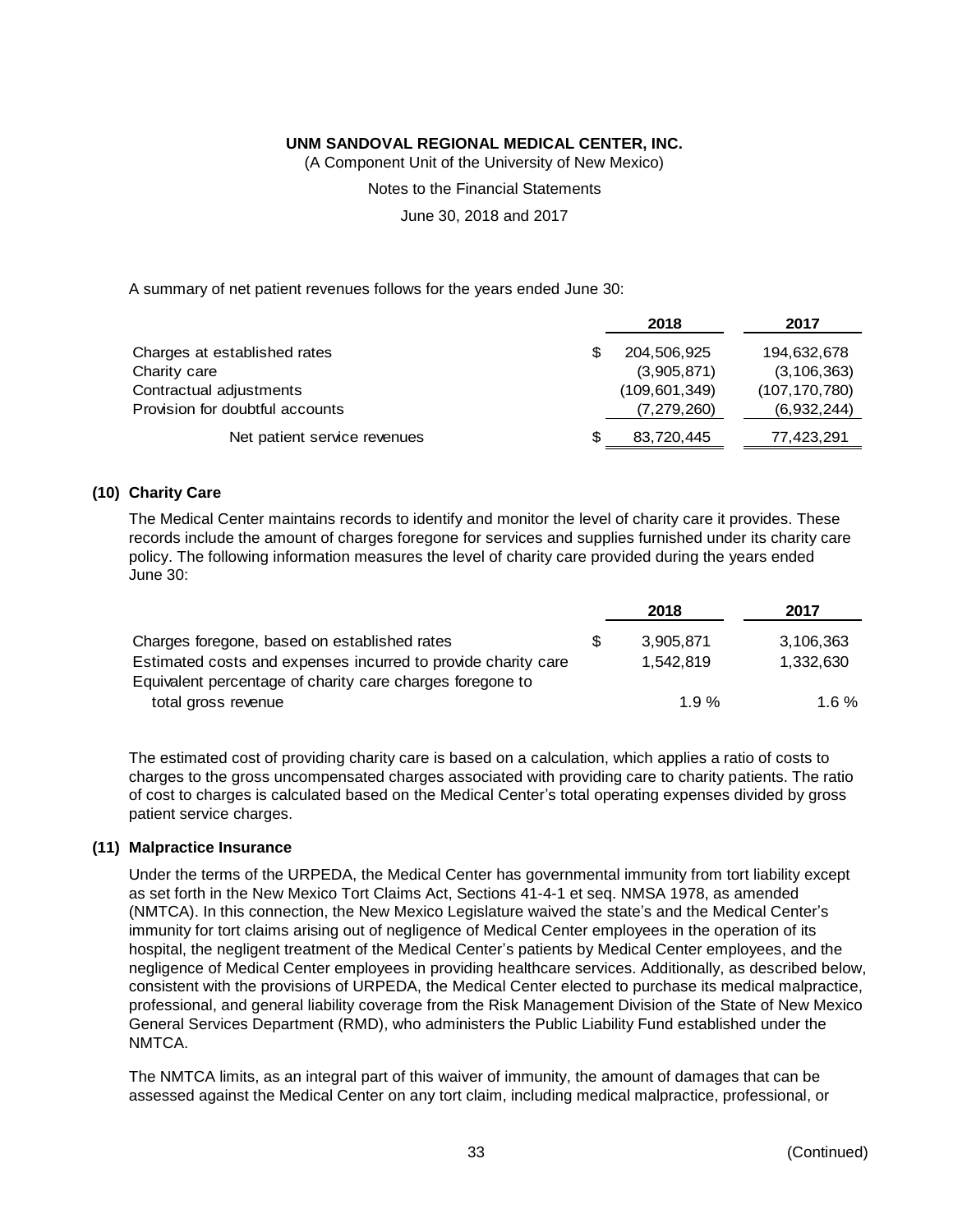(A Component Unit of the University of New Mexico)

Notes to the Financial Statements June 30, 2018 and 2017

general liability claims. The NMTCA provides that total liability for all claims that arise out of a single occurrence shall not exceed \$750,000 set forth as follows: (a) \$200,000 for real property; (b) up to \$300,000 for past and future medical and medically related expenses; and (c) up to \$400,000 for past and future noneconomic losses (such as pain and suffering) incurred or to be incurred by the claimant. While the language of the NMTCA does not expressly provide for claims of loss of consortium, New Mexico appellate court decisions have allowed claimants to seek loss of consortium. As a result, if loss of consortium claims are presented, those claims cannot exceed \$350,000 in the aggregate. Thus, it appears that if a claim presents both direct claims and third-party claims, the maximum exposure of the Public Liability Fund and, therefore, the Medical Center, cannot exceed \$1,050,000. The NMTCA prohibits the award of punitive or exemplary damages against the Medical Center. These limitations of liability are subject to adjustment by the New Mexico Legislature.

The URPEDA authorizes URPEDA corporations to obtain their liability coverages from RMD for those torts where the legislature has waived the State's immunity up to the damages limits of the NMTCA, as described above, plus the cost incurred in defending any claims and/or lawsuits (including attorney fees and expenses), with no deductible and with no self-insured retention by the Medical Center. As stated previously, the Medical Center did elect to purchase, and did in fact purchase, its coverage-basis medical malpractice, professional, and general liability coverage from RMD. As a result of this, the Medical Center is fully covered up to the maximum liability set forth in the NMTCA for tort claims and/or lawsuits relating to medical malpractice or professional liability occurring at its hospital.

#### **(12) Related-Party Transactions**

The Medical Center is a separately incorporated but UNM-affiliated entity, which is the basis for intercompany or related-party transactions between SRMC and any UNM or UNM-affiliated entity. The clinical elements of UNM HSC are a fully integrated, academic health center and healthcare delivery system and are collectively administered as the UNM Health System. The UNM Health System consists of SRMC, UNMH, UNM Cancer Center, and UNMMG.

The Medical Center enters into intercompany transactions with UNM and other entities associated with UNM, which includes UNM Health System and UNMMG, for the cost of various medical services and centralized administrative personnel, malpractice insurance, liability insurance, safety and risk services, and physician coverage incurred on behalf of the Medical Center. The Medical Center incurred expenses, included in total expenses in the accompanying statements of revenues, expenses, and changes in net position related to the following entities during the years ended June 30:

|                          | 2018            | 2017      |
|--------------------------|-----------------|-----------|
| unm                      | \$<br>1,532,787 | 1,095,472 |
| <b>UNM Hospital</b>      | 3,030,784       | 2,169,270 |
| <b>UNM Medical Group</b> | 322,481         | 1,140,000 |
|                          | \$<br>4,886,052 | 4,404,742 |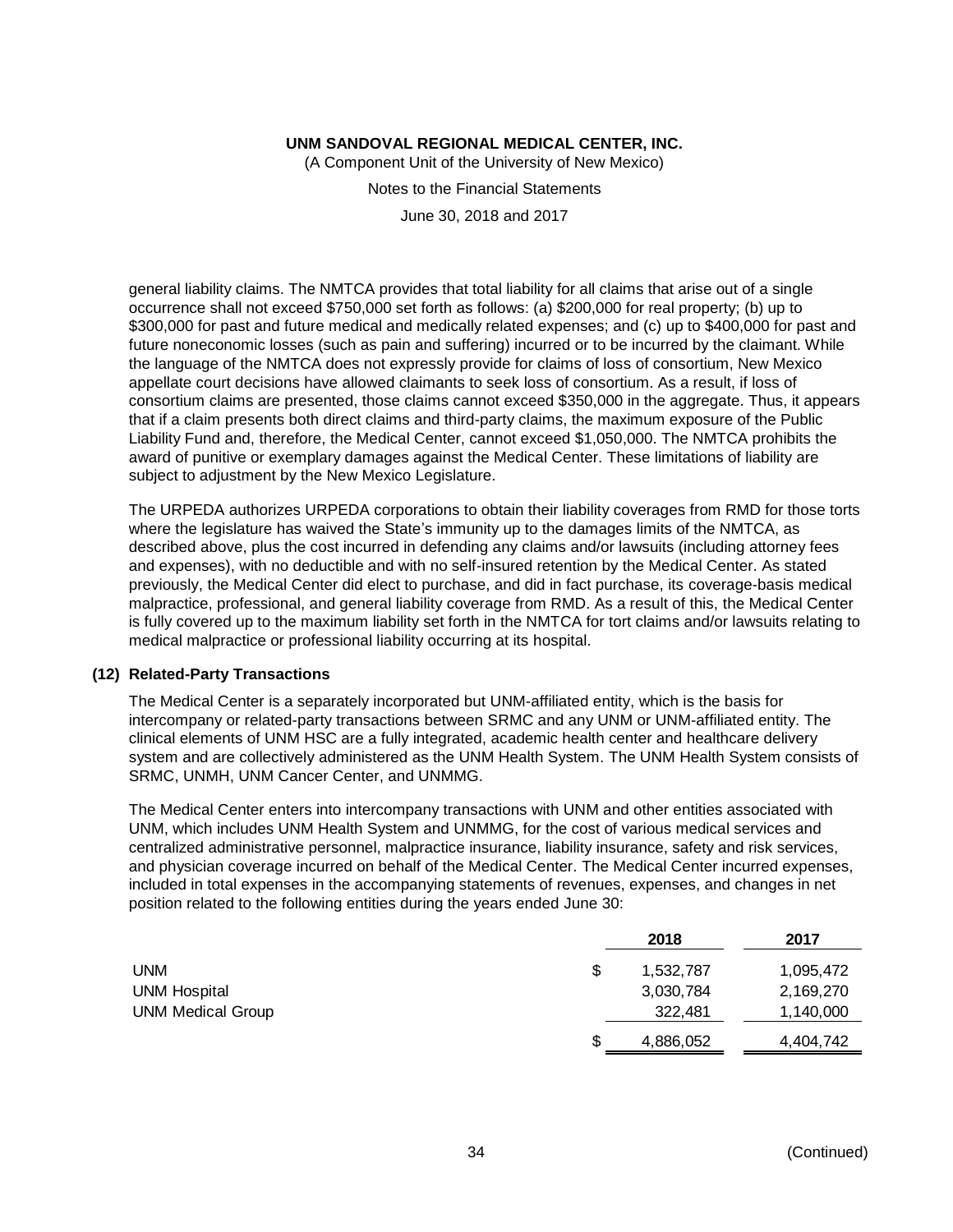(A Component Unit of the University of New Mexico)

Notes to the Financial Statements

June 30, 2018 and 2017

In addition, UNMH provides management oversight for centralized administrative personnel and support with analytics, cost reports, and audit. The support is not an incremental cost to UNMH; therefore, it is not charged to the Medical Center. UNM Health System overhead is also not charged to the Medical Center. The estimated cost for the noncharged support and overhead is \$1.6 million for year ended June 30, 2018. The estimation management oversight and centralized support is based on various units of measure such as gross revenue, FTEs, purchase orders issued, and AP invoices keyed. The cost for such contributed services in fiscal year 2017 has not been calculated.

The Medical Center provides medical services and leases equipment to UNM and other entities associated with UNM. SRMC received payment from UNM HSC for services provided to UNM West campus, including building maintenance, housekeeping, and security. SRMC received payment from UNMH for data and equipment leases, from UNMMG for prior year collections of physician services, and from UNMH for medical services provided to UNM Care patients. In addition, as stated in note 2, in 2017 UNM Health System contributed \$3.3 million in support of the UNM SOM mission, which is carried out at the Medical Center. The Medical Center included the following amounts in the accompanying statements of revenues, expenses, and changes in net position for services rendered during the years ended June 30:

|                          |     | 2018      | 2017      |
|--------------------------|-----|-----------|-----------|
| <b>UNM Hospital</b>      | \$  | 307,755   | 1,907,553 |
| <b>UNM Medical Group</b> |     | 322,576   | 910,646   |
| <b>UNM</b>               |     | 410,785   | 830,822   |
|                          | \$. | 1,041,116 | 3,649,021 |

UNM and the Medical Center are parties to a ground lease under which the Medical Center leases approximately 18.4 acres of land from UNM. The ground lease provides for rent of \$1.00 per year for the primary and extended terms of the lease. The ground lease further provides that the primary term of the lease will be for a term of 74 years and grants the Medical Center the option to renew the lease for an extended term of 25 years.

#### **(13) Benefit Plans**

The Medical Center has a defined-contribution plan that provides retirement benefits to eligible employees. The name of the plan is UNM Sandoval Regional Medical Center 403(b) Retirement Plan (the Plan). The Plan was adopted on October 1, 2011. It is a participant-directed defined-contribution plan covering employees of the Medical Center.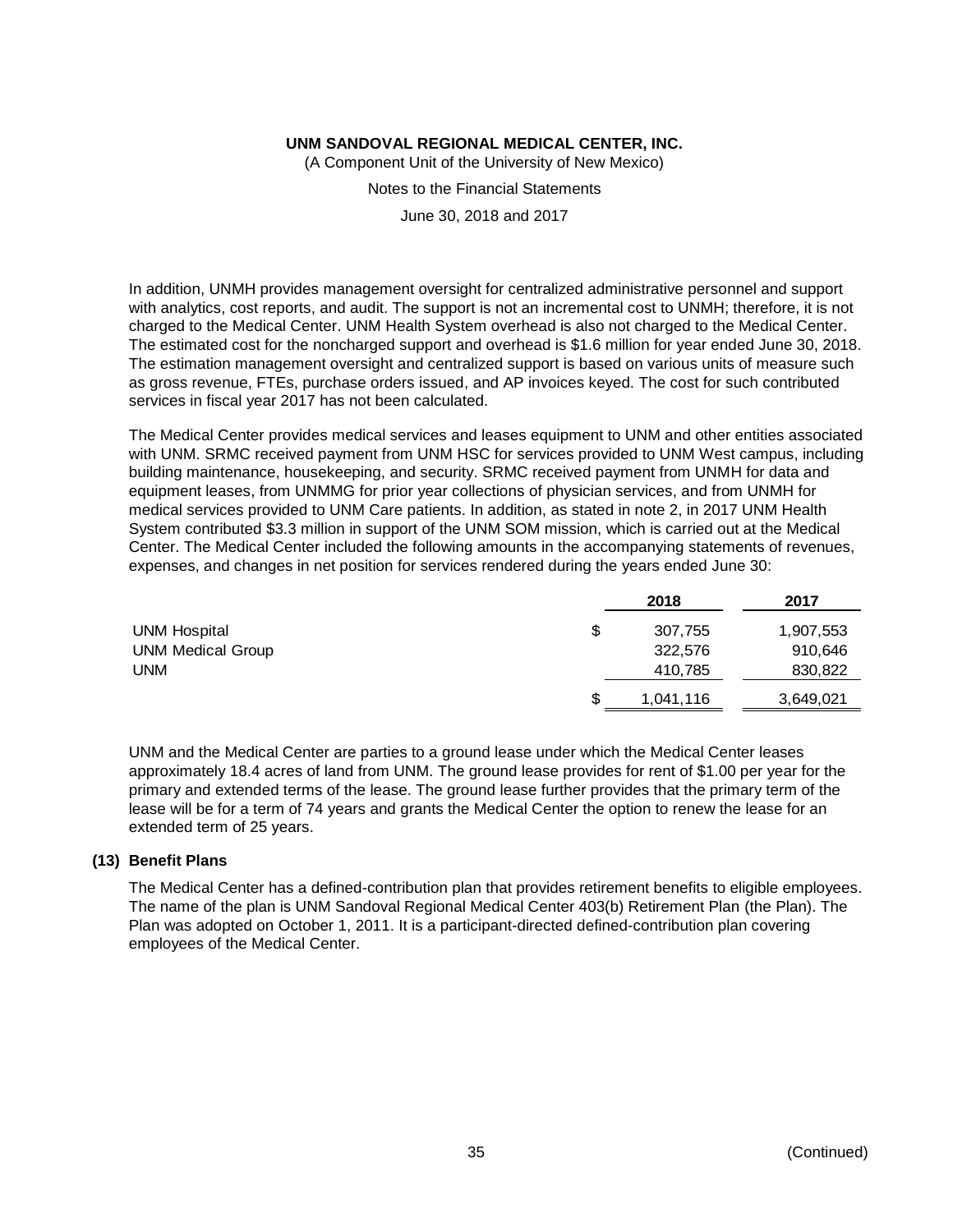(A Component Unit of the University of New Mexico)

Notes to the Financial Statements June 30, 2018 and 2017

Contributions to the plan are made through employee deferrals on earned compensation. Participants may contribute, on a tax-deferred basis, up to the annual limitations as prescribed by the IRS. Participants may designate all or a portion of 403(b) elective deferral contributions as Roth elective deferral contributions. Participants may also make rollover contributions representing distributions from other qualified plans. Participants direct the investment of their contributions into various investment options offered by the Plan. The Plan currently offers various mutual funds and an insurance investment contract as investment options for participants. The Medical Center may make matching contributions equal to a percentage of participant contributions. If matching contributions are made, the percentage contributed is determined by the Medical Center. The Medical Center may also make a discretionary contribution each plan year. Contributions are subject to regulatory limitations. The expense for the defined-contribution plan was \$0.7 million in each of the years ended June 30, 2018 and 2017. Total employee contributions under this plan were \$1.1 million and \$1.0 million for the years ended June 30, 2018 and 2017, respectively.

#### **(14) Contingencies**

The Medical Center is subject to asserted and unasserted legal claims arising during the ordinary course of business. The Medical Center makes provisions for a liability when it is both probable that a liability has been incurred and the amount of the loss of liability can be reasonable estimated. Management and legal counsel periodically assess whether losses have been incurred related to pending or threatened litigation, claims, and assessments. Loss estimates are continually monitored and reviewed. While the outcome of legal claims cannot be determined at this time, management is of opinion that the liability, if any, from these actions will not have a material effect on SRMC's financial position.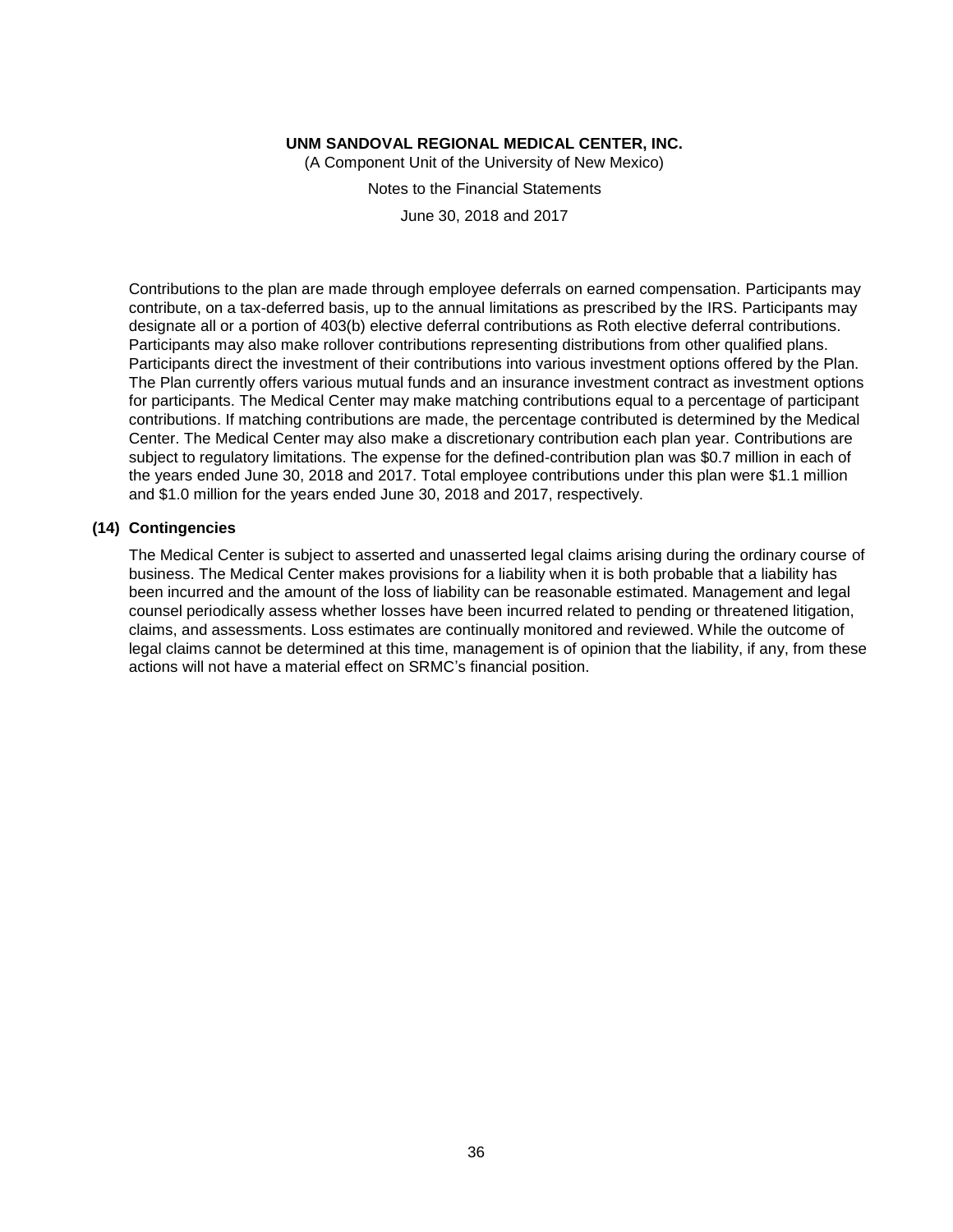**Schedule 1**

(A Component Unit of the University of New Mexico)

Indigent Care Cost and Funding Report

|                                                                                                               | For the year ended June 30 |             |             |
|---------------------------------------------------------------------------------------------------------------|----------------------------|-------------|-------------|
|                                                                                                               | 2018                       | 2017        | 2016        |
|                                                                                                               |                            |             | Unaudited   |
| Funding for indigent care:                                                                                    |                            |             |             |
| State appropriations specified for indigent care - Out of County Indigent Fund                                | \$                         |             |             |
| County indigent funds received                                                                                |                            |             |             |
| Out of county indigent funds received                                                                         | 40                         |             |             |
| Payments and copayments received from uninsured patients qualifying for indigent care                         | 4,443                      | 1,505       |             |
| Reimbursement received for services provided to patients qualifying for coverage under EMSA                   | 1,129                      | 2,897       | 6.714       |
| Charitable contributions received from donors that are designated for funding indigent care<br>Other sources: |                            |             |             |
| Other source                                                                                                  |                            |             |             |
| Total funding for charity care                                                                                | 5,612                      | 4,402       | 6,714       |
| Cost of providing indigent care:                                                                              |                            |             |             |
| Total cost of care for providing services to:                                                                 |                            |             |             |
| Uninsured patients qualifying for indigent care                                                               | 546,021                    | 381,614     | 329,265     |
| Patients qualifying for coverage under EMSA                                                                   | 24,644                     | 36,953      | 63,000      |
| Cost of care related to patient portion of bill for insured patients qualifying for indigent care             | 996,798                    | 951,016     | 1,391,103   |
| Direct costs paid to other providers on behalf of patients qualifying for indigent care                       |                            |             |             |
| Total cost of providing indigent care                                                                         | 1,567,463                  | 1,369,583   | 1,783,368   |
| Excess (shortfall) of funding for charity care to cost of providing indigent care                             | (1,561,851)                | (1,365,181) | (1,776,654) |
| Patients receiving indigent care services (unaudited):                                                        |                            |             |             |
| Total number of patients receiving indigent care                                                              | 8,745                      | 10,023      | 2,348       |
| Total number of patient encounters receiving indigent care                                                    | 14,600                     | 16,136      | 3,316       |

See accompanying independent auditors' report.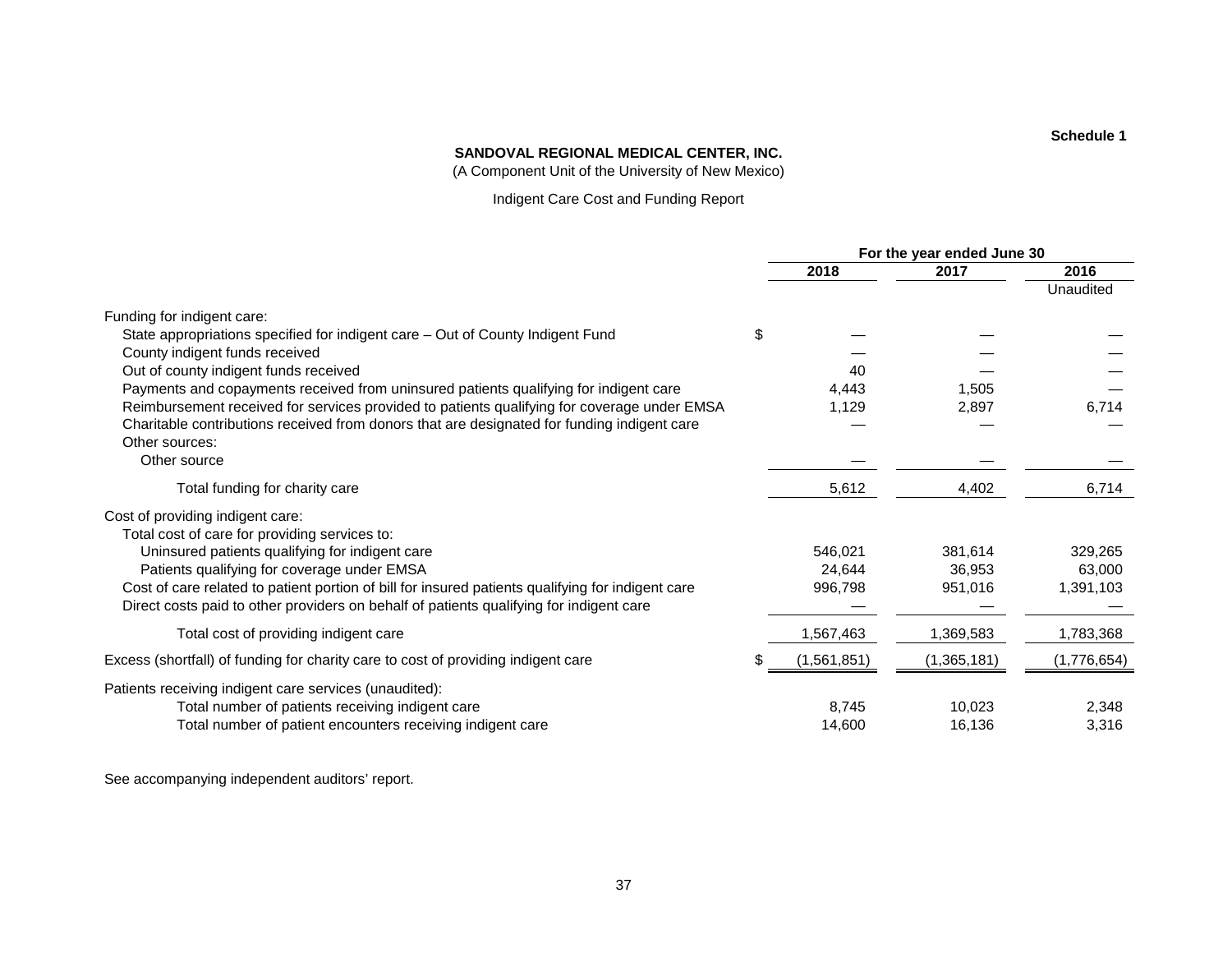**Schedule 2**

(A Component Unit of the University of New Mexico)

Calculations of Cost of Providing Indigent Care

|                                                                                                                                                                                        | For the year ended June 30, |                     |                     |
|----------------------------------------------------------------------------------------------------------------------------------------------------------------------------------------|-----------------------------|---------------------|---------------------|
|                                                                                                                                                                                        | 2018                        | 2017                | 2016<br>Unaudited   |
| Uninsured patients qualifying for indigent care:<br>Charges for these patients<br>Ratio of cost to charges                                                                             | \$<br>1,382,331<br>39.5 %   | 889,543<br>42.9 %   | 721,692<br>45.6 %   |
| Cost for uninsured patients qualifying for indigent care                                                                                                                               | 546,021                     | 381,614             | 329,265             |
| Patients qualifying for coverage under Emergency Medical Services for Aliens (EMSA):<br>Charges for these patients<br>Ratio of cost to charges                                         | \$<br>62,391<br>39.5 %      | 86,137<br>42.9 %    | 138,085<br>45.6 %   |
| Cost for Patients qualifying for coverage under Emergency Medical Services for Aliens (EMSA)                                                                                           | 24,644                      | 36,953              | 63,000              |
| Cost of care related to patient portion of bill for insured patients qualifying for indigent care:<br>Indigent/charity care adjustments for these patients<br>Ratio of cost to charges | \$<br>2,523,540<br>39.5%    | 2,216,820<br>42.9 % | 3,049,053<br>45.6 % |
| Cost of care related to patient portion of bill for insured patients qualifying for indigent care                                                                                      | 996,798                     | 951,016             | 1,391,103           |
| Direct costs paid to other providers on behalf of patients qualifying for indigent care:<br>Payments to other providers for care of these patients                                     |                             |                     |                     |

See accompanying independent auditors' report.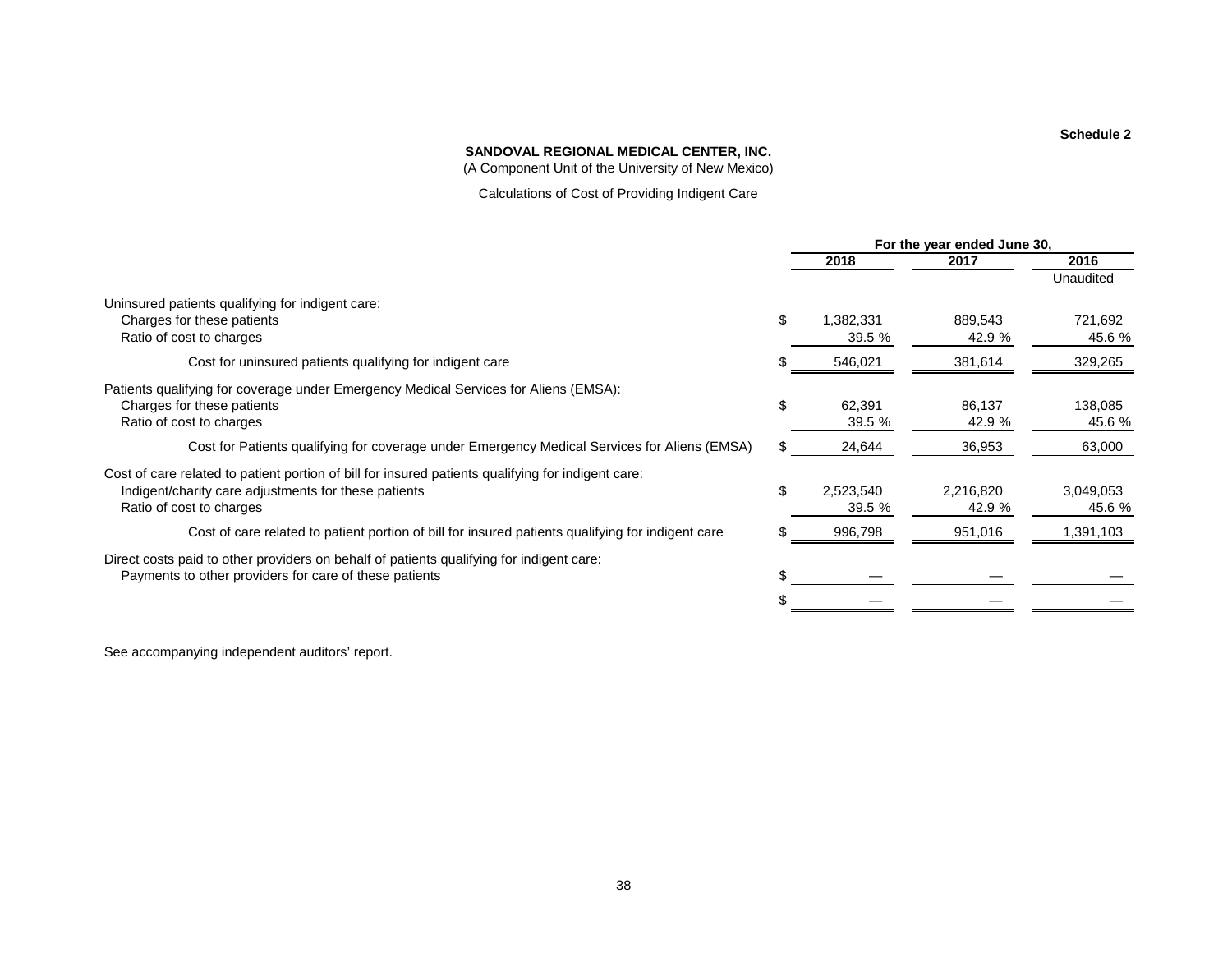

KPMG LLP Two Park Square, Suite 700 6565 Americas Parkway, N.E. Albuquerque, NM 87110-8179

# **Independent Auditors' Report on Internal Control Over Financial Reporting and on Compliance and Other Matters Based on an Audit of Financial Statements Performed in Accordance With** *Government Auditing Standards*

The Board of Directors UNM Sandoval Regional Medical Center, Inc. and Mr. Wayne Johnson, New Mexico State Auditor:

We have audited, in accordance with the auditing standards generally accepted in the United States of America and the standards applicable to financial audits contained in *Government Auditing Standards*, issued by the Comptroller General of the United States, the financial statements of UNM Sandoval Regional Medical Center, Inc. (the Medical Center), which comprise the statement of net position as of June 30, 2018, and the related statements of revenues, expenses, and change in net position and cash flows for the year then ended, and the related notes to the financial statements, and have issued our report thereon dated December 11, 2018.

# **Internal Control Over Financial Reporting**

In planning and performing our audit of the financial statements, we considered the Medical Center's internal control over financial reporting (internal control) to determine the audit procedures that are appropriate in the circumstances for the purpose of expressing our opinion on the financial statements, but not for the purpose of expressing an opinion on the effectiveness of the Medical Center's internal control. Accordingly, we do not express an opinion on the effectiveness of the Medical Center's internal control.

A deficiency in internal control exists when the design or operation of a control does not allow management or employees, in the normal course of performing their assigned functions, to prevent, or detect and correct, misstatements on a timely basis. A material weakness is a deficiency, or a combination of deficiencies, in internal control, such that there is a reasonable possibility that a material misstatement of the entity's financial statements will not be prevented, or detected and corrected, on a timely basis. A significant deficiency is a deficiency, or a combination of deficiencies, in internal control that is less severe than a material weakness yet important enough to merit attention by those charged with governance.

Our consideration of internal control was for the limited purpose described in the first paragraph of this section and was not designed to identify all deficiencies in internal control that might be material weaknesses or significant deficiencies and therefore, material weaknesses or significant deficiencies may exist that were not identified. Given these limitations, during our audit we did not identify any deficiencies in internal control that we consider to be material weaknesses. We did identify a certain deficiency in internal control, described in the accompanying schedule of findings and responses as item 2018-001, that we consider to be a significant deficiency.

#### **Compliance and Other Matters**

As part of obtaining reasonable assurance about whether the Medical Center's financial statements are free from material misstatement, we performed tests of its compliance with certain provisions of laws, regulations, contracts, and grant agreements, noncompliance with which could have a direct and material effect on the determination of financial statement amounts. However, providing an opinion on compliance with those provisions was not an objective of our audit, and accordingly, we do not express such an opinion. The results of our tests disclosed no instances of noncompliance or other matters that are required to be reported under *Government Auditing Standards*. We note a certain matter that is required to be reported per Section 12-6-5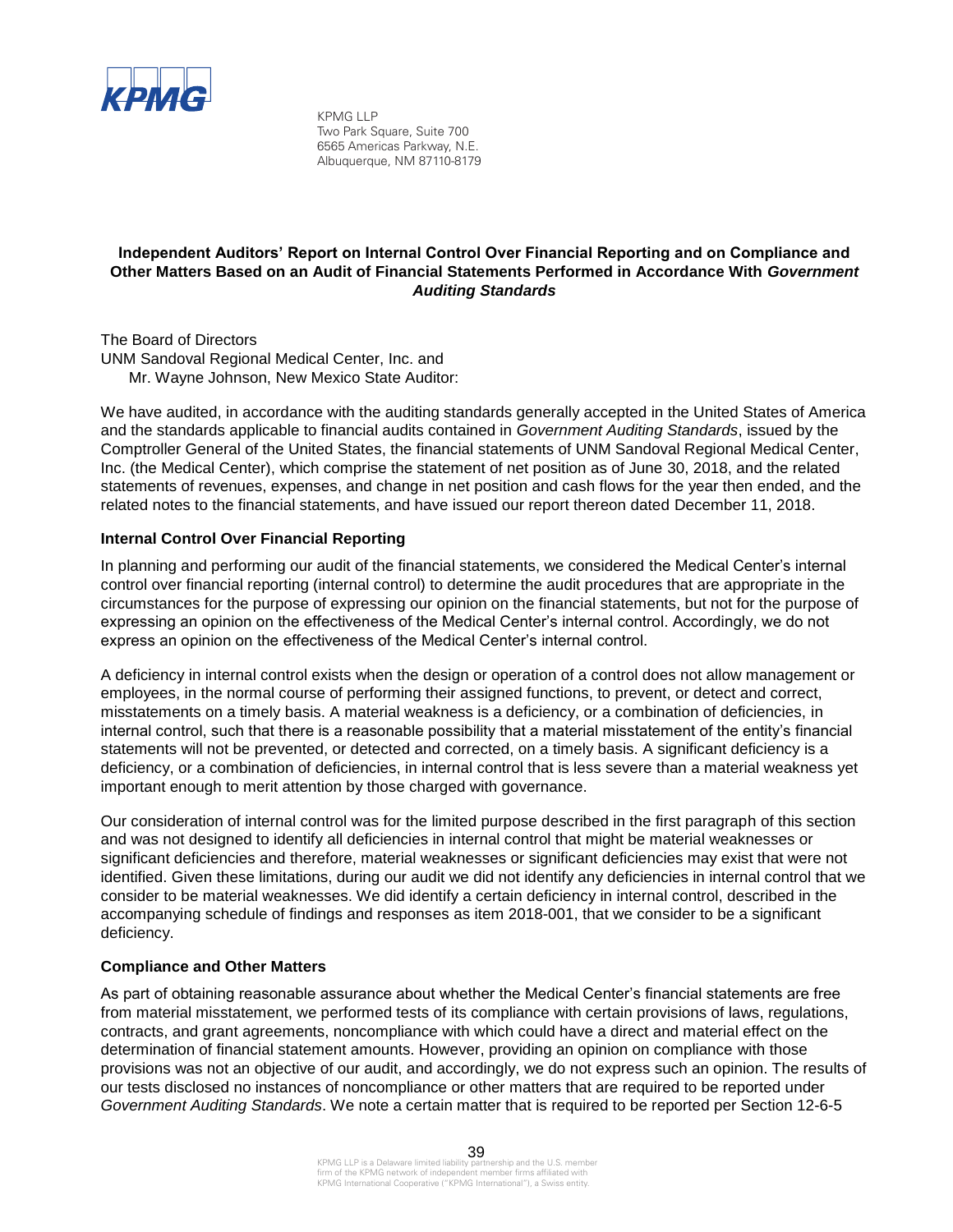

NMSA 1978 that we have described in the accompanying schedule of findings and responses as item 2018-002.

# **The Medical Center's Responses to the Findings**

The Medical Center's responses to the findings identified in our audit are described in the accompanying schedule of findings and responses. The Medical Center's responses were not subjected to the auditing procedures applied in the audit of the financial statements and, accordingly, we express no opinion on the responses.

#### **Purpose of this Report**

The purpose of this report is solely to describe the scope of our testing of internal control and compliance and the results of that testing, and not to provide an opinion on the effectiveness of the Medical Center's internal control or on compliance. This report is an integral part of an audit performed in accordance with *Government Auditing Standards* in considering the Medical Center's internal control and compliance. Accordingly, this communication is not suitable for any other purpose.



Albuquerque, New Mexico December 11, 2018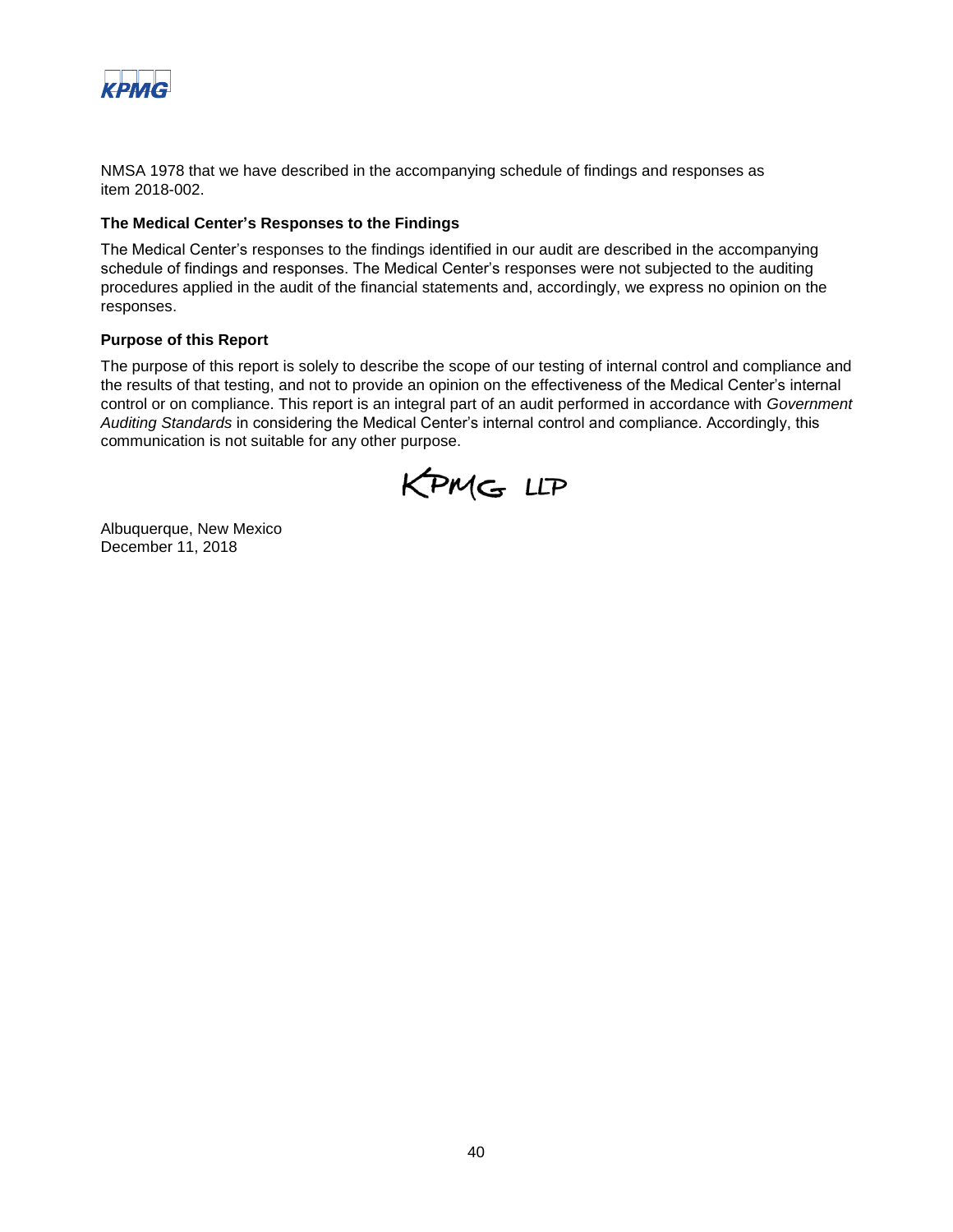(A Component Unit of the University of New Mexico)

Schedule of Findings and Responses

June 30, 2018

# **2018-001. Related Party Transaction Policies and Procedures – Significant Deficiency**

#### **Condition**

We did not identify adjustments to the reported financial results in our testing of related party transactions. However, the organization does not have specific written policies and procedures governing related party transactions, including associated internal controls. Although existing procurement controls are applied to related party transactions, such procurement controls are not designed to comprehensively address related party transactions. For example, third-party procurements are transacted on an arms-length basis with outside entities. However, such market checks and balances are not always present in related party transactions because the parties to the transactions are, by definition, interrelated and in many cases are dependent on one another. To compensate for this, the organization should have written policies and procedures that address the topics in the following "Criteria" section, and such policies and procedures should incorporate methods for allocating revenues and expenses among entities, expectations about documentation standards for and timeliness of related party agreements, and contributed services.

# **Criteria**

Management should design, implement and maintain controls to:

- Identify, account for, and disclose related party relationships and transactions.
- Authorize and approve significant transactions and arrangements with related parties including appropriate segregation of duties.
- Authorize and approve any significant transactions or arrangements outside the normal course of business, should they arise.
- Ensure compliance with applicable federal and state rules and regulations, as applicable.

#### **Effect**

Related party transactions may not be consistently identified and appropriately accounted for and disclosed. Additionally, the lack of written policies and procedures may create challenges in understanding the nature and business rationale of the entity's related party relationships and transactions.

#### **Cause**

Written policies and procedures have not been developed for related party transactions.

#### **Recommendation**

We recommend that management develop a written policy which expands on and enhances existing practices to:

- Identify, account for, and disclose related party relationships and transactions.
- Authorize and approve significant transactions and arrangements with related parties including appropriate segregation of duties.
- Authorize and approve any significant transactions or arrangements outside the normal course of business, should they arise.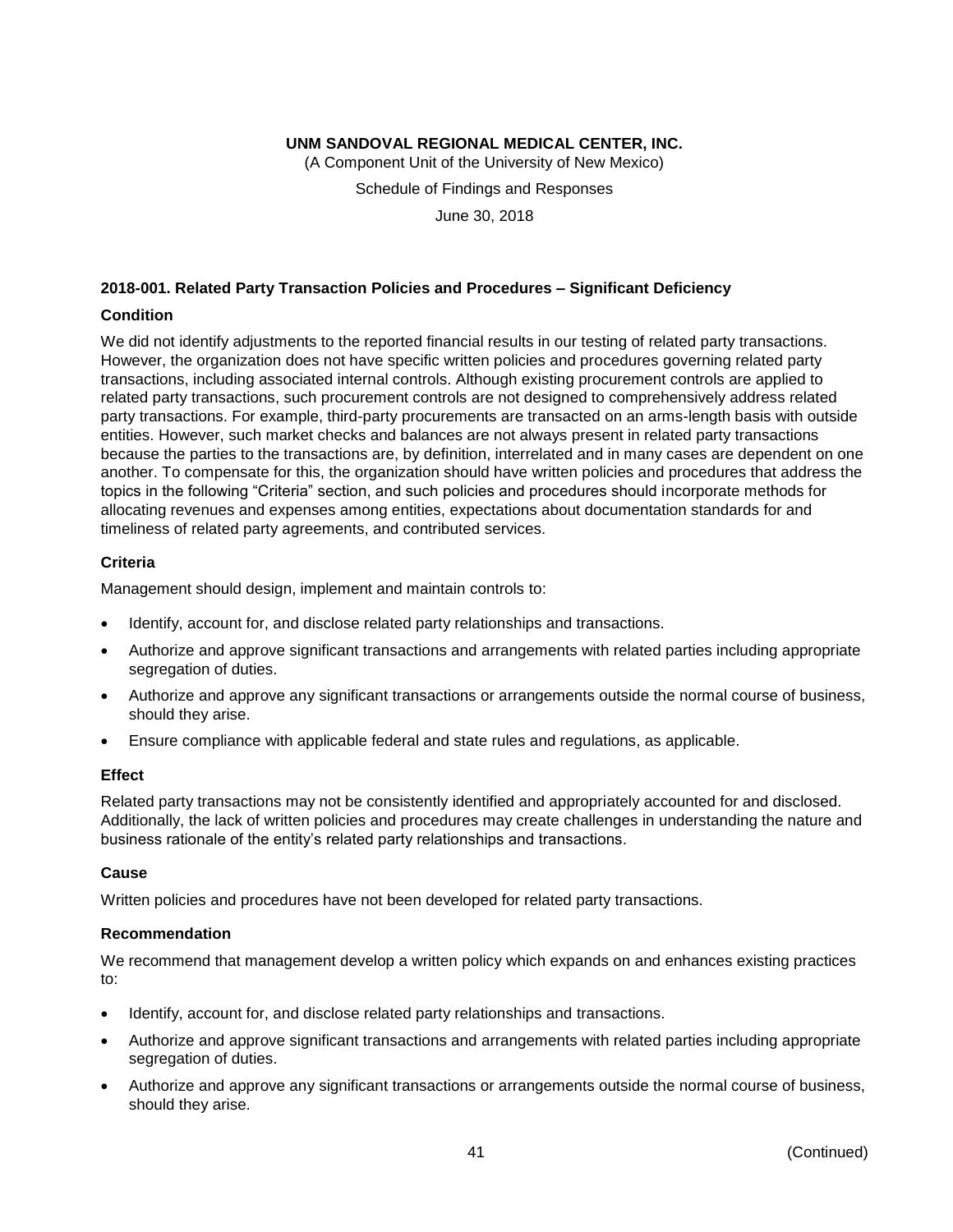(A Component Unit of the University of New Mexico)

Schedule of Findings and Responses

June 30, 2018

Ensure compliance with applicable federal and state rules and regulations, as applicable.

The policy should also address methods for allocating revenues and expenses among entities, expectations about documentation standards for and timeliness of related party agreements, and contributed services.

#### **Management Response**

We appreciate the comprehensive audit that was performed in regards to related party transactions. It is gratifying that no specific findings or adjustments were identified as a result of this audit.

The organization has entered into related party transactions as a part of our fully integrated Academic Medical Center. Full integration allows us to maximize efficiency of operations and achieve economies of scale. This is essential in a diverse community like New Mexico's where poverty and the lack of healthcare resources are contributing factors in determining health and disease.

These transactions and exchange of funds are widely used in the United States by academic health systems similar to ours. This is especially true of a School of Medicine, whose faculty are the Physicians and whose post-doctoral learners are the Residents and Fellows who provide the patient care in the hospitals and clinics.

For the consolidated financial statements of the University of New Mexico, this exchange of funds, or related party transactions, is completely eliminated and has no financial impact to the UNM system.

Although the procurement of related party goods and services currently follow our policies regarding the issuance of purchase orders and authorization based on dollar limits, including segregation of duties, our policies do not specifically address procurement from related parties. Our policies do currently require compliance with applicable federal and state rules and regulations.

Management will develop a policy to specifically address transactions between UNM entities where standalone financial statements are issued. The Chancellor for Health Sciences will be responsible for this policy, with a completion date of April 30, 2019.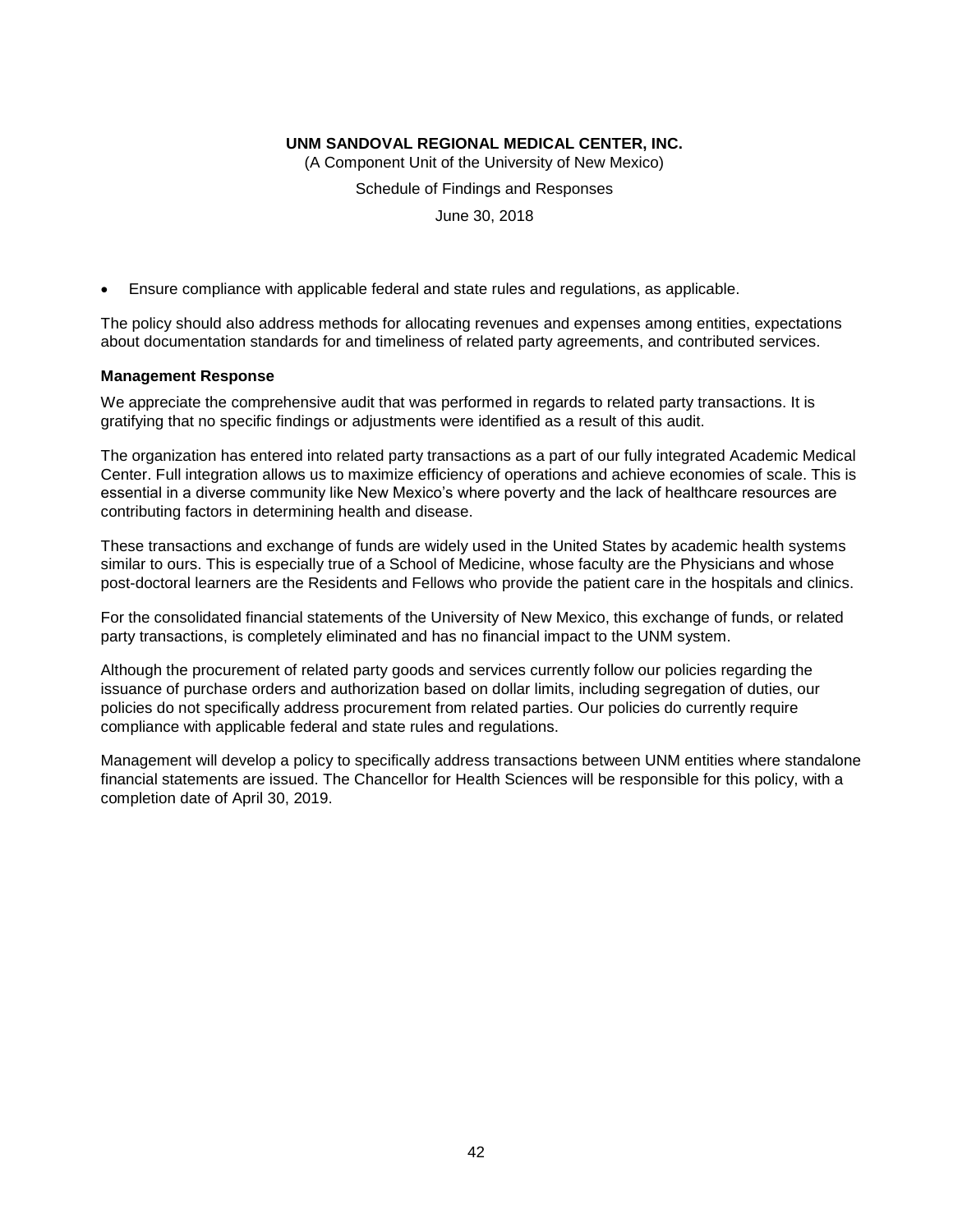(A Component Unit of the University of New Mexico)

Schedule of Findings and Responses

June 30, 2018

# **Other Findings as Required by Section 12-6-5 NMSA 1978**

# **2018-002. User Access Review – Findings That Do Not Rise To The Level Of A Significant Deficiency Condition**

Our testwork revealed that controls over user access reviews are not operating sufficiently effectively.

This was validated in two components of our testwork:

- 1 A cloud migration process performed by vendors created Lawson accounts for employees that were terminated, leaving them active. UNMH IT identified these employees and manually disabled these accounts. However, three terminated users had active accounts as of the date of testwork. We verified that these employees did not record any activity in Lawson subsequent to their termination.
- 2 For the Millennium, Soarian, and Lawson systems, we noted documentation supporting various components of management's FY 2018 user access review was not sufficient to evidence the control is operating effectively. For example, the documentation of the review of the complete population of users and the actions resulting from management's review (user access changes or removals) was not maintained to evidence that the control process took place such that it could be re-performed.

# **Criteria**

The entity's system processes, records, and stores information that is vital to its daily operations and certain systems contain protected health information of its patients. It is critical that access to this system is properly maintained to prevent inappropriate transactions from occurring, data from being lost, and to prevent protected health information from being released. The applicable entities have a formal policy to periodically review user access to ensure active employees have the proper level of access in the applicable systems, and that terminated employees have been timely deactivated. Based on industry standards, the appropriate disabling of access within IT systems would occur within a reasonable time, or five working days of termination.

#### **Effect**

There is an increased risk that a terminated or unauthorized employee has continued access to IT systems and the data contained therein subsequent to termination or change of employment terms or responsibilities, potentially resulting in a breach of data or protected health information.

#### **Cause**

The user access review process was not operating effectively and aspects of its performance could not be evidenced through documentation retained.

#### **Recommendation**

We recommend that the disabling of user access within IT systems should take place within a reasonable time, or five working days of termination of employment. Management should continue to enhance its review of user access, which should occur periodically during the year. A departmental manager or individual responsible for the functional data should perform the review. Evidence of the performance of the review, including remedial action taken, should be maintained.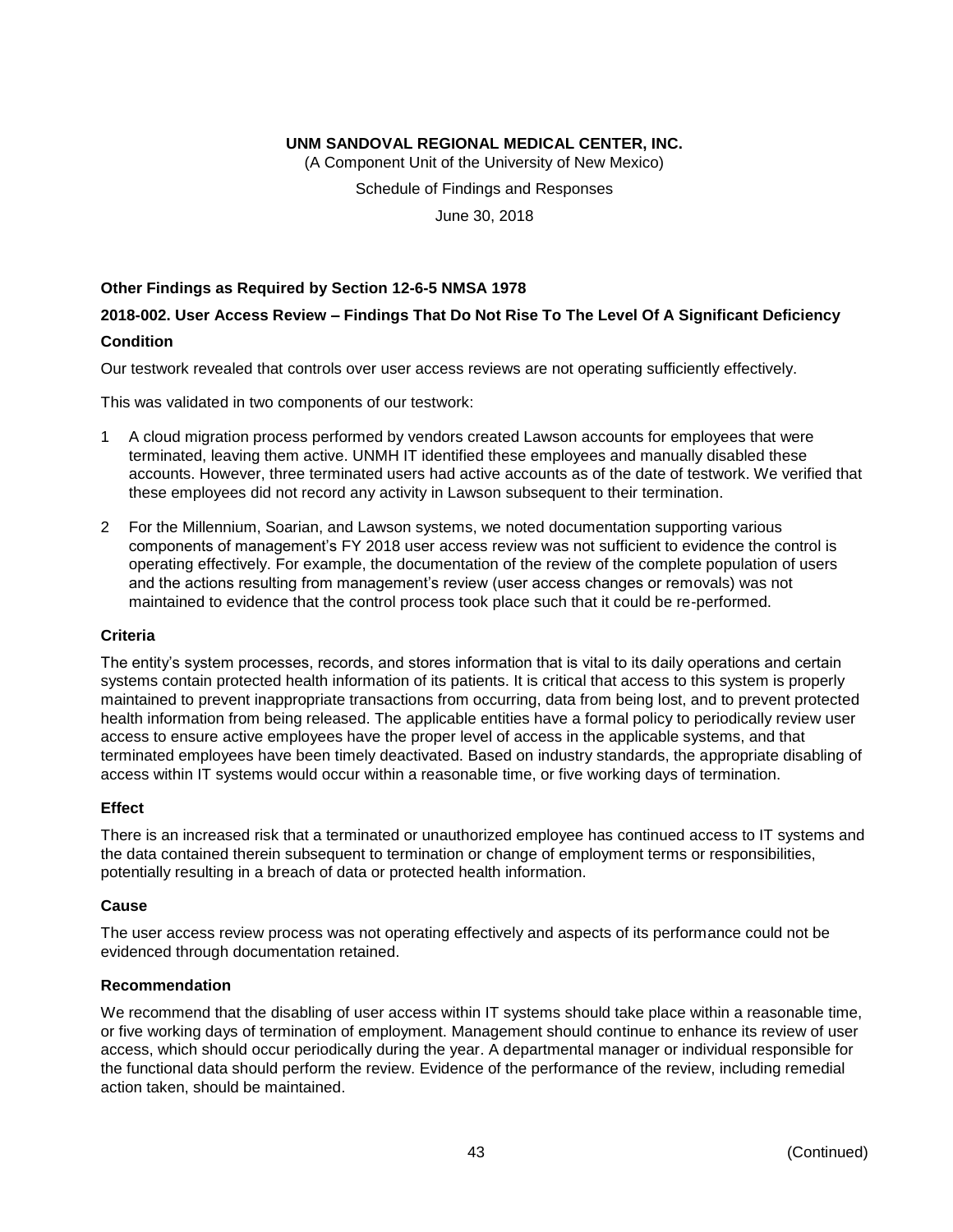(A Component Unit of the University of New Mexico)

Schedule of Findings and Responses June 30, 2018

#### **Management Response**

- 1. Infor (Lawson) accounts that were disabled were re-created during migration from on-premise to Cloud by a third party vendor. Several hundred re-created accounts were identified and manually disabled after go-live. The manual process missed 3 accounts out of over 700. The 3 accounts identified have since been disabled. Past Infor account reviews were for elevated access, which excluded employee level access to their own information. The Infor elevated access reviews will continue with the addition of an annual 100% account review for non-elevated accounts.
- 2. The Soarian account review does include the complete population of users; however, it hasn't historically included a summary of changes as a result of the audit. Going forward, the Patient Financial Services department will document any access changes and removals as a result of these audits.

Due to the volume of Millennium accounts and the many organizations that sponsor the accounts, the Millennium account review is based on a random selection of accounts that are individually audited. The current process is to maintain a summary of these audit results. Going forward, the randomly selected accounts reviewed and the subsequent actions from the review will also be maintained and documented.

The Chancellor for Health Sciences will be responsible for this policy, with a completion date of April 30, 2019.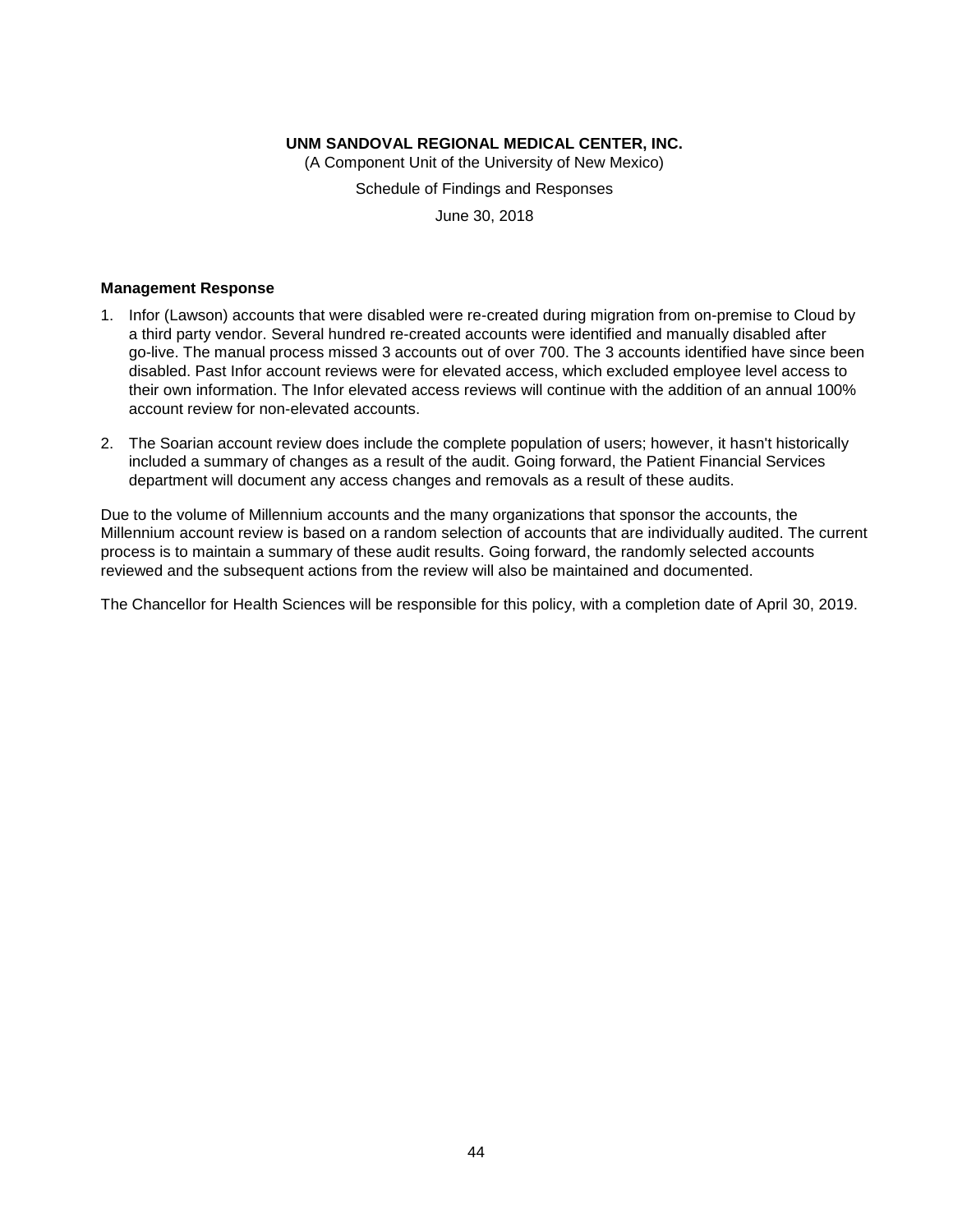(A Component Unit of the University of New Mexico)

Summary Schedule of Prior Audit Findings

June 30, 2018

# **Finding 2017-001. Terminated Employee Documentation Process – Findings That Do Not Rise To The Level Of A Significant Deficiency**

Current Status: Repeated and modified as finding 2018-002